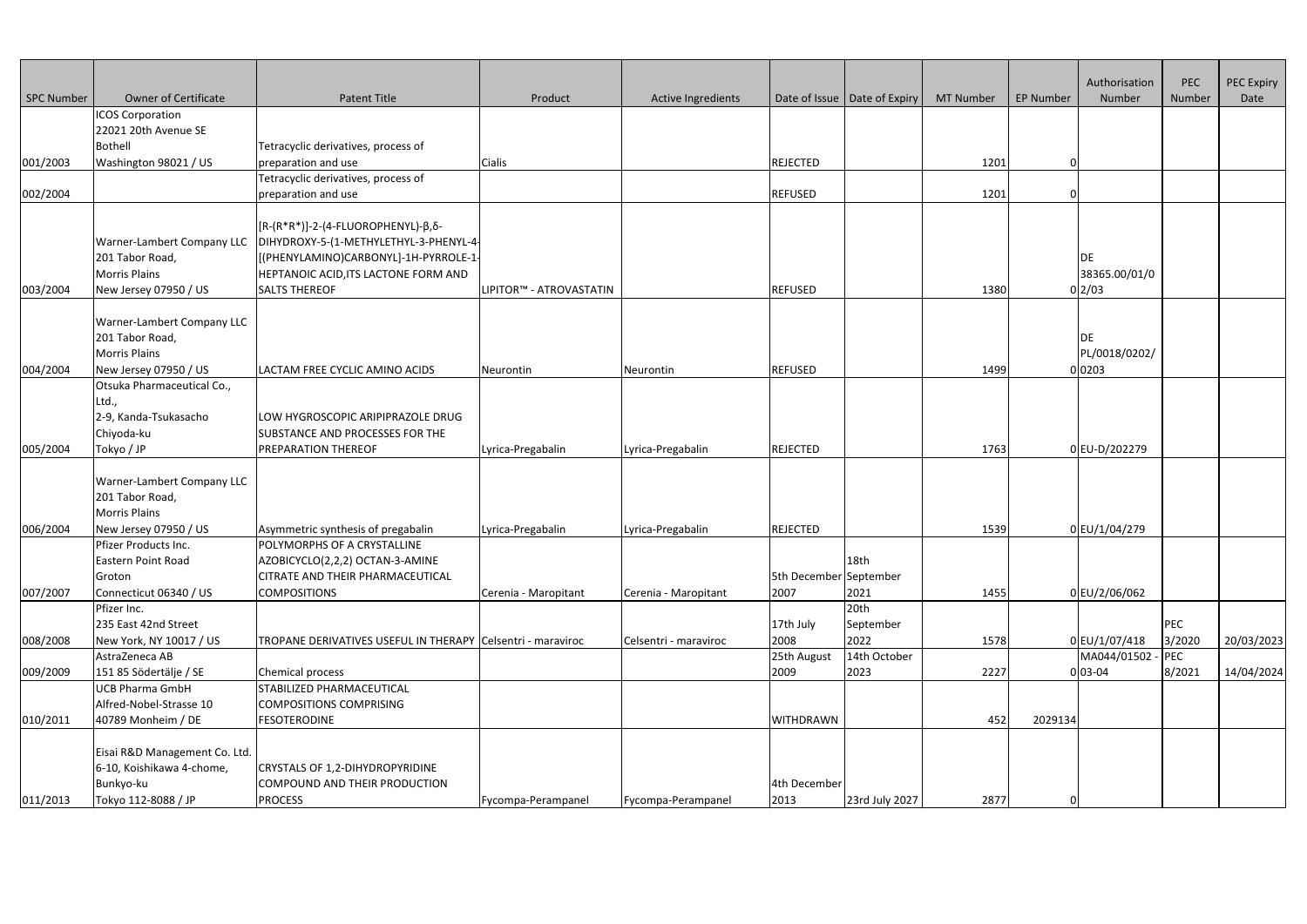|          |                                                  | PROCESS FOR MANUFACTURING 3(R)-(2-                                  |                            |                             |                           |                  |       |           |                     |  |
|----------|--------------------------------------------------|---------------------------------------------------------------------|----------------------------|-----------------------------|---------------------------|------------------|-------|-----------|---------------------|--|
|          | Almirall, S.A.                                   | HYDROXY-2,2-DITHIEN-2-YLACETOXY)-1-(3-                              |                            |                             |                           |                  |       |           |                     |  |
|          | Ronda General Mitre 151                          | PHENOXYPROPYL)-1 -                                                  | Eklira Genuair-aclidinium  |                             | 4th December              |                  |       |           |                     |  |
| 012/2013 | 08022 Barcelona / ES                             | AZONIABICYCLO[2.2.2]OCTANE BROMIDE                                  | bromide                    | aclidinium bromide          | 2013                      | 25th July 2027   | 30031 | 2044067   |                     |  |
|          | <b>Pfizer Limited</b>                            | <b>INDAZOLE COMPOUNDS AND</b>                                       |                            |                             |                           |                  |       |           |                     |  |
|          | Ramsgate Road                                    | <b>PHARMACEUTICAL COMPOSITIONS FOR</b>                              |                            |                             |                           |                  |       |           |                     |  |
|          | Sandwich                                         | <b>INHIBITING PROTEIN KINASES AND</b>                               |                            |                             | 4th December 30th June    |                  |       |           |                     |  |
| 013/2013 | Kent CT13 9NJ / UK                               | METHODS FOR THEIR USE                                               | Inlyta-Axitinib            | Inlyta-Axitinib             | 2013                      | 2025             | 1473  |           | 0 EU/1/12/777       |  |
|          | <b>Pfizer Limited</b>                            |                                                                     |                            |                             |                           |                  |       |           |                     |  |
|          | Ramsgate Road                                    |                                                                     |                            |                             |                           |                  |       |           |                     |  |
|          | Sandwich                                         | Enantiomerically pure aminoheteroaryl                               |                            |                             | 4th December 23rd October |                  |       |           |                     |  |
| 014/2013 | Kent CT13 9NJ / UK                               | compounds as protein kinase inhibitors                              | XALKORI - crizotinib       | XALKORI - crizotinib        | 2013                      | 2027             | 2948  |           |                     |  |
|          | AstraZeneca AB                                   |                                                                     |                            |                             |                           | 14 <sub>th</sub> |       |           |                     |  |
|          | SE-15185                                         | C-ARYL GLUCOSIDE SGLT2 INHIBITORS AND                               |                            |                             |                           | November         |       |           |                     |  |
| 015/2013 | Sodertalje / SE                                  | <b>METHOD</b>                                                       | Forxiga-dapagliflozin      | Forxiga-dapagliflozin       | 31st July 2019 2027       |                  | 1907  |           | 0 C(2012)8378       |  |
|          |                                                  |                                                                     |                            |                             |                           |                  |       |           |                     |  |
|          |                                                  |                                                                     |                            |                             |                           |                  |       |           |                     |  |
|          | The Trustees of The University                   |                                                                     |                            |                             |                           |                  |       |           |                     |  |
|          | of Pennsylvania                                  |                                                                     |                            |                             |                           |                  |       |           |                     |  |
|          |                                                  | Center for Technology Transfer STYRYLPYRIDINE DERIVATIVES AND THEIR |                            |                             |                           |                  |       |           |                     |  |
|          |                                                  | 3160 Chestnut Street, Suite 200 USE FOR BINDING AND IMAGING AMYLOID |                            |                             | 4th December 17th January |                  |       |           |                     |  |
| 016/2013 | Philadelphia, PA 19104 / US                      | <b>PLAQUES</b>                                                      | Amyvid - Florbetapir (18F) | Amyvid - Florbetapir (18F)  | 2013                      | 2028             | 30646 |           | 1999109 EU/1/12/805 |  |
|          |                                                  |                                                                     |                            |                             |                           |                  |       |           |                     |  |
|          | Boehringer Ingelheim                             |                                                                     |                            |                             |                           |                  |       |           |                     |  |
|          | Vetmedica GmbH                                   | <b>ANGIOTENSIN II RECEPTOR ANTAGONIST</b>                           |                            |                             |                           |                  |       |           |                     |  |
|          | <b>Binger Strasse 173</b>                        | FOR THE TREATMENT OF SYSTEMIC                                       |                            |                             | 7th February              | 13th February    |       |           | EU/2/12/146/0       |  |
| 017/2013 | 55216 Ingelheim am Rhein / DE   DISEASES IN CATS |                                                                     | Semintra-Telmisartan       | Semintra-Telmisartan        | 2014                      | 2028             | 31279 | 208653501 |                     |  |
|          | Japan Tobacco Inc                                |                                                                     |                            |                             |                           |                  |       |           |                     |  |
|          | 2-1, Toranomon                                   |                                                                     |                            |                             |                           |                  |       |           |                     |  |
|          | 2-chome                                          |                                                                     |                            | elvitegravir / cobicistat / |                           |                  |       |           |                     |  |
|          | Minato-ku                                        | STABLE CRYSTAL OF 4-OXOQUINOLINE                                    |                            | emtricitabine / tenofovir   | 7th February              | 24th May         |       |           | EU/1/13/830/0       |  |
| 018/2013 | Tokyo 105-8422 / JP                              | <b>COMPOUND</b>                                                     | Stribild                   | disoproxil                  | 2014                      | 2028             | 2785  |           | $0 01-002$          |  |
|          | ratiopharm GmbH                                  |                                                                     |                            |                             |                           |                  |       |           |                     |  |
|          | Graf-Arco-Strasse 3                              | METHODS OF TREATMENT USING                                          |                            |                             | 15th July                 |                  |       |           |                     |  |
| 019/2014 | 89079 Ulm / DE                                   | <b>GLYCOPEGYLATED G-CSF</b>                                         | Lonquex - lipegfilgrastim  | Lonquex - lipegfilgrastim   | 2014                      | 25th July 2028   | 31122 |           | 2144923 EU/1/13/856 |  |
|          | <b>Novartis AG</b>                               |                                                                     |                            |                             |                           |                  |       |           |                     |  |
|          | CH-4002                                          |                                                                     |                            |                             |                           |                  |       |           |                     |  |
|          | Basel / CH                                       |                                                                     |                            |                             |                           |                  |       |           |                     |  |
|          |                                                  |                                                                     |                            |                             |                           |                  |       |           |                     |  |
|          | Novartis Europharm Limited                       |                                                                     |                            | Ultibro Breezhaler -        |                           |                  |       |           |                     |  |
|          | Wimblehurst Road                                 |                                                                     |                            | Indacaterol                 | 11th                      | 19th             |       |           |                     |  |
|          | Horsham                                          |                                                                     |                            | maleate/glycopyrronium      | September                 | September        |       |           |                     |  |
| 020/2014 | West Sussex RH 12 5AB / UK                       | <b>ORGANIC COMPOUNDS</b>                                            | Ultibro Breezhaler         | bromide                     | 2014                      | 2028             | 3071  |           | 0 EU/1/13/862       |  |
|          | Mitsubishi Tanabe Pharma                         |                                                                     |                            |                             |                           |                  |       |           |                     |  |
|          |                                                  |                                                                     |                            |                             |                           |                  |       |           |                     |  |
|          | Corporation                                      | CRYSTALLINE FORM OF 1- (ß-D-                                        |                            |                             |                           | 19th             |       |           |                     |  |
|          | 3-2-10, Dosho-machi                              | GLUCOPYRANOSYL) -4 -METHYL- 3- [5- (4 -                             |                            |                             | l5th                      |                  |       |           |                     |  |
|          | Chuo-ku, Osaka-shi                               | FLUOROPHENYL) -2-                                                   |                            |                             | September                 | November         |       |           |                     |  |
| 021/2014 | Osaka 541-8505 / JP                              | THIENYLMETHYL]BENZENE HEMIHYDRATE   Invokana - canagliflozin        |                            | Canagliflozin hemihydrate   | 2015                      | 2028             | 32142 |           | 2102224 EU/1/13/884 |  |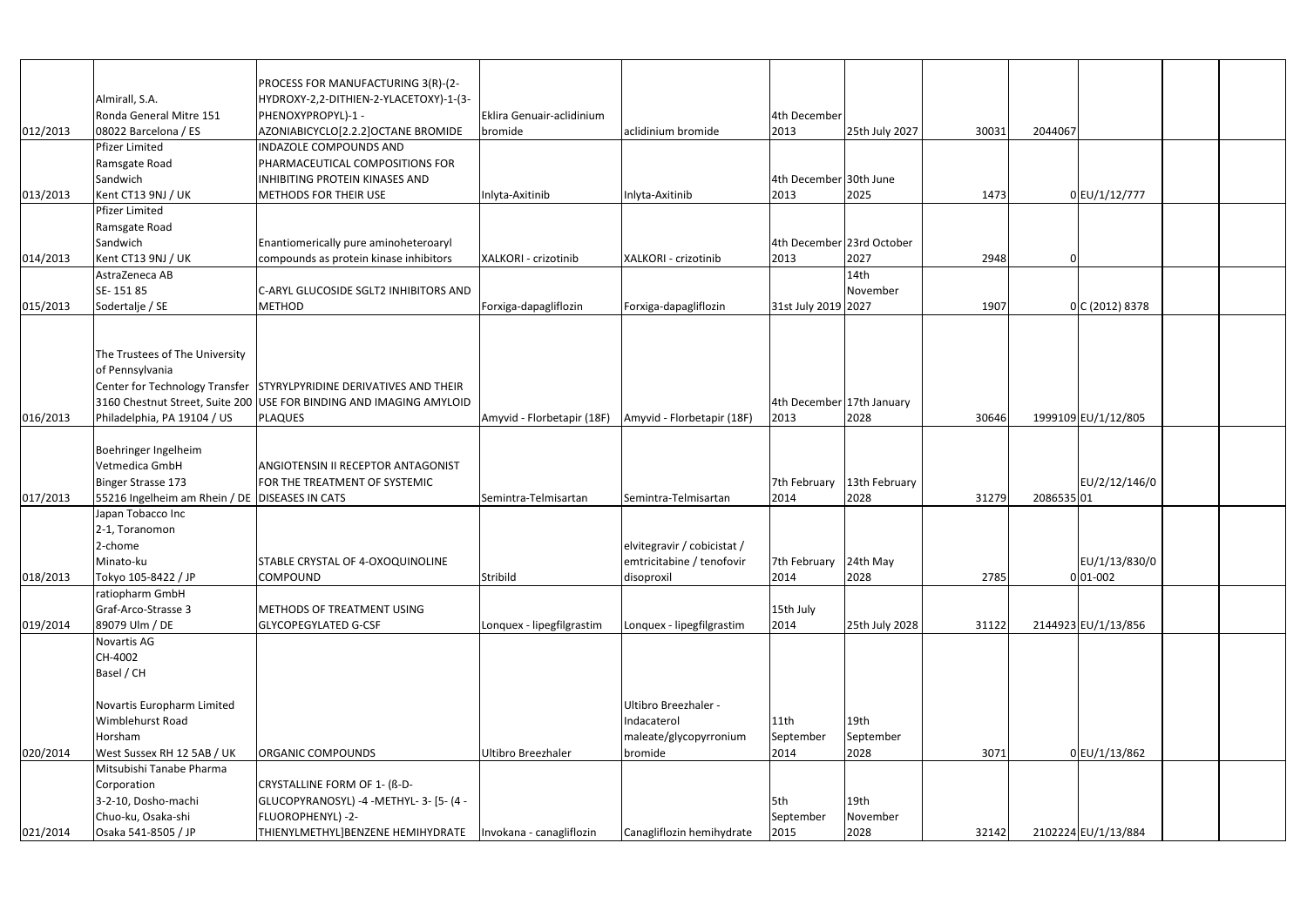|                      | Biogen MA Inc.                                                                                              |                                                                                        |                      |                                                                                                                                                                                                 |                                   |                    |              |               |                     |               |            |
|----------------------|-------------------------------------------------------------------------------------------------------------|----------------------------------------------------------------------------------------|----------------------|-------------------------------------------------------------------------------------------------------------------------------------------------------------------------------------------------|-----------------------------------|--------------------|--------------|---------------|---------------------|---------------|------------|
|                      | 250 Binney Street                                                                                           | Compositions and Uses for Treating                                                     | Tecfidera - Dimethyl |                                                                                                                                                                                                 |                                   |                    |              |               |                     |               |            |
| 022/2014             | Cambridge, MA 02142 / US                                                                                    | Multiple Sclerosis                                                                     | fumarate             | Dimethyl fumarate                                                                                                                                                                               |                                   |                    | 31523        |               | 2137537 EU/1/13/837 |               |            |
| 023/2014             | AstraZeneca AB<br>SE-15185<br>Sodertalje / SE                                                               | C-ARYL GLUCOSIDE SGLT2 INHIBITORS AND<br><b>METHOD</b>                                 | Xigduo               | A combination of<br>dapagliflozin or a<br>pharmaceutically acceptable<br>salt thereof and metformin<br>or a pharmaceutically<br>acceptable salt thereof as<br>protected by basic patent<br>1907 | 3rd December 13th May<br>2014     | 2028               | 1907         |               | 1506211 EU/1/13/900 |               |            |
|                      |                                                                                                             |                                                                                        |                      |                                                                                                                                                                                                 |                                   |                    |              |               |                     |               |            |
| 024/2014             | Janssen Pharmaceutica NV.<br>Turnhoutseweg 30<br>2340 Beerse / BE                                           | NOVEL MYCOBACTERIAL INHIBITORS                                                         | Sirturo              | Bedaquiline, or a<br>pharmaceutically acceptable<br>acid or base addition of salt<br>thereof, including<br>bedaquiline fumarate                                                                 | 3rd December<br>2014              | 23rd July 2028     | 1948         |               | 0 EU/1/13/901       |               |            |
|                      | Glaxo Group Limited<br>980 West Road<br>/GB                                                                 | Brentford, Middlesex TW8 9GS   MUSCARINIC ACETYLCHOLINE RECEPTOR<br><b>ANTAGONISTS</b> | <b>INCRUSE</b>       | umeclidinium bromide                                                                                                                                                                            | 5th<br>September<br>2015          | 28th April<br>2029 |              |               |                     |               |            |
| 025/2014<br>026/2014 |                                                                                                             |                                                                                        |                      |                                                                                                                                                                                                 |                                   |                    | 2735<br>3660 |               | 0 EU/1/14/922       |               |            |
|                      |                                                                                                             |                                                                                        |                      |                                                                                                                                                                                                 |                                   |                    |              |               |                     |               |            |
| 027/2014             | MEDIVIR AB<br>Lunastigen 7<br>141 44 Huddinge / SE                                                          | HCV NS-3 SERINE PROTEASE INHIBITORS                                                    | Olysio               | Simeprevir, or a<br>pharmaceutically acceptable 5th<br>salt thereof, including<br>simeprevir sodium                                                                                             | September<br>2015                 | 14th May<br>2029   | 2606         |               | 0 EU/1/14/924       |               |            |
| 028/2014             | Japan Tobacco Inc.<br>2-1, Toranomon 4-chome<br>Minato-ku<br>Tokyo 105-8422 / JP                            | PYRIMIDINE COMPOUND AND MEDICAL<br><b>USE THEREOF</b>                                  | Mekinist             | Trametinib, optionally in the<br>form of a pharmaceutically $\left  \right $ 5th<br>acceptable salt, hydrate or<br>solvate thereof                                                              | September<br>2015                 | 2nd July 2029      | 2825         |               | 0 EU/1/14/931       |               |            |
|                      | Gilead Pharmasset LLC<br>Gilead Sciences, Inc.<br>333 Lakeside Drive<br><b>Foster City</b><br>CA 94404 / US |                                                                                        |                      |                                                                                                                                                                                                 |                                   |                    |              |               |                     |               |            |
| 029/2014             | Gilead Sciences International<br>LTD.<br>Cambridge CB21 6GT / UK                                            | NUCLEOSIDE PHOSPHORAMIDATE<br><b>PRODRUGS</b>                                          | Sovaldi (sofosbuvir) | Sovaldi (sofosbuvir)                                                                                                                                                                            | 7th December 17th January<br>2015 | 2029               | 32301        |               | 2203462 EU/1/13/894 | PEC<br>5/2021 | 17/07/2029 |
| 030/2015             | <b>Bristol-Myers Squibb Holdings</b><br>Ireland<br>Hinterbergstrasse 16<br>6312 Steinhausen / CH            | <b>HEPATITIS C VIRUS INHIBITORS</b>                                                    | Daklinza             | daclatasvir and<br>pharmaceutically acceptable<br>salts theof, especially<br>daclatasvir dihydrochloride                                                                                        | 7th December 22nd August<br>2015  | 2029               | 31906        | 204952201-004 | EU/1/14/939/0       |               |            |
|                      | . Hoffmann-La Roche AG                                                                                      |                                                                                        |                      |                                                                                                                                                                                                 |                                   |                    |              |               |                     |               |            |
| 031/2015             | Grenzacherstrasse 124<br>4070 Basel / CH                                                                    | <b>ANTIBODY FORMULATION</b>                                                            | Gazyvaro             | Obinutuzumab and all<br>variants thereof                                                                                                                                                        | 7th December<br>2015              | 23rd July 2029     | 32047        |               | 2234600 EU/1/14/937 |               |            |
|                      |                                                                                                             |                                                                                        |                      |                                                                                                                                                                                                 |                                   |                    |              |               |                     |               |            |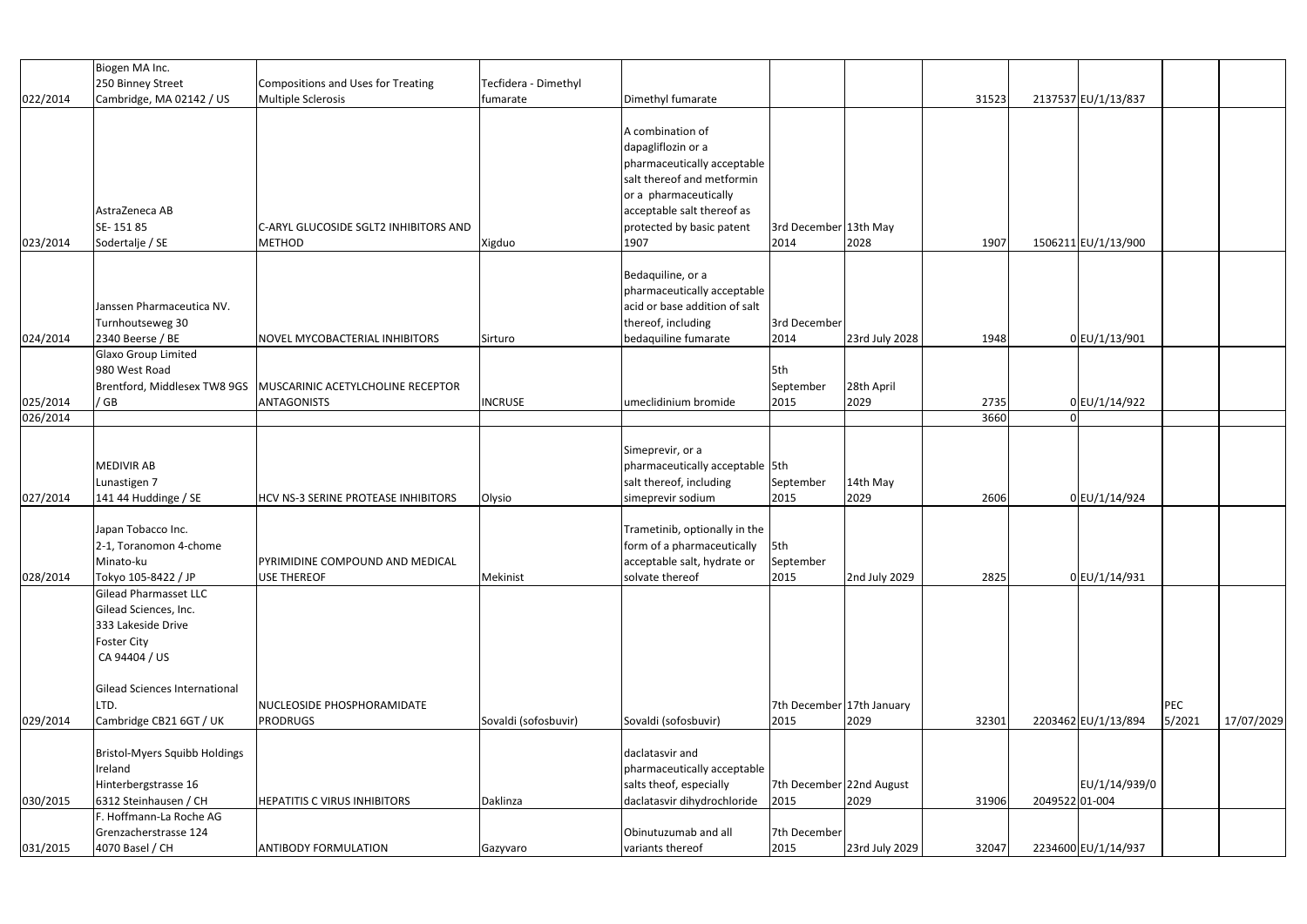|          | AbbVie Bahamas Ltd.              |                                                                    |                          |                               |                            |          |        |            |                     |  |
|----------|----------------------------------|--------------------------------------------------------------------|--------------------------|-------------------------------|----------------------------|----------|--------|------------|---------------------|--|
|          | Sassoon House                    |                                                                    |                          |                               |                            |          |        |            |                     |  |
|          | Shirley Street & Victoria Avenue |                                                                    |                          |                               |                            |          |        |            |                     |  |
|          | New Providence                   |                                                                    |                          |                               |                            |          |        |            |                     |  |
|          | Nassau                           | <b>ANTI-INFECTIVE PYRIMIDINES AND USES</b>                         |                          | dasabuvir, in all forms       | 7th December 15th January  |          |        |            |                     |  |
| 032/2015 | Bahamas                          | <b>THEREOF</b>                                                     | Exviera - dasabuvir      | protected by the patent       | 2015                       | 2030     | 30472  |            | 2203431 EU/1/14/983 |  |
|          |                                  |                                                                    |                          |                               |                            |          |        |            |                     |  |
|          | AbbVie Bahamas Ltd.              |                                                                    |                          |                               |                            |          |        |            |                     |  |
|          | Sassoon House                    |                                                                    |                          |                               |                            |          |        |            |                     |  |
|          | Shirley Street & Victoria Avenue |                                                                    |                          |                               |                            |          |        |            |                     |  |
|          | New Providence                   |                                                                    |                          | Ombitasvir, in any form       |                            |          |        |            |                     |  |
|          | Nassau                           |                                                                    | Viekirax - ombitasvir /  | protected by the basic        | 16th February 15th January |          |        |            |                     |  |
| 033/2015 | Bahamas                          | <b>Hepatitis C virus inhibitors</b>                                | paritaprevir / ritonavir | patent                        | 2016                       | 2030     | 31200  | 2368890    |                     |  |
|          |                                  |                                                                    |                          |                               |                            |          |        |            |                     |  |
|          |                                  |                                                                    |                          |                               |                            |          |        |            |                     |  |
|          |                                  |                                                                    |                          |                               |                            |          |        |            |                     |  |
|          |                                  |                                                                    |                          |                               |                            |          |        |            |                     |  |
|          | Enanta Pharmaceuticals, Inc.     |                                                                    |                          |                               |                            |          |        |            |                     |  |
|          | 500 Arsenal Street               |                                                                    |                          |                               |                            |          |        |            |                     |  |
|          | Watertown, MA 02472 / US4        |                                                                    |                          |                               |                            |          |        |            |                     |  |
|          |                                  |                                                                    |                          |                               |                            |          |        |            |                     |  |
|          | AbbVie Bahamas Ltd.              |                                                                    |                          |                               |                            |          |        |            |                     |  |
|          | Sassoon House                    |                                                                    |                          | Paritaprevir, in any form     |                            |          |        |            |                     |  |
|          |                                  | Shirley Street & Victoria Avenue MACROCYCLIC HEPATITIS C SERINE    | Viekirax - ombitasvir /  | protected by the basic        | 7th December 15th January  |          |        |            |                     |  |
| 034/2015 | New Providence, Nassau / BS      | <b>PROTEASE INHIBITORS</b>                                         | paritaprevir / ritonavir | patent                        | 2015                       | 2030     | 31870  |            | 2340029 EU/1/14/982 |  |
|          |                                  | POLYMORPHIC FORM OF 4-[3-(4-                                       |                          |                               |                            |          |        |            |                     |  |
|          |                                  | Kudos Pharmaceuticals Limited   CYCLOPROPANECARBONYL-PIPERAZINE-1- |                          |                               |                            | 16th     |        |            |                     |  |
|          | 2 Kingdom Street                 | CARBONYL)-4-FLUORO-BENZYL]-2H-                                     |                          |                               | 7th December December      |          |        |            | EU/1/14/959 -       |  |
| 035/2015 | London W2 6BD / GB               | PHTHALAZIN-1-ONE                                                   | Lynparza - Olaparib      | Olaparib                      | 2015                       | 2029     | 30503  | 2064189001 |                     |  |
|          |                                  | SOLID FORMS COMPRISING (+)-2-[1-(3-                                |                          |                               |                            |          |        |            |                     |  |
|          |                                  | ETHOXY-4-METHOXYPHENYL)-2-                                         |                          |                               |                            |          |        |            |                     |  |
|          |                                  |                                                                    |                          |                               |                            |          |        |            |                     |  |
|          |                                  | METHYLSULFONYLETHYL]-4-                                            |                          |                               |                            |          |        |            |                     |  |
|          | <b>CELGENE CORPORATION</b>       | ACETYLAMINOISOINDOLINE-1,3-DIONE,                                  |                          |                               |                            |          |        |            |                     |  |
|          | 86 Morris Avenue                 | COMPOSITIONS THEREOF, AND USES                                     |                          |                               | 7th December 15th January  |          |        |            |                     |  |
| 036/2015 | Summit, NJ 07901 / US            | <b>THEREOF</b>                                                     | Otezla                   | Apremilast                    | 2015                       | 2018     | 31984  |            | 2276483 EU/1/14/981 |  |
|          |                                  |                                                                    |                          |                               |                            |          |        |            |                     |  |
|          |                                  |                                                                    |                          |                               |                            |          |        |            |                     |  |
|          |                                  |                                                                    |                          | A combination of (a)          |                            |          |        |            |                     |  |
|          |                                  |                                                                    |                          | formoterol, optionally in the |                            |          |        |            |                     |  |
|          |                                  |                                                                    |                          | form of its pharmacologically |                            |          |        |            |                     |  |
|          |                                  |                                                                    |                          | compatible acid addition      |                            |          |        |            |                     |  |
|          |                                  |                                                                    |                          | salts, especially formoterol  |                            |          |        |            |                     |  |
|          |                                  |                                                                    |                          | fumarate, and (b) aclidinium  |                            |          |        |            |                     |  |
|          |                                  |                                                                    | Brimica Genuair -        | in free or pharmaceutically   |                            |          |        |            |                     |  |
|          | Almirall, S.A.                   | NHALATION COMPOSITION CONTAINING                                   | aclidinium bromide /     | acceptable salt form,         |                            | 21st     |        |            |                     |  |
|          | Ronda del General Mitre 151      | ACLIDINIUM FOR TREATMENT OF CHRONIC   formoterol fumarate          |                          | especially aclidinium         |                            | November |        |            |                     |  |
| 037/2015 | 08022 Barcelona / ES             | <b>OBSTRUCTIVE PULMONARY DISEASE</b>                               | dihydrate                | bromide                       | 4th June 2018 2029         |          | 332061 |            | 2265257 EU/1/14/963 |  |
|          |                                  |                                                                    |                          |                               |                            |          |        |            |                     |  |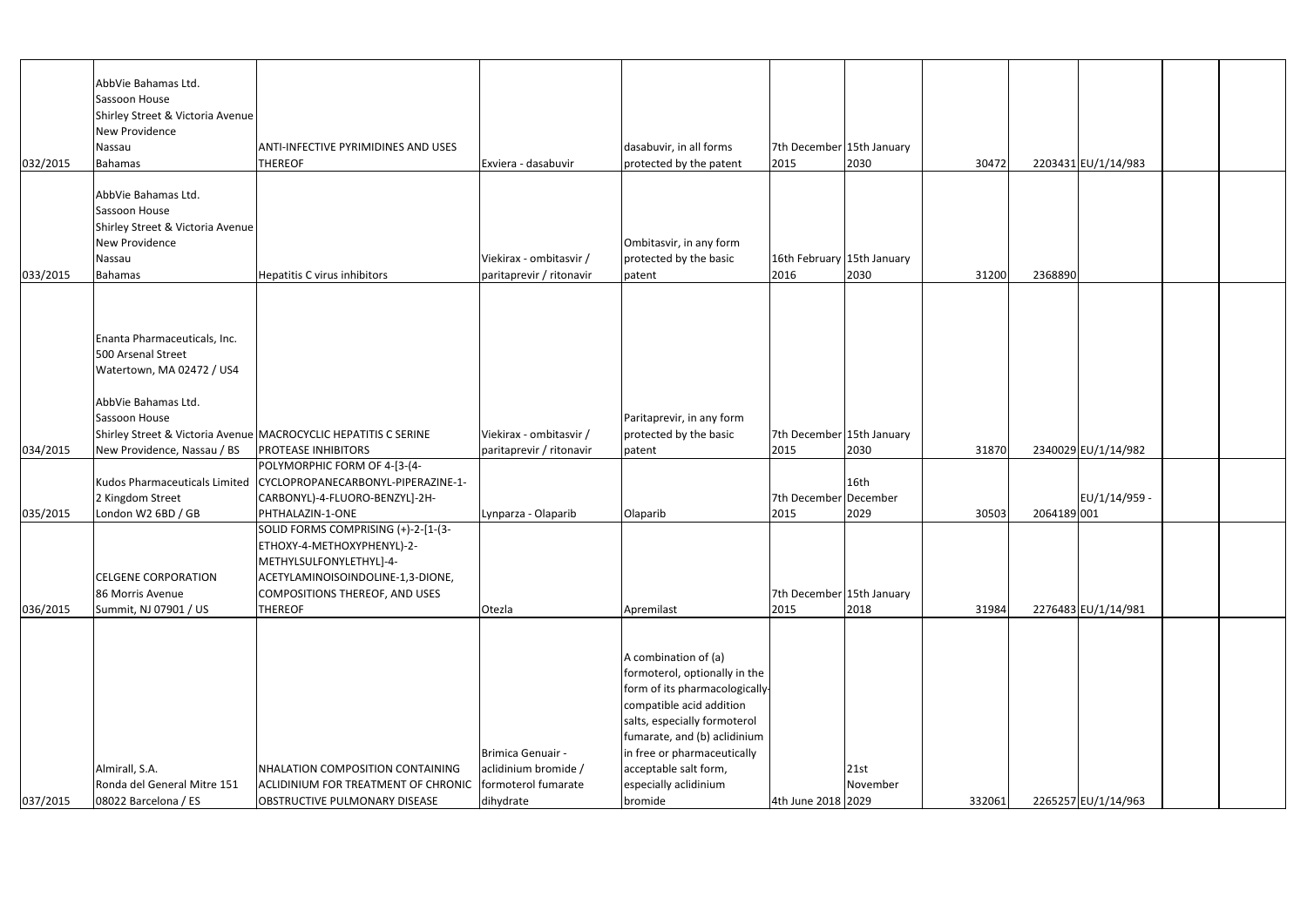|          | <b>GALDERMA INTERNATIONAL</b>      |                                                              |                                                   |                                      |           |                  |        |                      |            |            |
|----------|------------------------------------|--------------------------------------------------------------|---------------------------------------------------|--------------------------------------|-----------|------------------|--------|----------------------|------------|------------|
|          | Tour Europlaza, 20 avenue          |                                                              |                                                   |                                      |           |                  |        |                      |            |            |
|          | André Prothin                      |                                                              |                                                   |                                      |           |                  |        |                      |            |            |
|          | La Défense 4,                      | USE OF INVERMECTINE FOR THE                                  |                                                   | Soolantra (active ingredient: 29th   |           |                  |        |                      |            |            |
|          |                                    | 92927 La Défense Cedex, PARIS TREATMENT OF DERMATOLOGICAL    |                                                   | Ivermectin for its use in the        | November  | 23rd April       |        | EU/1/14/961          |            |            |
| 038/2015 | / FR                               | <b>CONDITIONS</b>                                            | Soolantra                                         | treatment of rosacea)                | 2016      | 2029             | 2197   | 0 MA117-01101        |            |            |
|          |                                    |                                                              |                                                   |                                      |           |                  |        |                      |            |            |
|          |                                    | A crystalline form of the salt of 4-(3-chloro-               |                                                   |                                      |           |                  |        |                      |            |            |
|          |                                    |                                                              |                                                   |                                      |           |                  |        |                      |            |            |
|          | EISAI R&D MANAGEMENT CO.,          | )cyclopropylaminocarbonyl)aminophenoxy)-                     |                                                   |                                      |           |                  |        |                      |            |            |
|          | LTD.                               | 7-methoxy-6-quinolinecarboxamide or the                      |                                                   |                                      |           | 27th             |        |                      |            |            |
|          | 6-10 Koishikawa 4-chome            |                                                              |                                                   |                                      |           | December         |        |                      |            |            |
|          |                                    | solvate of the salt and a process for                        |                                                   | Lenvima (active ingedient:           | 4th March |                  |        | EU/1/15/1002/        |            |            |
| 039/2015 | Bunkyo-ku Tokyo 1128088 / JP       | preparing the same                                           | Lenvatinib                                        | lenvatinib)                          | 2016      | 2029             | 2557   | $0 001-002$          |            |            |
|          | Novartis Europharm Limited         |                                                              |                                                   |                                      |           |                  |        |                      |            |            |
|          | <b>Frimley Business Park</b>       |                                                              |                                                   | ceritinib or a                       | 13rd      |                  |        |                      |            |            |
|          | Camberley                          | <b>COMPOUNDS AND COMPOSITIONS AS</b>                         |                                                   | pharmaceutically acceptable November |           |                  |        |                      |            |            |
| 040/2015 | <b>GU 16 7SR / UK</b>              | PROTEIN KINASE INHIBITORS                                    | Zykadia - ceritinib                               | salt thereof                         | 2016      | 8th May 2030     | 32135  | 2091918 EU/1/15/999  |            |            |
|          |                                    |                                                              |                                                   | sonidegib or a                       |           |                  |        |                      |            |            |
|          | Novartis AG                        |                                                              |                                                   | pharmaceutically acceptable          |           |                  |        |                      |            |            |
|          | Lichtstrasse 35                    | <b>COMPOUNDS AND COMPOSITIONS AS</b>                         |                                                   | salt, hydrate of solvate             | 21st May  | 18th August      |        |                      |            |            |
| 041/2015 | 4056 Basel / CH                    | HEDGEHOG PATHWAY MODULATORS                                  | Odomzo (sonidegib)                                | thereof                              | 2018      | 2030             | 31168  | 2021328 EU/1/15/1030 |            |            |
|          | Gilead Sciences, Inc.              |                                                              |                                                   | cobicistat or a                      |           |                  |        |                      |            |            |
|          | 333 Lakeside Drive                 | MODULATORS OF PHARMACOKINETIC                                |                                                   | pharmaceutically acceptable 21st May |           | 27th May         |        |                      | PEC        |            |
| 042/2015 | Foster City, CA 94404 / US         | PROPERTIES OF THERAPEUTICS                                   | Stribild                                          | salt thereof                         | 2018      | 2028             | 32628  | 2049506 EU/1/13/830  | 1/2008     | 27/11/2028 |
|          | Merck Sharp & Dohme B.V.           |                                                              |                                                   |                                      |           |                  |        |                      |            |            |
|          | Waarderweg 39                      | <b>ANTIBODIES TO HUMAN PROGRAMMED</b>                        |                                                   |                                      | 21st May  |                  |        |                      | <b>PEC</b> |            |
| 043/2016 | 2031 BN Haarlem / NL               | <b>DEATH RECEPTOR PD-1</b>                                   | Keytruda (pembrolizumab) keytruda (pembrolizumab) |                                      | 2018      | 21st July 2030   | 31674  | 2170959 EU/1/15/1024 | 9/2021     | 21/01/2031 |
|          | Gilead Pharmasset LLC              |                                                              |                                                   |                                      |           |                  |        |                      |            |            |
|          | 333 Lakeside Drive                 |                                                              | Harvoni                                           |                                      | 21st May  | 12th May         |        |                      | PEC        |            |
| 044/2016 | Foster City, CA 94404 / US         | <b>ANTIVIRAL COMPOUNDS</b>                                   | (ledipasvir/sofosbuvir)                           | ledipasvir                           | 2018      | 2030             | 33371  | 2430014 EU/1/14/958  | 4/2020     | 18/05/2030 |
|          |                                    |                                                              |                                                   |                                      |           |                  |        |                      |            |            |
|          | GlaxoSmithKline LLC                |                                                              |                                                   |                                      |           |                  |        |                      |            |            |
|          | <b>Corporation Service Company</b> |                                                              |                                                   |                                      |           |                  |        |                      |            |            |
|          | 2711 Centreville Road              |                                                              |                                                   |                                      |           |                  |        |                      |            |            |
|          | Suite 400                          |                                                              |                                                   |                                      |           |                  |        |                      |            |            |
|          | Wilmington, Delaware 19808 /       | METHODS FOR ADMINISTERING ANTI-IL-5                          |                                                   |                                      | 21st May  | 7th December     |        |                      | PEC        |            |
|          |                                    |                                                              |                                                   |                                      |           |                  |        | 2152290 EU/1/15/1043 |            |            |
| 045/2016 | US <sub>1</sub>                    | <b>ANTIBODIES</b><br>SALTS OF N-HYDROXY-3-[4-[[[2-(2-METHYL- | Nucala                                            | mepolizumab                          | 2018      | 2030             | 32454  |                      | 2/2018     | 07/06/2031 |
|          |                                    |                                                              |                                                   |                                      |           |                  |        |                      |            |            |
|          | Novartis AG                        | 1H-INDOL-3-                                                  |                                                   | panobinostat or a                    |           |                  |        |                      |            |            |
|          | Lichtstrasse 35                    | YL)ETHYL]AMINO]METHYL]PHENYL]-2E-2-                          |                                                   | pharmaceutically acceptable 21st May |           | 1st September    |        |                      |            |            |
| 046/2016 | 4056 Basel / CH                    | PROPENAMIDE                                                  | Farydak                                           | salt, or derivative thereof          | 2018      | 2030             | 33550  | 2032531 EU/1/15/1023 |            |            |
|          | Novartis AG                        |                                                              |                                                   | Sacubitril/valsartan, as             |           | 23rd             |        |                      |            |            |
|          | Lichtstrasse 35                    |                                                              |                                                   | sacubitril valsartan sodium          | 22nd May  | November         |        |                      |            |            |
| 047/2016 | 4056 Basel / CH                    | <b>ORGANIC COMPOUNDS</b>                                     | Entresto                                          | salt complex                         | 2018      | 2030             | 3880   | 0 EU/1/15/1058       |            |            |
|          | Gilead Sciences, Inc.              |                                                              |                                                   | Ambrisentan used in                  |           | 25 <sub>th</sub> |        |                      |            |            |
|          | 333 Lakeside Drive                 | <b>COMPOSITION FOR TREATING A</b>                            |                                                   | combination treatment with 22nd May  |           | November         |        |                      |            |            |
| 048/2016 | Foster City, CA 94404 / US         | PULMONARY HYPERTENSION                                       | Volibris                                          | tadalafil                            | 2018      | 2030             | 330491 | 2101777 EU/1/08/451  |            |            |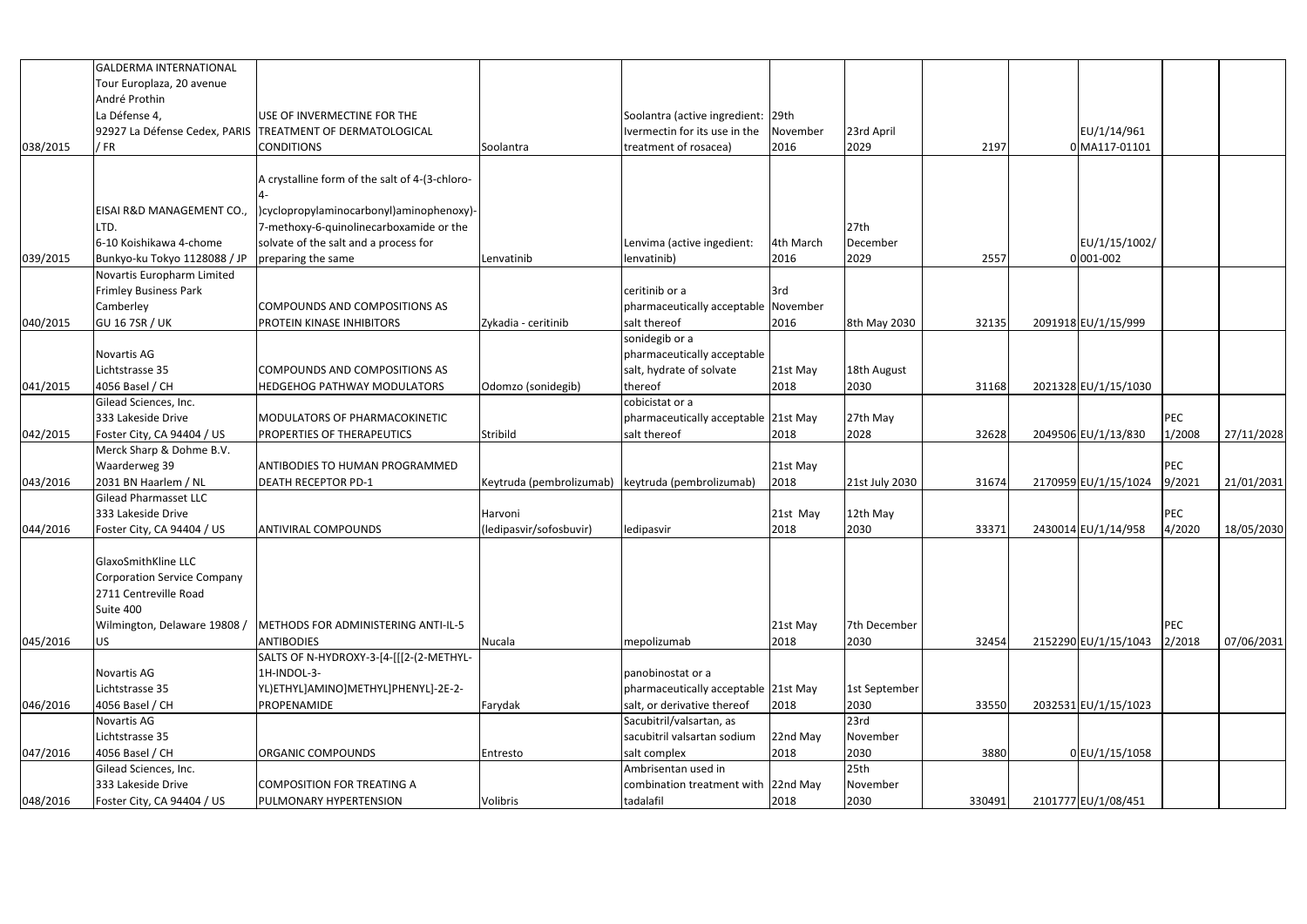|          | Alcafleu Management GmbH &                    |                                                               |                      |                                      |                        |                |       |                      |  |
|----------|-----------------------------------------------|---------------------------------------------------------------|----------------------|--------------------------------------|------------------------|----------------|-------|----------------------|--|
|          |                                               |                                                               |                      |                                      |                        |                |       |                      |  |
|          | Co. KG                                        |                                                               |                      |                                      |                        |                |       |                      |  |
|          | Lilienthalstrasse 4                           |                                                               |                      |                                      |                        |                |       |                      |  |
|          | 12529 Schönefeld OT                           |                                                               |                      |                                      |                        |                |       |                      |  |
|          | Waltersdorf / DE                              |                                                               |                      |                                      |                        |                |       |                      |  |
|          |                                               |                                                               |                      |                                      |                        |                |       |                      |  |
|          | Genzyme Corporation                           |                                                               |                      |                                      |                        | 16th           |       |                      |  |
|          | 50 Binney Street                              | TREATMENT OF MULTIPLE SCLEROSIS (MS)                          |                      |                                      | 22nd May               | September      |       |                      |  |
| 049/2016 | Cambridge, MA 02142 / US                      | WITH CAMPATH-1H                                               | Lemtrada             | Alemtuzumab                          | 2018                   | 2028           | 33767 | 2066352 EU/1/13/869  |  |
|          | Amgen Inc.                                    |                                                               |                      |                                      |                        |                |       |                      |  |
|          | One Amgen Center Drive                        | <b>ANTIGEN BINDING PROTEINS TO</b>                            |                      |                                      |                        |                |       |                      |  |
|          |                                               | Thousand Oaks, CA 91320-1799 PROPROTEIN CONVERTASE SUBTILISIN |                      |                                      | 15th February          |                |       |                      |  |
| 050/2016 | / US                                          | <b>KEXIN TYPE 9 (PCSK9)</b>                                   | Repatha - Evolocumab | Evolocumab                           | 2021                   | 21st July 2030 | 33727 | 2215124 EU/1/15/1016 |  |
|          |                                               |                                                               |                      |                                      |                        |                |       |                      |  |
|          | PTC Therapeutics, Inc.                        |                                                               |                      |                                      |                        |                |       |                      |  |
|          |                                               | 100 Corporate Court, Middlesex CRYSTALLINE FORMS OF 3-[5-(2-  |                      |                                      |                        |                |       |                      |  |
|          | <b>Business Center</b>                        | FLUOROPHENYL)-[1,2,4]OXADIAZOL-3-YL]-                         |                      |                                      | 22nd May               | 5th August     |       |                      |  |
| 051/2016 | South Plainfield, NJ 07080 / US  BENZOIC ACID |                                                               | Translarna           | ataluren                             | 2018                   | 2029           | 33740 | 2076501 EU/1/13/902  |  |
|          | Ardea Biosciences, Inc.                       |                                                               |                      | lesurinad or a                       |                        |                |       |                      |  |
|          | 4939 Directors Place                          | NOVEL COMPOUNDS AND COMPOSITIONS                              |                      | pharmaceutically acceptable 22nd May |                        | 22nd February  |       |                      |  |
| 052/2016 | San Diego CA 92121 / US                       | AND METHODS OF USE                                            | Zurampic - lesinurad | salt thereof                         | 2018                   | 2031           | 32063 | 2217577 EU/1/15/1080 |  |
|          |                                               |                                                               |                      |                                      |                        |                |       |                      |  |
|          | Amgen Inc.                                    |                                                               |                      |                                      |                        |                |       |                      |  |
|          | One Amgen Center Drive                        | <b>ANTIGEN BINDING PROTEINS TO</b>                            |                      |                                      |                        |                |       |                      |  |
|          |                                               | Thousand Oaks, CA 91320-1799 PROPROTEIN CONVERTASE SUBTILISIN |                      |                                      |                        |                |       |                      |  |
| 053/2016 | / US                                          | <b>KEXIN TYPE 9 (PCSK9)</b>                                   | Praluent-alirocumab  | Alirocumab                           |                        |                | 33727 | 2215124 EU/1/15/1031 |  |
|          |                                               |                                                               |                      |                                      |                        |                |       |                      |  |
|          | AbbVie Biotherapeutics Inc.                   |                                                               |                      |                                      |                        |                |       |                      |  |
|          | 1500 Seaport Boulevard                        |                                                               |                      |                                      |                        |                |       |                      |  |
|          | Redwood City, CA 94063 / US                   |                                                               |                      |                                      |                        |                |       |                      |  |
|          |                                               |                                                               |                      |                                      |                        |                |       |                      |  |
|          |                                               |                                                               |                      |                                      |                        |                |       |                      |  |
|          | Inc.                                          | <b>MYELOMA USING COMBINATION</b>                              |                      |                                      |                        |                |       |                      |  |
|          | 450 Brookline Avenue                          | THERAPIES BASED ON ANTI-CS1                                   |                      |                                      |                        | 13th May       |       |                      |  |
| 054/2016 | Boston, MA 02215-5450 / US                    | <b>ANTIBODIES</b>                                             | Empliciti            | Elotuzumab                           | 5th June 2018 2031     |                | 32372 | 2068874 EU/1/16/1088 |  |
| 055/2016 |                                               |                                                               |                      |                                      |                        |                |       |                      |  |
|          |                                               |                                                               |                      |                                      |                        |                |       |                      |  |
|          | AbbVie Biotherapeutics Inc.                   |                                                               |                      |                                      |                        |                |       |                      |  |
|          | 1500 Seaport Boulevard                        |                                                               |                      |                                      |                        |                |       |                      |  |
|          | Redwood City, CA 94063 / US                   |                                                               |                      |                                      |                        |                |       |                      |  |
|          |                                               |                                                               |                      |                                      |                        |                |       |                      |  |
|          | Dana-Farber Cancer Institute,                 | <b>METHODS OF TREATING MULTIPLE</b>                           |                      |                                      |                        |                |       |                      |  |
|          | Inc.                                          | MYELOMA USING COMBINATION                                     |                      |                                      |                        |                |       |                      |  |
|          | 450 Brookline Avenue                          | THERAPIES BASED ON ANTI-CS1                                   |                      | Elotuzumab combined with             |                        |                |       |                      |  |
| 056/2016 | Boston, MA 02215-5450 / US                    | <b>ANTIBODIES</b>                                             | Empliciti            | lenalidomide                         | 5th June 2018 13th May |                | 32372 | 2068874 EU/1/16/1088 |  |
| 057/2016 |                                               |                                                               |                      |                                      |                        |                |       |                      |  |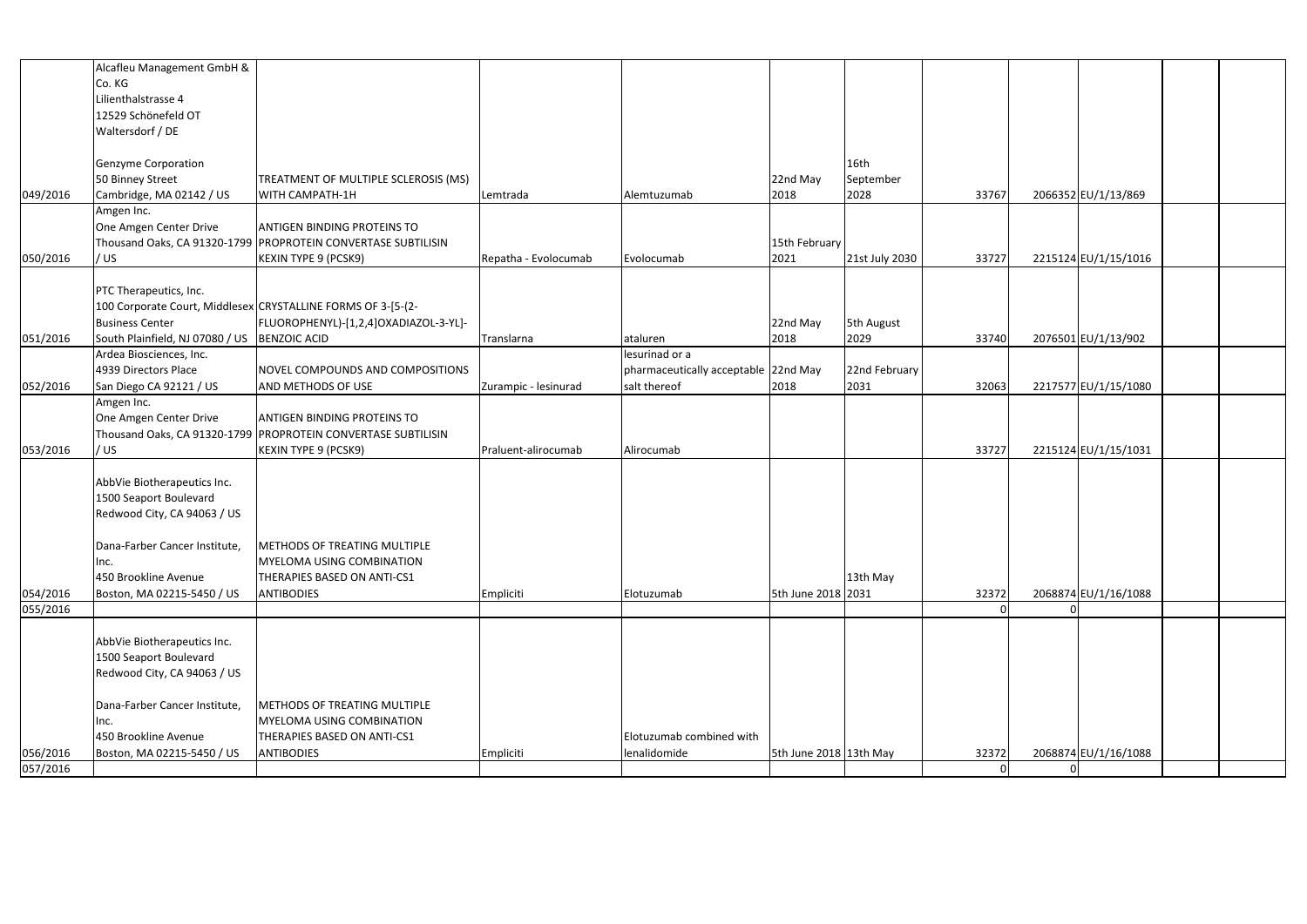|          | AbbVie Biotherapeutics Inc.    |                                                                   |           |                                                            |                    |                |       |                      |  |
|----------|--------------------------------|-------------------------------------------------------------------|-----------|------------------------------------------------------------|--------------------|----------------|-------|----------------------|--|
|          | 1500 Seaport Boulevard         |                                                                   |           |                                                            |                    |                |       |                      |  |
|          | Redwood City, CA 94063 / US    |                                                                   |           |                                                            |                    |                |       |                      |  |
|          |                                |                                                                   |           |                                                            |                    |                |       |                      |  |
|          | Dana-Farber Cancer Institute,  | <b>METHODS OF TREATING MULTIPLE</b>                               |           |                                                            |                    |                |       |                      |  |
|          | nc.                            | <b>MYELOMA USING COMBINATION</b>                                  |           | Elotuzumab combined with                                   |                    |                |       |                      |  |
|          | 450 Brookline Avenue           | THERAPIES BASED ON ANTI-CS1                                       |           | lenalidomide &                                             |                    | 13th May       |       |                      |  |
| 058/2016 | Boston, MA 02215-5450 / US     | <b>ANTIBODIES</b>                                                 | Empliciti | dexamethasone                                              | 5th June 2018 2031 |                | 32372 | 2068874 EU/1/16/1088 |  |
| 059/2016 |                                |                                                                   |           |                                                            |                    |                |       |                      |  |
|          | Amicus Therapeutics, Inc.      |                                                                   |           | Migalastat or a salt thereof,                              |                    |                |       |                      |  |
|          | 1 Cedar Brook Drive            |                                                                   |           | including the hydrochloride                                | 15th June          |                |       |                      |  |
| 060/2016 | Cranbury, NJ 08512 / US        | TREATMENT OPTIONS FOR FABRY DISEASE Galafold                      |           | salt                                                       | 2018               | 31st May 2031  | 33453 | 2787345 EU/1/15/1082 |  |
|          | BIAL - Portela & Ca., S.A.     |                                                                   |           |                                                            |                    |                |       |                      |  |
|          | A Av. da Siderurgia Nacional   |                                                                   |           | Ongentys opicapone or a                                    |                    |                |       |                      |  |
|          | 4745-457 S. Mamede do          | Nitrocatechol derivates as COMT inhibitors                        |           | pharmaceutically acceptable 18th June                      |                    | 28th June      |       |                      |  |
| 061/2016 | Coronado / PT                  | administered with a specific dosage regime   Ongentys - opicapone |           | salt thereof                                               | 2018               | 2031           | 33912 | 2481410 EU/1/15/1066 |  |
|          | Horizon Therapeutics, LLC      |                                                                   |           |                                                            |                    |                |       |                      |  |
|          | 150 S. Saunders Rd.            | METHODS OF TREATMENT USING                                        |           |                                                            | 15th June          | 1st December   |       |                      |  |
| 062/2016 | Lake Forest IL 60045 / US      | <b>AMMONIA-SCAVENGING DRUGS</b>                                   | Ravicti   | Glycerol phenylbutyrate                                    | 2018               | 2030           | 34065 | 2330892 EU/1/15/1062 |  |
|          |                                |                                                                   |           |                                                            |                    |                |       |                      |  |
|          |                                |                                                                   |           | Cobicistat or a                                            |                    |                |       |                      |  |
|          |                                |                                                                   |           | pharmaceutically acceptable                                |                    |                |       |                      |  |
|          |                                |                                                                   |           | salt thereof and tenofovir                                 |                    |                |       |                      |  |
|          |                                |                                                                   |           | alafenamide or a                                           |                    |                |       |                      |  |
|          |                                |                                                                   |           | pharmaceutically acceptable                                |                    |                |       |                      |  |
|          | GILEAD SCIENCES, INC.          |                                                                   |           | salt thereof, in particular                                |                    | 23rd           |       |                      |  |
|          | 333 Lakeside Drive Foster City | Modulators of pharmacokinetic properties                          |           | tenofovir alafenamide                                      | 15th June          | November       |       |                      |  |
| 063/2017 | California 94404 / US          | of therapeutics                                                   | Genvoya   | fumarate                                                   | 2018               | 2030           | 34208 | 2487166 EU/1/15/1061 |  |
|          |                                |                                                                   |           | Cobicistat or a                                            |                    |                |       |                      |  |
|          |                                |                                                                   |           | pharmaceutically acceptable                                |                    |                |       |                      |  |
|          |                                |                                                                   |           | salt or solvate thereof and                                |                    |                |       |                      |  |
|          |                                |                                                                   |           | darunavir or a                                             |                    |                |       |                      |  |
|          |                                |                                                                   |           | pharmaceutically acceptable                                |                    |                |       |                      |  |
|          | GILEAD SCIENCES, INC.          |                                                                   |           | salt or solvate thereof, in                                |                    | 21st           |       |                      |  |
|          | 333 Lakeside Drive Foster City | Modulators of pharmacokinetic properties                          |           | particular darunavir                                       | 15th June          | November       |       |                      |  |
| 064/2017 | California 94404 / US          | of therapeutics                                                   | Rezolsta  | ethanolate                                                 | 2018               | 2029           | 34206 | 2487162 EU/1/14/967  |  |
|          |                                |                                                                   |           |                                                            |                    |                |       |                      |  |
|          |                                |                                                                   |           |                                                            |                    |                |       |                      |  |
|          |                                |                                                                   |           | Cobicistat or a                                            |                    |                |       |                      |  |
|          |                                |                                                                   |           |                                                            |                    |                |       |                      |  |
|          |                                |                                                                   |           | pharmaceutically acceptable<br>salt thereof and atazanavir |                    |                |       |                      |  |
|          |                                |                                                                   |           |                                                            |                    |                |       |                      |  |
|          | GILEAD SCIENCES, INC.          |                                                                   |           | or a pharmaceutically                                      |                    |                |       |                      |  |
|          | 333 Lakeside Drive Foster City | Modulators of pharmacokinetic properties                          |           | acceptable salt thereof, in                                | 15th June          |                |       |                      |  |
| 065/2017 | California 94404 / US          | of therapeutics                                                   | Evotaz    | particular atazanavir sulfate 2018                         |                    | 15th July 2030 | 34207 | 2487163 EU/1/15/1025 |  |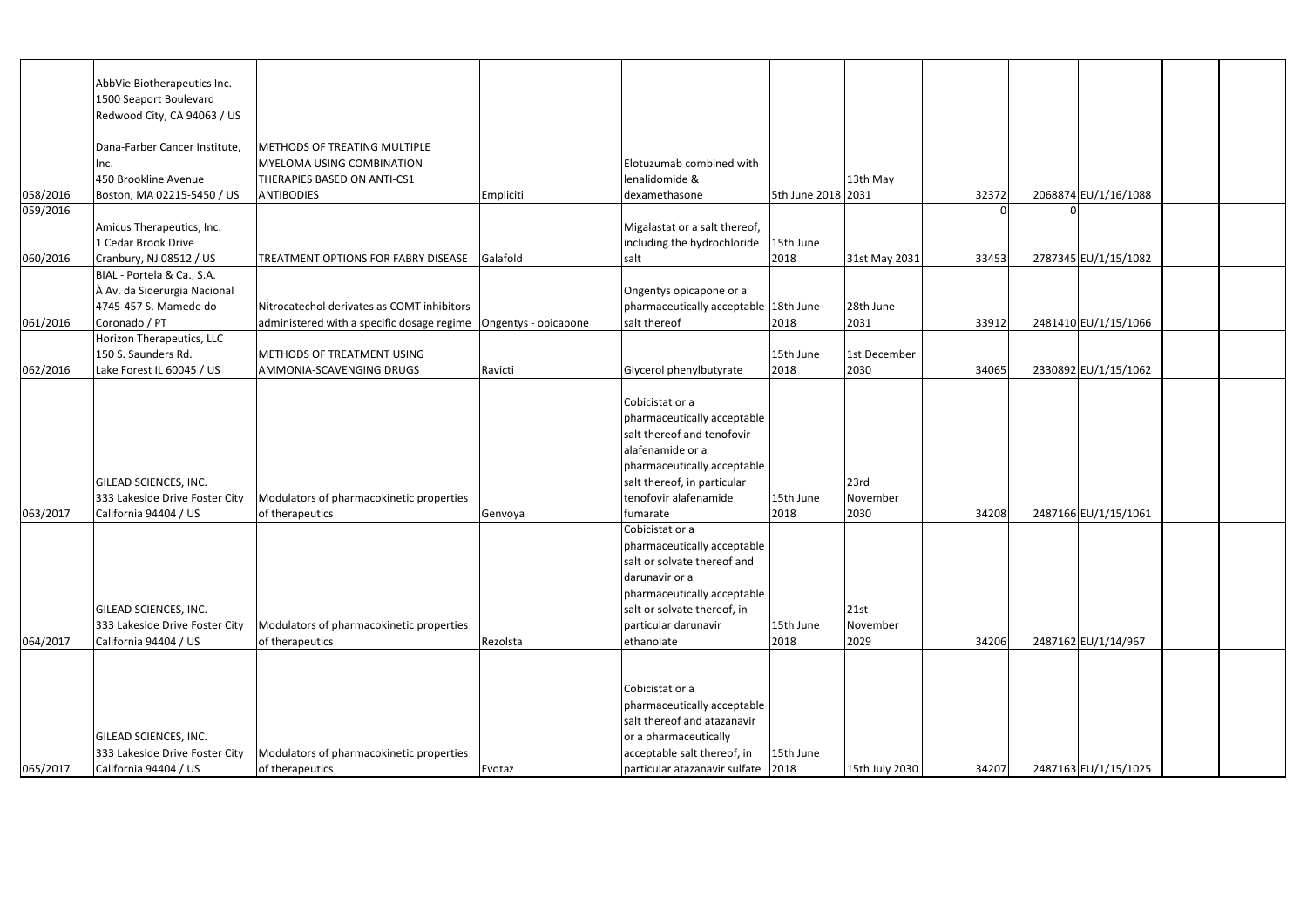|          | Merck Sharp & Dohme Corp.     |                                                                 |                         |                                          |            |                |       |                      |  |
|----------|-------------------------------|-----------------------------------------------------------------|-------------------------|------------------------------------------|------------|----------------|-------|----------------------|--|
|          | 126 East Lincoln Avenue       |                                                                 |                         |                                          |            |                |       |                      |  |
|          | Rahway, NJ 07065-0907 / US    |                                                                 |                         |                                          |            |                |       |                      |  |
|          |                               |                                                                 |                         |                                          |            |                |       |                      |  |
|          | MSD Italia S.r.l.,            |                                                                 |                         | Grazoprevir or a                         |            |                |       |                      |  |
|          | Via Vitorchiano 151           | MACROCYCLIC QUINOXALINE COMPOUNDS                               |                         | pharmaceutically acceptable 15th June    |            |                |       |                      |  |
| 066/2017 | 00189 Roma / IT               | AS HCV NS3 PROTEASE INHIBITORS                                  | Zepatier (grazoprevir)  | salt thereof                             | 2018       | 26th July 2031 | 30922 | 2310095 EU/1/16/1119 |  |
|          | Merck Sharp & Dohme Corp.     |                                                                 |                         | Elbasvir or a                            |            |                |       |                      |  |
|          | 126 East Lincoln Avenue       | <b>INHIBITORS OF HEPATITIS C VIRUS</b>                          |                         | pharmaceutically salt                    | 20th July  |                |       |                      |  |
| 067/2017 | Rahway, NJ 07065-0907 / US    | <b>REPLICATION</b>                                              | Zepatier (elbasvir)     | thereof                                  | 2018       | 26th July 2031 | 33383 | 2410844 EU/1/16/1119 |  |
|          |                               |                                                                 |                         | 3-{6-{[1-(2,2-difluoro-1,3-              |            |                |       |                      |  |
|          | <b>Vertex Pharmaceuticals</b> | SOLID FORMS OF 3-(6-(1-(2,2-                                    |                         | benzodioxol-5-                           |            |                |       |                      |  |
|          | ncorporated                   | DIFLUOROBENZO[D][1,3]DIOXOL-5-YL)                               |                         | yl)cyclopropanecarbonyl]ami              |            | 24th           |       |                      |  |
|          | 50 Northern Avenue            | CYCLOPROPANECARBOXAMIDO)-3-                                     |                         | no}-3-methylpridin-2-                    | 20th July  | November       |       |                      |  |
| 068/2017 | Boston, MA 02210 / US         | METHYLPYRIDIN-2-YL) BENZOIC ACID                                | Orkambi                 | yl}benzoic acid                          | 2018       | 2030           | 34064 | 2225236 EU/1/15/1059 |  |
|          |                               |                                                                 |                         |                                          |            |                |       |                      |  |
|          |                               |                                                                 |                         | Ciclosporin                              |            |                |       |                      |  |
|          |                               |                                                                 |                         | Anatomical main group: S -               |            |                |       |                      |  |
|          |                               |                                                                 |                         | Sensory organs                           |            |                |       |                      |  |
|          |                               |                                                                 |                         | Therapeutic subgroup: S01 -              |            |                |       |                      |  |
|          |                               |                                                                 |                         | Ophthalmologicals                        |            |                |       |                      |  |
|          |                               |                                                                 |                         | Pharmacological subgroup:                |            |                |       |                      |  |
|          |                               |                                                                 |                         | S01X - Other                             |            |                |       |                      |  |
|          |                               |                                                                 |                         | ophthalmologicals                        |            |                |       |                      |  |
|          | Santen SAS                    |                                                                 |                         |                                          |            |                |       |                      |  |
|          |                               |                                                                 |                         | Chemical subgroup: S01XA -               |            |                |       |                      |  |
|          | 1, rue Pierre Fontaine        |                                                                 |                         | Other ophthalmologicals                  |            |                |       |                      |  |
|          | Bâtiment Genavenir IV         | COMPOSITIONS CONTAINING QUATERNARY                              |                         | Chemical substance:                      | 20th July  | 23rd March     |       |                      |  |
| 069/2017 | 91000 Evry / FR               | <b>AMMONIUM COMPOUNDS</b>                                       | Ikervis                 | S01XA18- Ciclosporin                     | 2018       | 2030           | 34398 | 2049079 EU/1/15/990  |  |
|          |                               |                                                                 |                         |                                          |            |                |       |                      |  |
|          |                               |                                                                 |                         |                                          |            |                |       |                      |  |
|          |                               |                                                                 |                         | Palbociclib (optionally in the           |            |                |       |                      |  |
|          | Pfizer Limited                |                                                                 |                         | form of a pharmaceutically               |            | 20th           |       |                      |  |
|          | Ramsgate Road                 | 2-(PYRIDIN-2-YLAMINO)-PYRIDO[2,3-                               | IBRANCE - palbociclib - | acceptable salt, ester, amide 3rd August |            | December       |       |                      |  |
| 070/2017 | Sandwich, Kent CT13 9NJ / GB  | d]PYRIMIDIN-7-ON                                                | EU/1/16/1147            | or prodrug thereof)                      | 2018       | 2027           | 1836  | 0EU/1/16/1147        |  |
|          |                               |                                                                 |                         |                                          |            |                |       |                      |  |
|          | Millennium Pharmaceuticals,   |                                                                 |                         | Ixazomib and                             |            |                |       |                      |  |
|          |                               |                                                                 |                         | pharmaceutically acceptable              |            | 23rd           |       |                      |  |
|          | 40 Landsdowne Street          |                                                                 |                         | salts and esters thereof,                | 3rd August | November       |       |                      |  |
| 071/2017 | Cambridge, MA 02139 / US      | <b>PROTEASOME INHIBITORS</b>                                    | Ninlaro - ixazomib      | such as ixazomib citrat                  | 2018       | 2031           | 30821 | 2178888 EU/1/16/1094 |  |
|          | Kai Pharmaceuticals, Inc.     |                                                                 |                         |                                          |            |                |       |                      |  |
|          | 270 Littlefield Avenue        |                                                                 |                         | Etelcalcetide, or a salt                 |            | 15th           |       |                      |  |
|          |                               | South San Francisco, CA 94080 / THERAPEUTIC AGENTS FOR REDUCING |                         | thereof, including                       | 3rd August | November       |       |                      |  |
| 072/2017 | <b>US</b>                     | PARATHYROID HORMONE LEVELS                                      | Parsabiv                | etelcalcetide hydrochloride              | 2018       | 2031           | 34759 | 2459208 EU/1/16/1142 |  |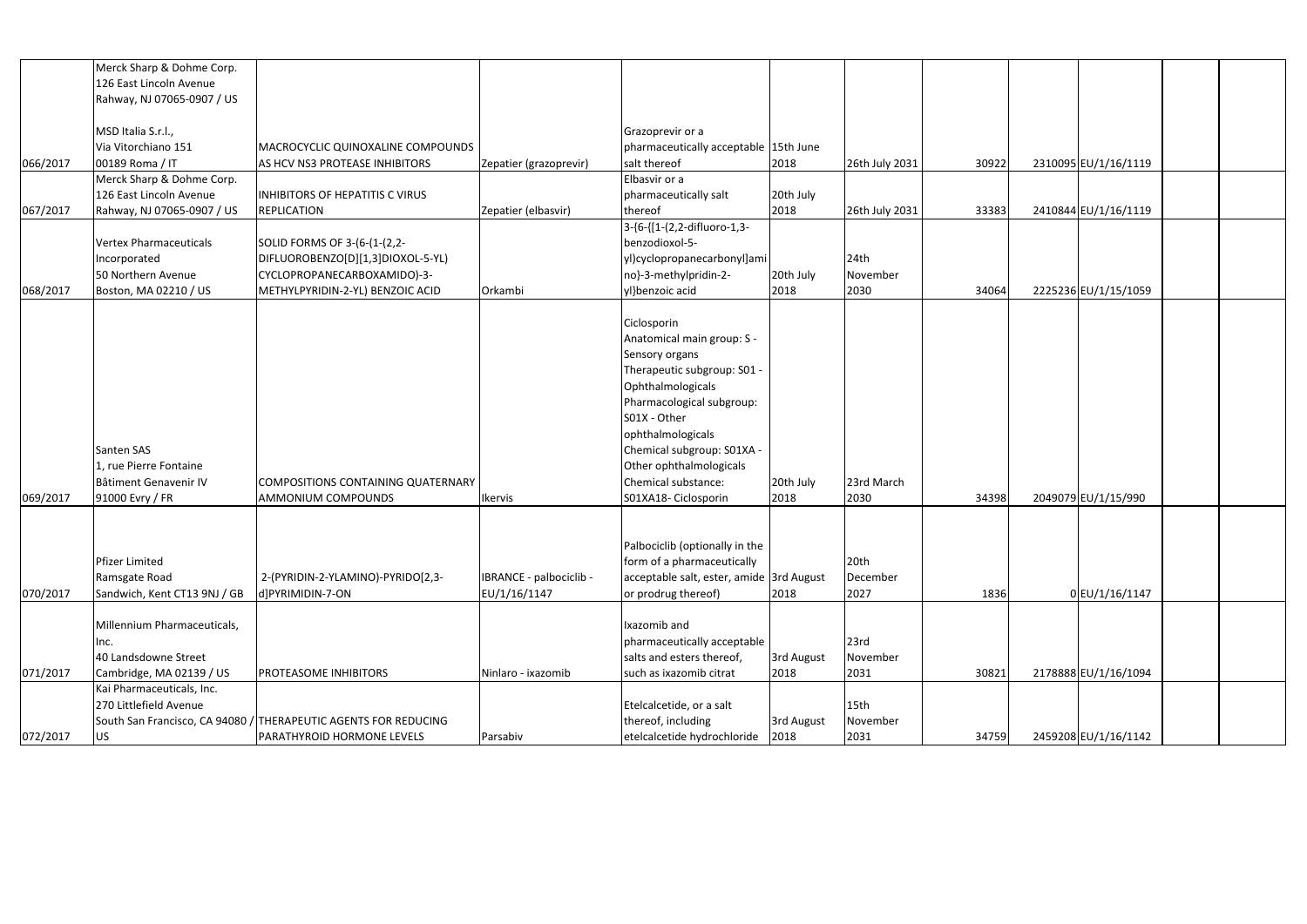| 073/2017 | Boehringer Ingelheim<br><b>International GmbH</b><br><b>Binger Strasse 173</b>                                   | PHARMACEUTICAL COMPOSITION<br>COMPRISING A GLUCOPYRANOSYL-<br>55216 Ingelheim am Rhein / DE SUBSTITUTED BENZENE DERIVATIVE | Glyxambi                                     | $1$ -chloro-4-( $\beta$ -D-<br>glucopyranos-1-yl)-2-[4-((S)-<br>tetrahydrofuran-3-yloxy)-<br>benzyl]-<br>benzene(empagliflozin) in<br>combination with 1-[(4-<br>methyl-quinazolin-2-<br>yl)methyl]-3-methyl-7-(2-<br>butyn-1-yl)-8-(3-(R)-amino-<br>piperidin- 1 -yl)-xanthine<br>(linagliptin) or a pharmace | 3rd August<br>2018 | 15th<br>November<br>2031              | 34782 | 2187879 EU/1/16/1146/ |  |
|----------|------------------------------------------------------------------------------------------------------------------|----------------------------------------------------------------------------------------------------------------------------|----------------------------------------------|----------------------------------------------------------------------------------------------------------------------------------------------------------------------------------------------------------------------------------------------------------------------------------------------------------------|--------------------|---------------------------------------|-------|-----------------------|--|
|          | AbbVie Bahamas Ltd.<br>Sassoon House                                                                             | <b>APOPTOSIS-INDUCING AGENTS FOR THE</b>                                                                                   |                                              |                                                                                                                                                                                                                                                                                                                |                    |                                       |       |                       |  |
| 074/2017 | New Providence, Nassau / BS                                                                                      | Shirley Street & Victoria Avenue TREATMENT OF CANCER AND IMMUNE AND<br><b>AUTOIMMUNE DISEASES</b>                          | Venclyxto                                    | Venetoclax (Venclyxto)                                                                                                                                                                                                                                                                                         | 3rd August<br>2018 | 7th December<br>2031                  | 33429 | 2435432 EU/1/16/1138  |  |
|          |                                                                                                                  |                                                                                                                            |                                              |                                                                                                                                                                                                                                                                                                                |                    |                                       |       |                       |  |
| 075/2017 | <b>BioMarin Pharmaceutical Inc.</b><br>105 Digital Drive<br>Novato, CA 94949 / US                                | MANUFACTURE OF ACTIVE HIGHLY<br>PHOSPHORYLATED HUMAN LYSOSOMAL<br>SULFATASE ENZYMES AND USES THEREOF                       |                                              |                                                                                                                                                                                                                                                                                                                | 3rd August<br>2018 | 30th April<br>2029                    | 34199 | 2245145 EU/1/14/914   |  |
| 076/2017 | Regeneron Pharmaceuticals,<br>nc.<br>777 Old Saw Mill River Road<br>Tarrytown, NY 10591 / US                     | HIGH AFFINITY HUMAN ANTIBODIES TO<br>PCSK9                                                                                 | Praluent - alirocumab                        | alirocumab                                                                                                                                                                                                                                                                                                     | 6th August<br>2018 | 25 <sub>th</sub><br>September<br>2030 | 35197 | 2358756 EU/1/15/1031  |  |
| 077/2017 | Sanofi-Aventis Deutschland<br>GmbH<br>Brüningstraße 50<br>65929 Frankfurt am Main / DE   INSULIN, AND METHIONINE | PHARMACEUTICAL COMPOSITION<br>COMPRISING A GLP-1 AGONIST, AN                                                               | Suliqua - insulin glargine /<br>lixisenatide | Suliqua                                                                                                                                                                                                                                                                                                        | 6th August<br>2018 | 13th January<br>2032                  | 32297 | 2498802 EU/1/16/1157  |  |
|          | Chugai Seiyaku Kabushiki Kaisha<br>5-1, Ukima 5-chome Kita-ku                                                    | <b>TETRACYCLIC COMPOUND</b>                                                                                                |                                              | Alectinib or salt or solvate                                                                                                                                                                                                                                                                                   | 16th<br>November   | 20th February                         |       |                       |  |
| 078/2017 | Tokyo 115-8543 / JP<br>Boehringer Ingelheim<br><b>International GmbH</b><br><b>Binger Strasse 173</b>            |                                                                                                                            | alectinib                                    | thereof                                                                                                                                                                                                                                                                                                        | 2018<br>6th August | 2032<br>24th<br>November              | 33565 | 2441753 EU/1/16/1169  |  |
| 079/2017 | 55216 Ingelheim am Rhein / DE ANTICOAGULANT ANTIDOTES<br>ncyte Holdings Corporation                              |                                                                                                                            | Praxbind - Idarucizumab                      | Idarucizumab                                                                                                                                                                                                                                                                                                   | 2018               | 2030                                  | 34148 | 2525812 EU/1/15/1056  |  |
|          | 1801 Augustine Cut-Off                                                                                           | AZETIDINE AND CYCLOBUTANE<br><b>DERIVATIVES AS JAK INHIBITORS</b>                                                          |                                              | Baricitinib                                                                                                                                                                                                                                                                                                    | 6th August<br>2018 | 15th February<br>2032                 | 34054 | 2288610 EU/1/16/1170  |  |
| 080/2017 | Wilmington, DE 19803 / US<br>Pfizer Limited<br>Ramsgate Road                                                     |                                                                                                                            | Olumiant - baricitinib                       | Tofacitinib, optionally in the<br>form of a pharmaceutically<br>acceptable salt, including the 23rd August                                                                                                                                                                                                     |                    | 30th May                              |       |                       |  |
| 081/2017 |                                                                                                                  |                                                                                                                            | Xeljanz - Tofacitinib                        | citrate salt                                                                                                                                                                                                                                                                                                   | 2018               | 2027                                  | 1728  | 0EU/1/17/1178         |  |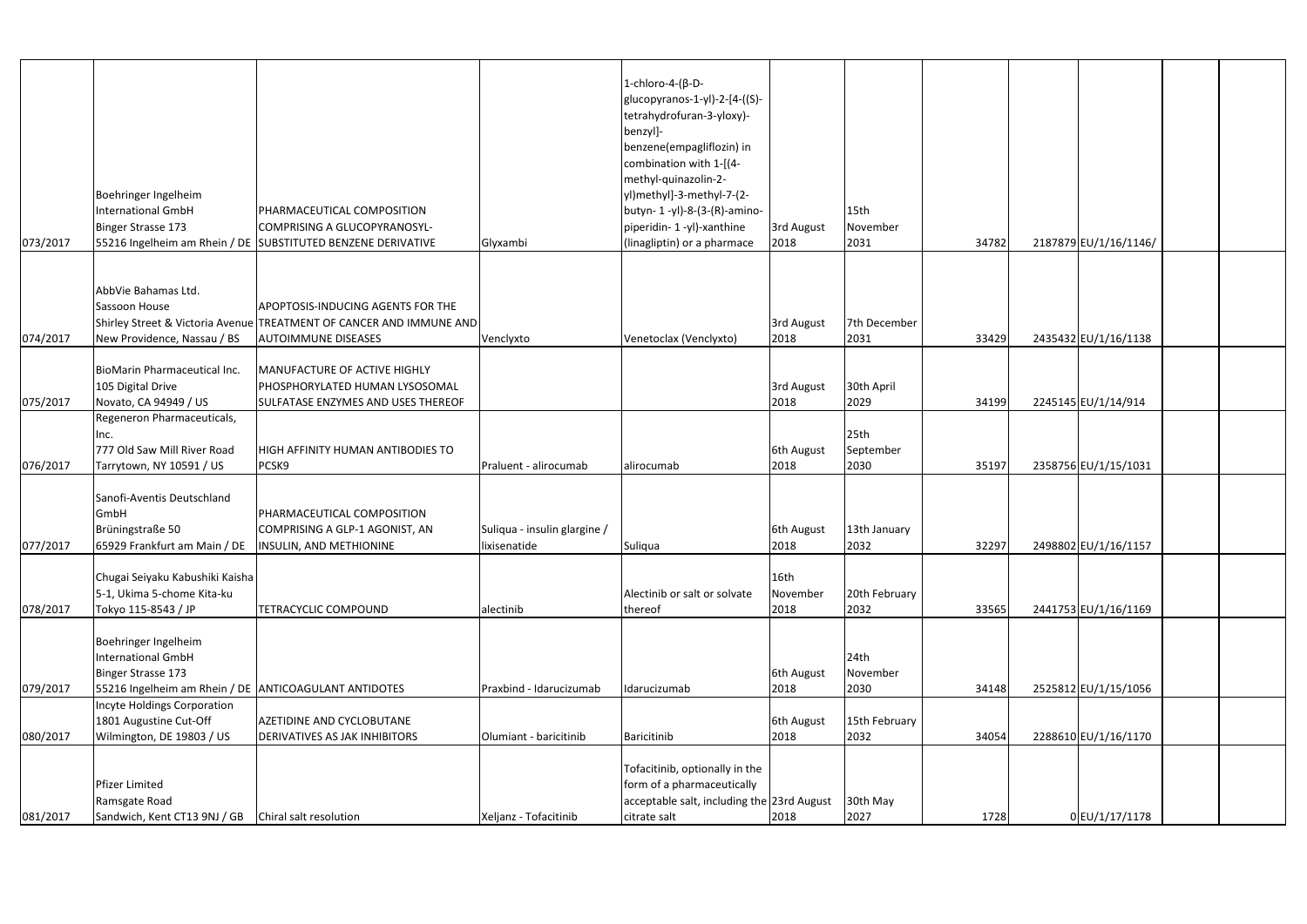|          | E. I. du Pont de Nemours and                           |                                                                                                      |                          |                                         |             |                  |       |                      |            |           |
|----------|--------------------------------------------------------|------------------------------------------------------------------------------------------------------|--------------------------|-----------------------------------------|-------------|------------------|-------|----------------------|------------|-----------|
|          | Company                                                |                                                                                                      |                          |                                         |             |                  |       |                      |            |           |
|          | Chestnut Run Plaza                                     |                                                                                                      |                          |                                         |             |                  |       |                      |            |           |
|          | 974 Center Road                                        |                                                                                                      |                          | Afoxolaner, or a                        |             |                  |       |                      |            |           |
|          | P.O. Box 2915                                          | NAPHTHALENE ISOXAZOLINE INVERTEBRATE                                                                 |                          | pharmaceutically acceptable 22nd August |             | 13th February    |       |                      |            |           |
| 082/2017 | Wilmington, DE 19805 / US                              | <b>PEST CONTROL AGENTS</b>                                                                           | NexGard - afoxolaner     | salt thereof                            | 2018        | 2029             | 34662 | 2158188 EU/2/13/159  |            |           |
|          |                                                        |                                                                                                      |                          |                                         |             |                  |       |                      |            |           |
|          |                                                        |                                                                                                      |                          |                                         |             |                  |       |                      |            |           |
|          | AbbVie Bahamas Ltd.                                    |                                                                                                      |                          |                                         |             |                  |       |                      |            |           |
|          | Sassoon House                                          |                                                                                                      |                          | Maviret pibrentasvir or a               |             |                  |       |                      |            |           |
|          |                                                        | Shirley Street & Victoria Avenue An antiviral 1-phenyl-2,5-dibenzimidazol-5- Maviret - glecaprevir / |                          | pharmaceutically acceptable 13th July   |             |                  |       |                      | <b>PEC</b> |           |
| 083/2017 | New Providence, Nassau / BS                            | yl-pyrrolidine derivative                                                                            | pibrentasvir             | salt thereof                            | 2018        | 28th July 2032   | 33877 | 2692346 EU/1/17/1213 | 6/2021     | 28/1/2033 |
|          |                                                        |                                                                                                      |                          |                                         |             |                  |       |                      |            |           |
|          | Enanta Pharmaceuticals, Inc.                           |                                                                                                      |                          | Maviret glecaprevir or a                |             |                  |       |                      |            |           |
|          | 500 Arsenal Street                                     | MACROCYCLIC PROLINE DERIVED HCV                                                                      |                          | pharmaceutically acceptable 13th July   |             |                  |       |                      | PEC        |           |
| 084/2017 | Watertown, MA 02472 / US                               | <b>SERINE PROTEASE INHIBITORS</b>                                                                    | Maviret                  | salt or ester thereof                   | 2018        | 28th July 2032   | 33648 | 2618831 EU/1/17/1213 | 7/2021     | 28/1/2033 |
|          | Roche Glycart AG                                       | COMBINATION THERAPY OF AN                                                                            |                          | Obinutuzumab in                         |             |                  |       |                      |            |           |
|          | Wagistrasse 18                                         | AFUCOSYLATED CD20 ANTIBODY WITH                                                                      |                          | combination with                        | 22nd August | 15th June        |       |                      |            |           |
| 085/2017 | 8952 Schlieren-Zuerich / CH                            | BENDAMUSTINE                                                                                         | Gazyvaro - obinutuzumab  | Bendamustine                            | 2018        | 2031             | 34633 | 2464382 EU/1/14/937  |            |           |
|          | Novartis AG                                            |                                                                                                      |                          |                                         |             |                  |       |                      |            |           |
|          | Lichtstrasse 35                                        |                                                                                                      |                          |                                         |             |                  |       |                      |            |           |
|          | 4056 Basel / CH                                        |                                                                                                      |                          |                                         |             |                  |       |                      |            |           |
|          |                                                        |                                                                                                      |                          |                                         |             |                  |       |                      |            |           |
|          | Astex Therapeutics Ltd.                                |                                                                                                      |                          |                                         |             |                  |       |                      |            |           |
|          | 436 Cambridge Science Park                             |                                                                                                      |                          | Ribociclib or a                         |             |                  |       |                      |            |           |
|          | <b>Milton Road</b>                                     | <b>PYRROLOPYRIMIDINE COMPOUNDS AS CDK</b>                                                            |                          | pharmaceutically acceptable 22nd August |             | 24th August      |       |                      |            |           |
| 086/2017 | Cambridge CB4 0QA / GB                                 | <b>INHIBITORS</b>                                                                                    | Kisqali - ribociclib     | salt thereof                            | 2018        | 2032             | 32026 | 2331547 EU/1/17/1221 |            |           |
|          | <b>REGENERON</b>                                       |                                                                                                      |                          |                                         |             |                  |       |                      |            |           |
|          | PHARMACEUTICALS, INC.                                  |                                                                                                      |                          |                                         |             |                  |       |                      |            |           |
|          | 777 Old Saw Mill River Road                            | HIGH AFFINITY ANTIBODIES TO HUMAN IL-6                                                               |                          |                                         | 23rd August |                  |       |                      |            |           |
|          |                                                        | <b>RECEPTOR</b>                                                                                      |                          |                                         | 2018        | 1st June 2032    | 30593 |                      |            |           |
| 087/2017 | Tarrytown, NY 10591 / US<br>Regeneron Pharmaceuticals, |                                                                                                      | Kevzara - sarilumab      | sarilumab                               |             |                  |       | 2041177 EU/1/17/1196 |            |           |
|          |                                                        |                                                                                                      |                          |                                         |             | 28 <sub>th</sub> |       |                      |            |           |
|          | Inc.                                                   |                                                                                                      |                          |                                         |             |                  |       |                      |            |           |
|          | 777 Old Saw Mill River Road                            | HIGH AFFINITY HUMAN ANTIBODIES TO                                                                    |                          |                                         | 25th August | September        |       |                      |            |           |
| 088/2017 | Tarrytown, NY 10591 / US                               | HUMAN IL-4 RECEPTO                                                                                   | Dupixent - dupilumab     | dupilumab                               | 2018        | 2032             | 31371 | 2356151 EU/1/17/1229 |            |           |
|          | F. Hoffmann-La Roche AG                                |                                                                                                      |                          |                                         |             | 25 <sub>th</sub> |       |                      |            |           |
|          | Grenzacherstrasse 124                                  | ANTI-PD-L1 ANTIBODIES AND THEIR USE TO                                                               |                          |                                         | 25th August | September        |       |                      |            |           |
| 089/2017 | 4070 Basel / CH                                        | <b>ENHANCE T-CELL FUNCTION</b>                                                                       | Tecentriq - atezolizumab | atezolizumab                            | 2018        | 2032             | 34913 | 2376535 EU/1/17/1220 |            |           |
|          |                                                        |                                                                                                      |                          |                                         |             |                  |       |                      |            |           |
|          |                                                        |                                                                                                      |                          | An isolated antibody or                 |             |                  |       |                      |            |           |
|          |                                                        |                                                                                                      |                          | fragment thereof comprising             |             |                  |       |                      |            |           |
|          |                                                        |                                                                                                      |                          | light chain and heavy chain             |             |                  |       |                      |            |           |
|          |                                                        |                                                                                                      |                          | CDR sequences according to              |             |                  |       |                      |            |           |
|          |                                                        |                                                                                                      |                          | EP-B1-2076541 claim 1 (SEQ              |             |                  |       |                      |            |           |
|          |                                                        |                                                                                                      |                          | ID Nos: 224, 225, 226 and               |             |                  |       |                      |            |           |
|          |                                                        |                                                                                                      |                          | 146, 147, 148), wherein the             |             |                  |       |                      |            |           |
|          | Kirin-Amgen, Inc.                                      |                                                                                                      |                          | antibody or fragment                    |             |                  |       |                      |            |           |
|          | One Amgen Center Drive                                 |                                                                                                      |                          | thereof binds human IL-17               | 7th         |                  |       |                      |            |           |
|          |                                                        | Thousand Oaks CA 91320-1799   IL-17 RECEPTOR A ANTIGEN BINDING                                       |                          | receptor A;                             | September   |                  |       |                      |            |           |
| 090/2018 | / US                                                   | <b>PROTEINS</b>                                                                                      | Kyntheum - brodalumab    | especial                                | 2018        | 19th July 2032   | 32793 | 2076541 EU/1/16/1155 |            |           |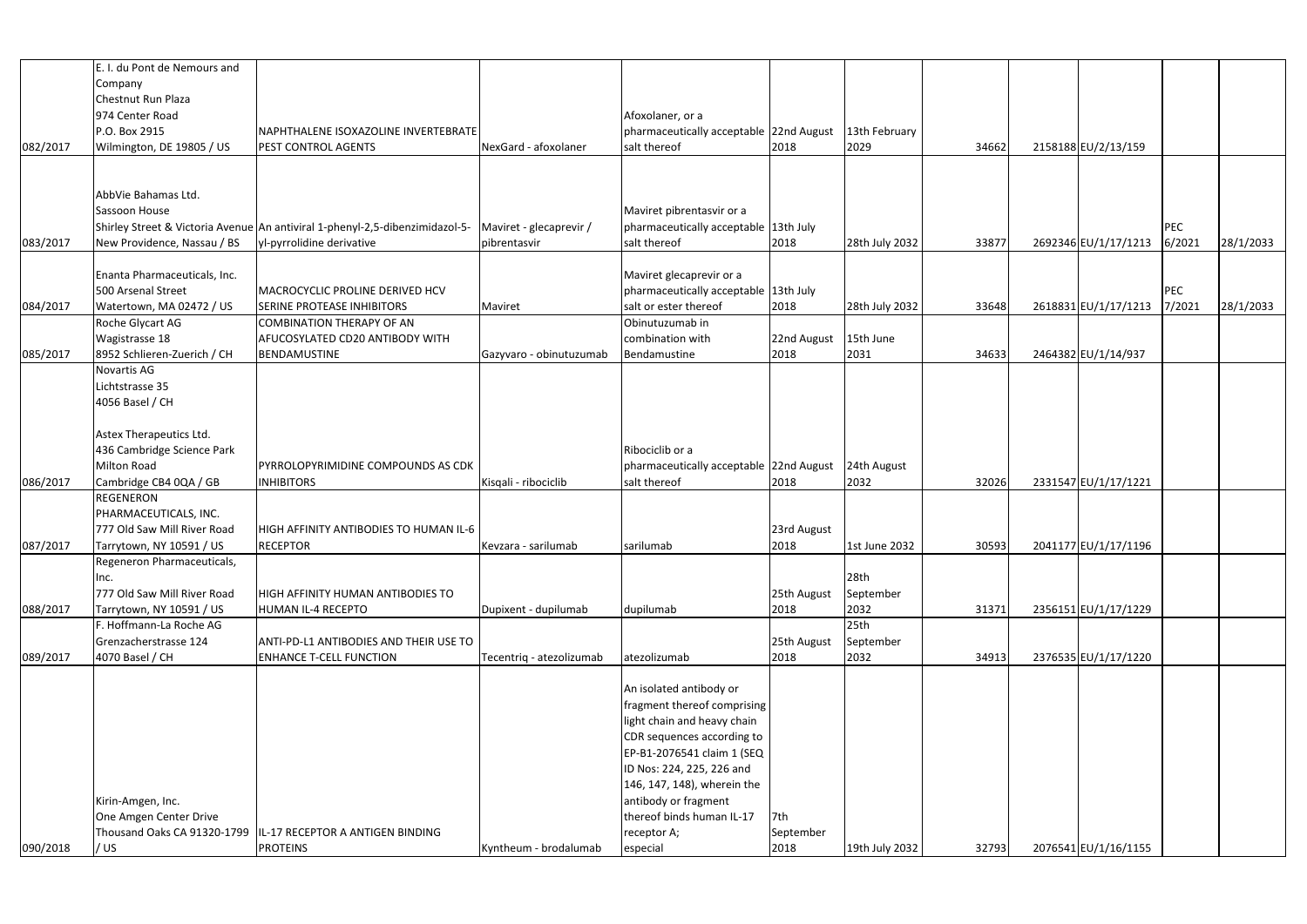|          |                                    |                                                             |                           |                                  | <b>WITHDRAWN</b> |                |       | 2365988         |                      |  |
|----------|------------------------------------|-------------------------------------------------------------|---------------------------|----------------------------------|------------------|----------------|-------|-----------------|----------------------|--|
| 091/2018 |                                    |                                                             |                           |                                  |                  |                | 32661 |                 |                      |  |
|          |                                    |                                                             |                           | A combination of                 |                  |                |       |                 |                      |  |
|          |                                    |                                                             |                           | glycopyrronium bromide,          |                  |                |       |                 |                      |  |
|          |                                    |                                                             | Trimbow - beclometasone / | formoterol or a salt thereof     |                  |                |       |                 |                      |  |
|          | Chiesi Farmaceutici S.p.A.         |                                                             |                           |                                  |                  |                |       |                 |                      |  |
|          | Via Palermo 26/A                   |                                                             | formoterol /              | and beclometasone                | 25th August      |                |       |                 |                      |  |
| 092/2018 | 43122 Parma / IT                   | Combination therapy for COPD                                | glycopyrronium bromide    | dipropionate                     | 2018             | 19th July 2032 | 32121 |                 | 2515855 EU/1/17/1208 |  |
|          |                                    |                                                             |                           |                                  |                  |                |       |                 |                      |  |
|          |                                    |                                                             |                           | Edoxaban, a                      |                  |                |       |                 |                      |  |
|          |                                    |                                                             |                           | pharmaceutically acceptable      |                  |                |       |                 |                      |  |
|          | Daiichi Sankyo Company,            |                                                             |                           | salt thereof, or a hydrate of    |                  |                |       |                 |                      |  |
|          | Limited                            |                                                             |                           | any of these, in particular      |                  |                |       |                 |                      |  |
|          | 3-5-1, Nihonbashi Honcho Chuo-     |                                                             |                           | Edoxaban p-                      |                  |                |       |                 |                      |  |
|          | Iku                                |                                                             |                           | toluenesulfonate                 | 25th August      | 23rd June      |       |                 |                      |  |
| 093/2018 | Tokyo 103-8426 / JP                | PHARMACEUTICAL COMPOSITION                                  | Lixiana - edoxaban        | monohydrate                      | 2018             | 2030           | 35512 |                 | 2140867 EU/1/15/993  |  |
|          | <b>Bayer Intellectual Property</b> |                                                             |                           |                                  |                  |                |       |                 |                      |  |
|          | GmbH                               |                                                             |                           |                                  |                  |                |       |                 |                      |  |
|          | Alfred-Nobel-Strasse 10            | Combination therapy of substituted                          |                           |                                  | 23rd August      | 24th May       |       |                 |                      |  |
| 094/2018 | 40789 Monheim / DE                 | oxazolidinones                                              | Xarelto - rivaroxaban     | Xarelto                          | 2018             | 2028           | 34999 |                 | 2099453 EU/1/08/472  |  |
|          |                                    |                                                             |                           |                                  |                  |                |       |                 |                      |  |
|          |                                    |                                                             |                           | Selexipag, which has the         |                  |                |       |                 |                      |  |
|          | Nippon Shinyaku Co., Ltd.          |                                                             |                           | following formula: It has the    |                  |                |       |                 |                      |  |
|          | 14, Kisshoin Nishinosho            |                                                             |                           | IUPAC designation "2-{4-         |                  |                |       |                 |                      |  |
|          | Monguchicho Minami-ku Kyoto-       |                                                             |                           | [(5,6-diphenylpyrazin-2-         | 19th             |                |       |                 |                      |  |
|          | shi                                |                                                             |                           | yl)amino]butoxy}-N-              | November         | 19th May       |       |                 |                      |  |
| 095/2018 | Kyoto 607-8217 / JP                | Crystals                                                    | Uptravi - selexipag       | methanesulfonyl) acetamide" 2018 |                  | 2031           | 35900 |                 | 2447254 EU/1/15/1083 |  |
|          |                                    |                                                             |                           |                                  |                  |                |       |                 |                      |  |
|          |                                    |                                                             |                           |                                  |                  |                |       |                 |                      |  |
|          |                                    |                                                             |                           | Niraparib or a                   |                  |                |       |                 |                      |  |
|          |                                    |                                                             |                           | pharmaceutically acceptable      |                  |                |       |                 |                      |  |
|          |                                    |                                                             |                           | salt, stereoisomer or            |                  |                |       |                 |                      |  |
|          |                                    |                                                             |                           | tautomer thereof,                |                  |                |       |                 |                      |  |
|          | MSD Italia S.r.L.                  | <b>AMIDE SUBSTITUTED INDAZOLES AS</b>                       |                           | particularly the tosylate or a   |                  | 20th           |       |                 |                      |  |
|          | Via Vitorchiano 151                | POLY(ADP-RIBOSE)POLYMERASE (PARP)                           |                           | hydrate, especially the          | 25th August      | November       |       |                 |                      |  |
| 096/2018 | CAP 00189 Rome / IT                | <b>INHIBITORS</b>                                           | Zejula (Niraparib)        | tosylate monohydrate             | 2018             | 2032           | 30300 |                 | 2109608 EU/1/17/1235 |  |
|          | Novo Nordisk A/S                   |                                                             |                           |                                  | 20th             |                |       |                 |                      |  |
|          | Novo Allé                          | GLYCEROL LINKED PEGYLATED SUGARS AND Refixia - nonacog beta |                           |                                  | November         |                |       |                 | EU/1/17/1193/        |  |
| 097/2018 | 2880 Bagsværd / DK                 | <b>GLYCOPEPTIDES</b>                                        | pegol                     | nonacog beta pegol               | 2018             | 7th June 2032  | 35932 | 2068907 001-002 |                      |  |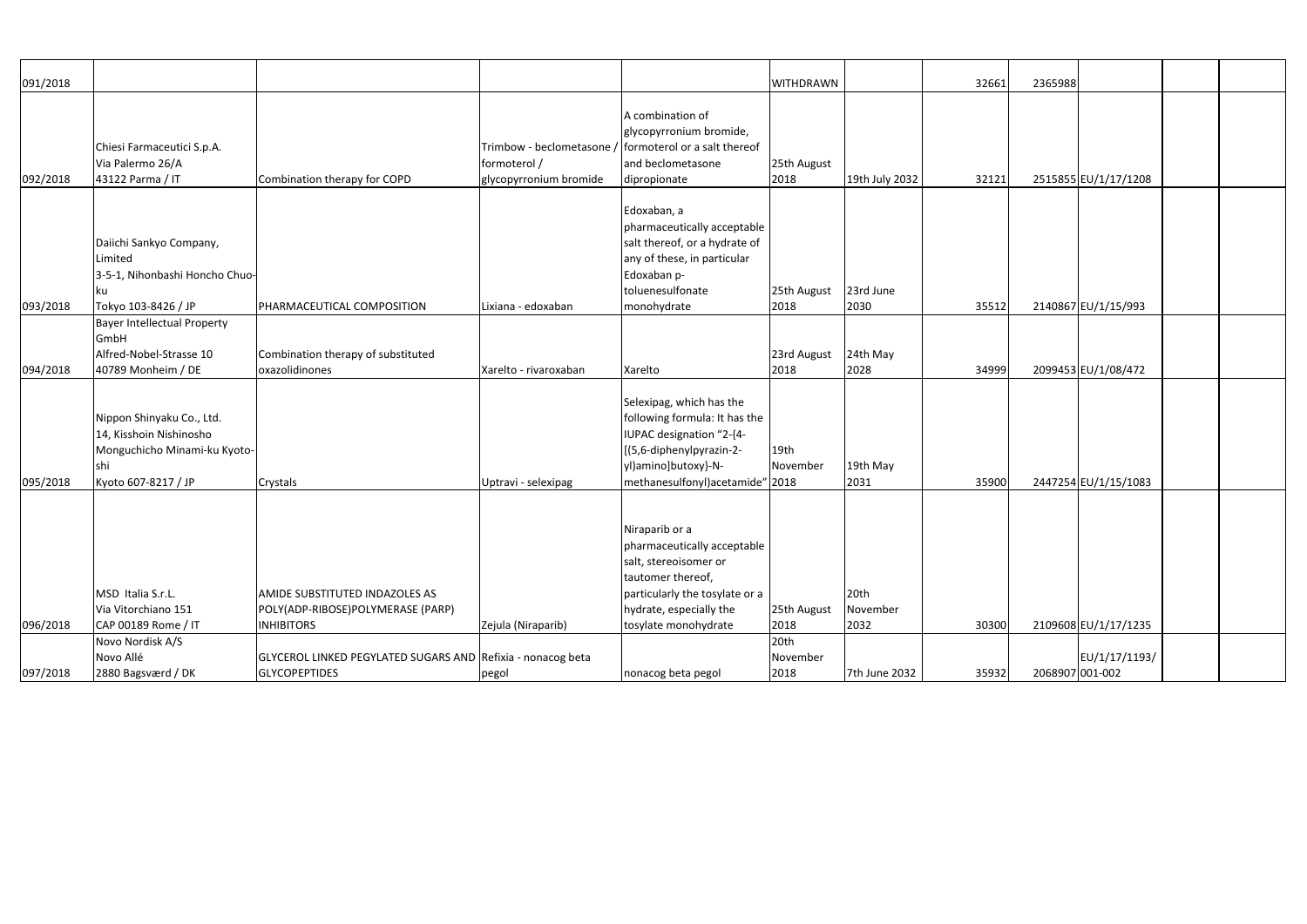| 098/2018 | Glaxo Group Limited<br>980 Great West Road<br>/GB                                                                 | Combinations of a muscarinic receptor<br>Brentford, Middlesex TW8 9GS antagonist and a beta-2 adrenoreceptor<br>agonist | terol                                                                                                   | A pharmaceutical<br>combination product<br>comprising a<br>pharmaceutically acceptable<br>salt of umeclidinium (e.g.<br>umeclidinium bromide),<br>vilanterol or a<br>pharmaceutically acceptable<br>Trelegy Ellipta - fluticasone salt thereof (e.g. vilanterol<br>furoate/umeclidinium/vilan trifenatate) and fluticasone<br>furoate | 22nd<br>November<br>2018             | 17th<br>November<br>2032 | 35933 | 2506844 EU/1/17/1236 |  |
|----------|-------------------------------------------------------------------------------------------------------------------|-------------------------------------------------------------------------------------------------------------------------|---------------------------------------------------------------------------------------------------------|---------------------------------------------------------------------------------------------------------------------------------------------------------------------------------------------------------------------------------------------------------------------------------------------------------------------------------------|--------------------------------------|--------------------------|-------|----------------------|--|
| 099/2018 | Pfizer Inc.<br>235 East 42nd Street<br>New York, NY 10017 / US                                                    | DIOXA-BICYCLO[3.2.1.]OCTANE-2,3,4-TRIOL<br><b>DERIVATIVES</b>                                                           | Steglatro - ertugliflozin                                                                               | Ertugliflozin, optionally as a<br>crystal form, particularly as a<br>co-crystal with L-<br>pyroglutamic acid, and<br>specifically as Ertugliflozin L-<br>pyroglutamic acid                                                                                                                                                            | 22nd<br>November<br>2018             | 23rd March<br>2033       | 30566 | 2334687 EU/1/18/1267 |  |
| 100/2018 | Kyowa Hakko Kirin Co., Ltd.<br>1-6-1, Ohtemachi Chiyoda-ku<br>Tokyo 100-8185 / JP                                 | Anti-FGF23 antibody and pharmaceutical<br>composition comprising the same                                               | <b>CRYSVITA - Burosumab</b>                                                                             | Burosumab                                                                                                                                                                                                                                                                                                                             | 22 <sub>nd</sub><br>November<br>2018 | 14th February<br>2033    | 35350 | 2502996 EU/1/17/1262 |  |
| 101/2018 | Gilead Sciences, Inc.<br>333 Lakeside Drive<br>Foster City, CA 94404 / US                                         | POLYCYCLIC-CARBAMOYLPYRIDONE<br><b>COMPOUNDS AND THEIR</b><br>PHARMACEUTICAL USE                                        | Bictegravir or a<br>pharmaceutically<br>acceptable salt thereof, in<br>particular bictegravir<br>sodium | Biktarvy - bictegravir /<br>emtricitabine / tenofovir<br>alafenamide                                                                                                                                                                                                                                                                  | 18 <sub>th</sub><br>December<br>2018 | 25th<br>December<br>2033 | 34020 | 2822954 EU/1/18/1289 |  |
| 102/2018 | GlaxoSmithKline Biologicals SA<br>Rue de l'Institut 89<br>1330 Rixensart / BE                                     | Vaccine                                                                                                                 | Shingrix                                                                                                | Varicella Zoster Virus (VZV)<br>glycoprotein E (gE)                                                                                                                                                                                                                                                                                   | 18 <sub>th</sub><br>December<br>2018 | 3rd March<br>2031        | 3328  | 0 EU/1/18/1272       |  |
| 103/2018 | <b>VIIV Healthcare Company</b><br>251 Little Falls Drive<br>Wilmington, DE 19808 / US                             | <b>ANTIVIRAL THERAPY</b>                                                                                                | Juluca - dolutegravir /<br>rilpivirine                                                                  | A combination comprising<br>dolutegravir or a<br>pharmaceutically acceptable<br>salt thereof (e.g.<br>dolutegravir<br>sodium) and rilpivirine or a<br>pharmaceutically acceptable<br>salt thereof (e.g. rilpivirine<br>hydrochloride)                                                                                                 | 29th January<br>2019                 | 18th May<br>2033         | 36376 | 2932970 EU/1/18/1282 |  |
| 104/2018 | Kudos Pharmaceuticals Limited<br>1 Francis Crick Avenue<br>Cambridge Biomedical Campus<br>Cambridge, CB2 0AA / GB | PHARMACEUTICAL FORMULATION 514                                                                                          | Lynparza - Olaparib                                                                                     | Lynparza - Amorphous<br>olaparib or a salt or solvate<br>thereof, in a solid dispersion 2019                                                                                                                                                                                                                                          | 29th January                         | 15th May<br>2033         | 33846 | 2346495 EU/1/14/959  |  |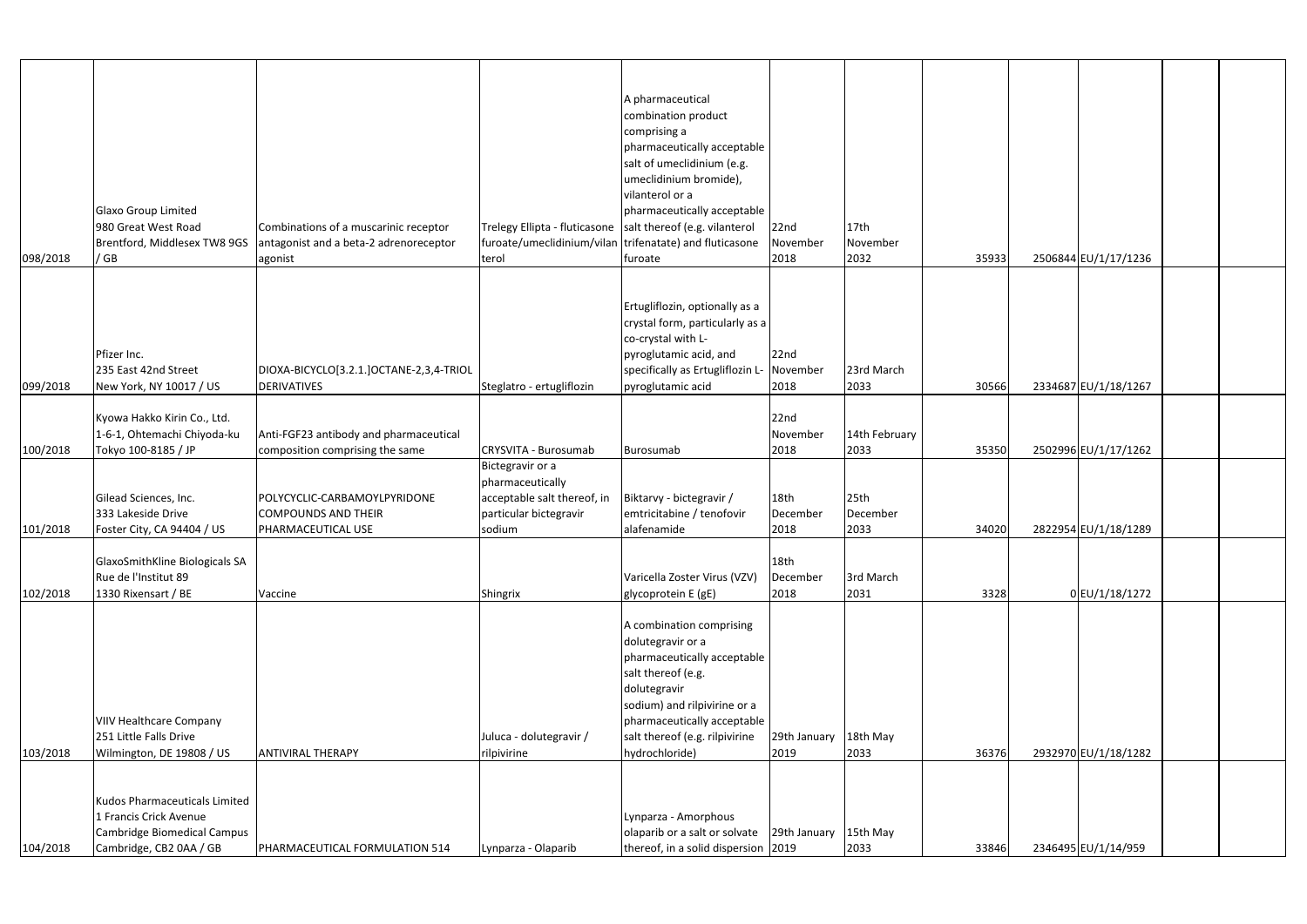|          |                                 | SALTS AND POLYMORPHS OF 8-FLUORO-2-                      |                                               |                                                           |              |                  |       |                      |  |
|----------|---------------------------------|----------------------------------------------------------|-----------------------------------------------|-----------------------------------------------------------|--------------|------------------|-------|----------------------|--|
|          | Pfizer Inc.                     | {4-[(METHYLAMINO}METHYL]PHENYL}-                         |                                               |                                                           |              |                  |       |                      |  |
|          | 235 East 42nd Street            | 1,3,4,5-TETRAHYDRO-6H-AZEPINO[5,4,3-                     |                                               |                                                           | 29th January | 29th May         |       |                      |  |
| 105/2018 | New York, NY 10017 / US         | CD]INDOL-6-ONE                                           | Rubraca - rucaparib                           | Rucaparib camsylate                                       | 2019         | 2033             | 34104 | 2534153 EU/1/17/1250 |  |
|          |                                 |                                                          |                                               |                                                           |              |                  |       |                      |  |
|          | Vifor (International) Ltd.      | COMPOSITIONS COMPRISING CROSSLINKED                      |                                               |                                                           |              |                  |       |                      |  |
|          | Rechenstrasse 37                | CATION EXCHANGE POLYMERS AND USE IN                      |                                               |                                                           | 25th March   |                  |       |                      |  |
| 106/2018 | 9001 St.Gallen / CH             | TREATING HYPERKALEMIA                                    | Veltassa - patiromer                          | Patiromer sorbitex calcium                                | 2019         | 21st July 2032   | 36456 | 2957286 EU/1/17/1179 |  |
|          | Amgen Inc.                      |                                                          |                                               |                                                           |              |                  |       |                      |  |
|          | One Amgen Center Drive          |                                                          |                                               |                                                           |              |                  |       |                      |  |
|          |                                 | Thousand Oaks, CA 91320-1799 HUMAN CGRP RECEPTOR BINDING |                                               |                                                           | 25th March   |                  |       |                      |  |
| 107/2018 | / US                            | <b>ANTIBODIES</b>                                        | Aimovig - erenumab                            | Erenumab                                                  | 2019         | 30th July 2033   | 35226 | 2379594 EU/1/18/1293 |  |
|          |                                 |                                                          |                                               |                                                           |              |                  |       |                      |  |
|          |                                 |                                                          |                                               |                                                           |              |                  |       |                      |  |
|          |                                 |                                                          |                                               |                                                           |              |                  |       |                      |  |
|          |                                 |                                                          |                                               | A compound comprising a                                   |              |                  |       |                      |  |
|          |                                 |                                                          |                                               | modified oligonucleotide<br>having a nucleobase           |              |                  |       |                      |  |
|          |                                 |                                                          |                                               |                                                           |              |                  |       |                      |  |
|          |                                 |                                                          |                                               | sequence consisting of 20<br>linked nucleosides according |              |                  |       |                      |  |
|          |                                 |                                                          |                                               | to EP B1 2563920 claim 1                                  |              |                  |       |                      |  |
|          |                                 |                                                          |                                               | (SEQ ID NO: 80), wherein the                              |              |                  |       |                      |  |
|          | Ionis Pharmaceuticals, Inc.     |                                                          |                                               | modified oligonucleotide                                  |              |                  |       |                      |  |
|          | 2855 Gazelle Court              | <b>MODULATION OF TRANSTHYRETIN</b>                       |                                               | comprises: a gap segment                                  | 25th March   |                  |       |                      |  |
| 108/2019 | Carlsbad, CA 92010 / US         | <b>EXPRESSION</b>                                        | Inotersen                                     | consisting of ten linked de                               | 2019         | 10th July 2033   | 34488 | 2563920 EU/1/18/1296 |  |
|          | Merck Sharp & Dohme Corp.       |                                                          |                                               |                                                           |              |                  |       |                      |  |
|          | 126 East Lincoln Avenue         |                                                          |                                               |                                                           | 25th March   | 21st February    |       |                      |  |
| 109/2019 | Rahway, NJ 07065-0907 / US      | ENGINEERED ANTI-IL-23P19 ANTIBODIES                      | Ilumetri - tildrakizumab                      | tildrakizumab                                             | 2019         | 2033             | 30751 | 2059534 EU/1/18/1323 |  |
|          |                                 |                                                          |                                               |                                                           |              |                  |       |                      |  |
|          |                                 |                                                          |                                               | An antibody that binds to B7-                             |              |                  |       |                      |  |
|          |                                 |                                                          |                                               | H1 comprising a heavy chain                               |              |                  |       |                      |  |
|          |                                 |                                                          |                                               | CDR1 amino acid sequence                                  |              |                  |       |                      |  |
|          |                                 |                                                          |                                               | of GFTFSRYWMS, a heavy                                    |              |                  |       |                      |  |
|          |                                 |                                                          |                                               | chain CDR2 amino acid                                     |              |                  |       |                      |  |
|          |                                 |                                                          |                                               | sequence of                                               |              |                  |       |                      |  |
|          |                                 |                                                          |                                               | NIKQDGSEKYYVDSVKG, a                                      |              |                  |       |                      |  |
|          |                                 |                                                          |                                               | heavy chain CD3 amino acid                                |              |                  |       |                      |  |
|          | Medimmune Limited               |                                                          |                                               | sequence of                                               |              |                  |       |                      |  |
|          | Milstein Building Granta Park   |                                                          |                                               | EGGWFGELAFDY, a light                                     |              | 25 <sub>th</sub> |       |                      |  |
|          | Cambridge, Cambridgeshire       | TARGETED BINDING AGENTS AGAINST B7-                      |                                               | chain CDR1 amino acid                                     | 5th August   | September        |       |                      |  |
| 110/2019 | CB21 6GH / GB                   | H1                                                       | Imfinzi - durvalumab                          | sequence of                                               | 2019         | 2033             | 35158 | 2504364 EU/1/18/1322 |  |
|          |                                 |                                                          |                                               |                                                           |              |                  |       |                      |  |
|          |                                 |                                                          |                                               |                                                           |              |                  |       |                      |  |
|          | The Trustees of The University  |                                                          |                                               |                                                           |              |                  |       |                      |  |
|          | of Pennsylvania                 |                                                          |                                               |                                                           |              |                  |       |                      |  |
|          | Center for Technology Transfer  |                                                          |                                               |                                                           |              |                  |       |                      |  |
|          | 3160 Chestnut Street, Suite 200 |                                                          |                                               |                                                           |              |                  |       |                      |  |
|          | Philadelphia PA 19104-6283 /    | USE OF CHIMERIC ANTIGEN RECEPTOR-                        |                                               |                                                           | 21st August  | 27th August      |       |                      |  |
| 111/2019 | US                              | MODIFIED T CELLS TO TREAT CANCER                         | Kymriah - tisagenlecleucel   tisagenlecleucel |                                                           | 2019         | 2033             | 35258 | 2649086 EU/1/18/1297 |  |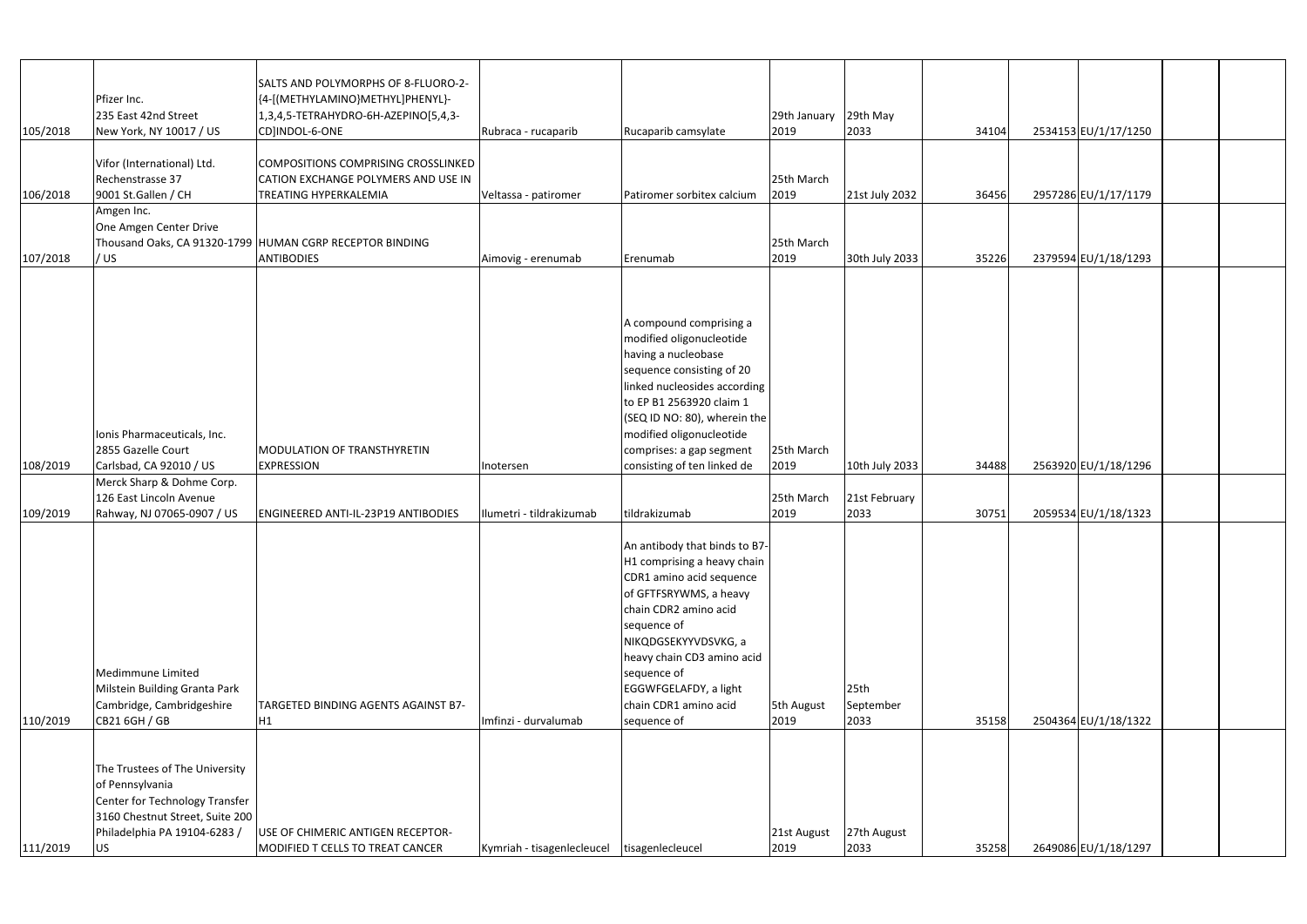|          | The Trustees of The University  |                                           |                                             |                                                                        |                  |             |       |                      |  |
|----------|---------------------------------|-------------------------------------------|---------------------------------------------|------------------------------------------------------------------------|------------------|-------------|-------|----------------------|--|
|          | of Pennsylvania                 |                                           |                                             |                                                                        |                  |             |       |                      |  |
|          | Center for Technology Transfer  |                                           |                                             |                                                                        |                  |             |       |                      |  |
|          | 3160 Chestnut Street, Suite 200 |                                           |                                             |                                                                        |                  |             |       |                      |  |
|          | Philadelphia PA 19104-6283 /    | USE OF CHIMERIC ANTIGEN RECEPTOR-         |                                             |                                                                        |                  |             |       |                      |  |
| 112/2019 | US <sub>1</sub>                 | MODIFIED T CELLS TO TREAT CANCER          | Kymriah - tisagenlecleucel                  | tisagenlecleucel                                                       | <b>WITHDRAWN</b> |             | 36501 | 3214091 EU/1/18/1297 |  |
|          |                                 |                                           |                                             |                                                                        |                  |             |       |                      |  |
|          |                                 |                                           |                                             |                                                                        |                  |             |       |                      |  |
|          |                                 |                                           |                                             | The Duzallo product includes                                           |                  |             |       |                      |  |
|          | Ardea Biosciences, Inc.         |                                           |                                             | the active ingredients                                                 |                  |             |       |                      |  |
|          | 9390 Towne Centre Drive         | <b>TREATMENT OF GOUT AND</b>              |                                             | allopurinal and lesinurad or a<br>pharmaceutically acceptable 13th May |                  | 27th August |       |                      |  |
| 113/2019 | San Diego CA 92121 / US         | <b>HYPERURICEMIA</b>                      | Allopurinal/Lesinurad                       | salt or salts thereof                                                  | 2019             | 2033        | 35824 | 2582683 EU/1/18/1300 |  |
|          |                                 |                                           |                                             |                                                                        |                  |             |       |                      |  |
|          | Alnylam Pharmaceuticals, Inc.   |                                           |                                             |                                                                        |                  |             |       |                      |  |
|          | 300 Third Street, 3rd Floor     | Compositions and methods for inhibiting   |                                             |                                                                        | 13th May         | 29th August |       |                      |  |
| 114/2019 | Cambridge, MA 02142 / US        | expression of transthyretin               | Onpattro - patisiran                        | Onpattro (patisiran)                                                   | 2019             | 2033        | 35371 | 2937418 EU/1/18/1320 |  |
|          | Eli Lilly and Company           |                                           |                                             |                                                                        |                  |             |       |                      |  |
|          | <b>Lilly Corporate Center</b>   |                                           |                                             |                                                                        | 13th May         | 1st October |       |                      |  |
| 115/2019 | Indianapolis, IN 46285 / US     | PROTEIN KINASE INHIBITORS                 | Verzenios - abemaciclib                     | abemaciclib                                                            | 2019             | 2033        | 31381 | 2379528 EU/1/18/1307 |  |
|          |                                 |                                           |                                             |                                                                        |                  |             |       |                      |  |
|          | Tetraphase Pharmaceuticals,     |                                           |                                             |                                                                        |                  |             |       |                      |  |
|          | Inc.                            |                                           |                                             | Eravacycline or a                                                      |                  | 24th        |       |                      |  |
|          | 480 Arsenal Street, Suite 110   | <b>C7-FLUORO SUBSTITUTED TETRACYCLINE</b> |                                             | pharmaceutically acceptable 31st May                                   |                  | September   |       |                      |  |
| 116/2019 | Watertown, MA 02472 / US        | <b>COMPOUNDS</b>                          | Xerava - Eravacycline                       | salt thereof                                                           | 2019             | 2033        | 31386 | 2323972 EU/1/18/1312 |  |
|          |                                 |                                           |                                             |                                                                        |                  |             |       |                      |  |
|          |                                 |                                           |                                             | Binimetinib in combination                                             |                  |             |       |                      |  |
|          | Array BioPharma, Inc.           |                                           |                                             | with encorafenib, each                                                 |                  |             |       |                      |  |
|          | 3200 Walnut Street              |                                           |                                             | optionally in the form of a   01st                                     |                  | 24th        |       |                      |  |
|          | <b>Boulder</b>                  | Compounds and Compositions as Protein     |                                             | pharmaceutically acceptable September                                  |                  | September   |       |                      |  |
| 117/2019 | CO 80301 / US                   | Kinase Inhibitors                         | Mektovi - binimetinib                       | salt or solvate                                                        | 2020             | 2033        | 34814 | 2727918 EU/1/18/1315 |  |
|          | Array BioPharma, Inc.           |                                           |                                             |                                                                        |                  |             |       |                      |  |
|          | 3200 Walnut Street              |                                           |                                             | Encorafenib or a                                                       |                  | 24th        |       |                      |  |
|          | <b>Boulder</b>                  | COMPOUNDS AND COMPOSITIONS AS             |                                             | pharmaceutically acceptable 23rd June                                  |                  | September   |       |                      |  |
| 118/2019 | CO 80301 / US                   | PROTEIN KINASE INHIBITORS                 | Braftovi - encorafenib                      | salt or solvate thereof                                                | 2020             | 2033        | 31902 | 2470526 EU/1/18/1314 |  |
|          | Eli Lilly and Company           |                                           |                                             |                                                                        |                  | 16th        |       |                      |  |
|          | Lilly Corporate Center          |                                           |                                             |                                                                        | 31st May         | November    |       |                      |  |
| 119/2019 | Indianapolis, IN 46285 / US     | <b>CGRP ANTIBODIES</b>                    | Emgality - galcanezumab                     | galcanezumab                                                           | 2019             | 2033        | 35641 | 2579894 EU/1/18/1330 |  |
|          | ZS Pharma, Inc                  |                                           |                                             |                                                                        |                  |             |       |                      |  |
|          | 508 Wrangler Dr., Suite 100     | USE OF A ZIRCONIUM SILICATE FOR THE       | Lokelma - sodium zirconium sodium zirconium |                                                                        |                  | 26th March  |       |                      |  |
| 120/2019 | Coppell, TX 75019-7609 / US     | TREATMENT OF HYPERKALEMIA                 | cyclosilicate                               | cyclosilicate                                                          | 1st July 2019    | 2033        | 36657 | 2673237 EU/1/17/1173 |  |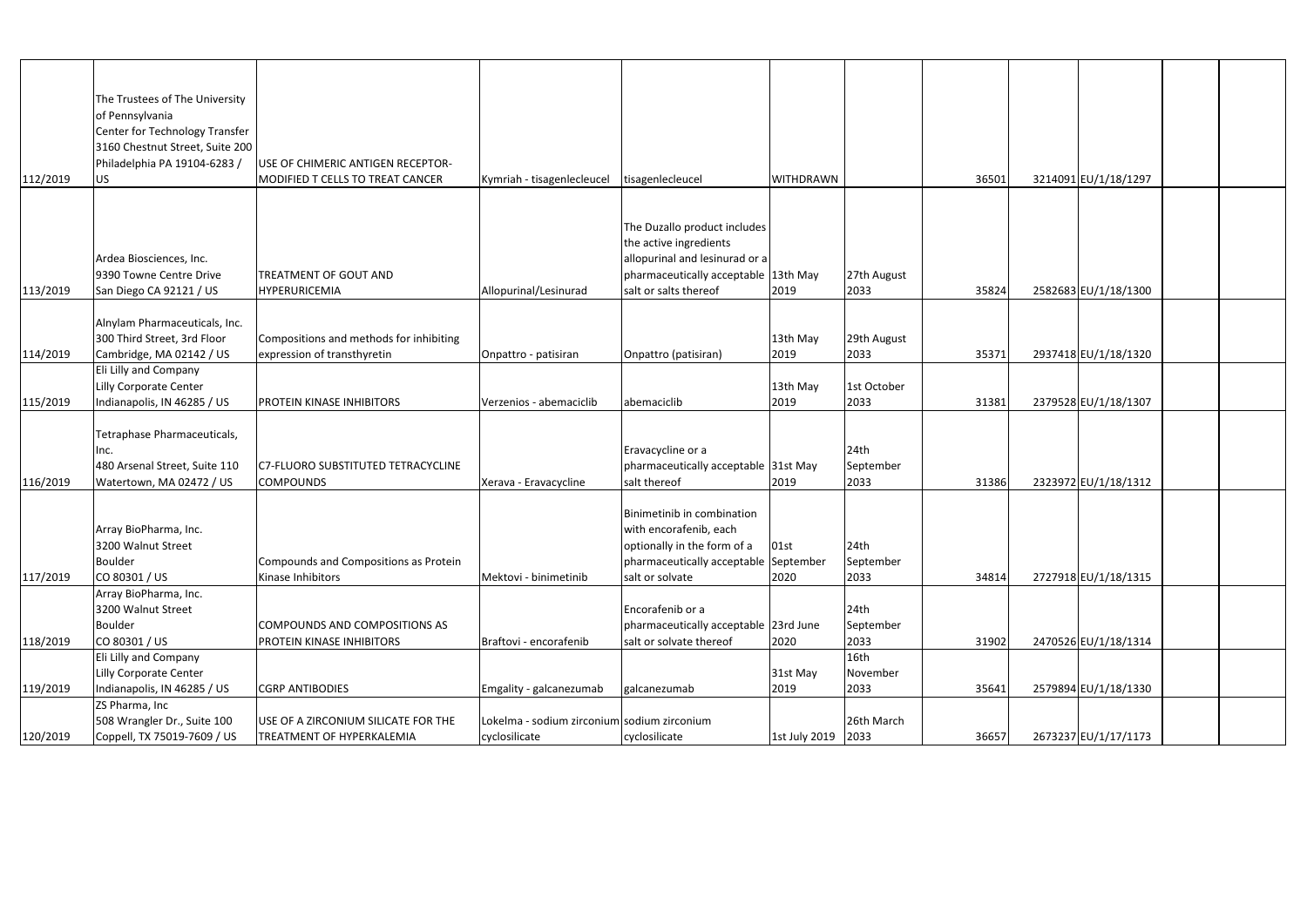| 121/2019 | <b>Vertex Pharmaceuticals</b><br>Incorporated<br>50 Northern Avenue<br>Boston, MA 02210 / US        | MODULATORS OF ATP-BINDING CASSETTE<br><b>TRANSPORTERS</b>                                                                        | Symkevi -<br>tezacaftor/ivacaftor                              | 1-(2,2-difluoro-2H-1,3-<br>benzodioxol-5-yl)-N-{1-[(2R)-<br>2,3-dihydroxypropyl]-6-<br>fluoro-2-(1-hydroxy-2-<br>methylpropan-2-yl)-1H-indol-<br>5-yl}cyclopropane-1-<br>carboxamide                                                                                                                                                       | 24th June<br>2019  | 6th November<br>2033     | 32832 | 2365972 EU/1/18/1306 |  |
|----------|-----------------------------------------------------------------------------------------------------|----------------------------------------------------------------------------------------------------------------------------------|----------------------------------------------------------------|--------------------------------------------------------------------------------------------------------------------------------------------------------------------------------------------------------------------------------------------------------------------------------------------------------------------------------------------|--------------------|--------------------------|-------|----------------------|--|
| 122/2019 | Dyax Corp.<br>300 Shire Way<br>Lexington, MA 02421 / US                                             | PLASMA KALLIKREIN BINDING PROTEINS                                                                                               | Takhzyro - lanadelumab                                         | An antibody comprising a VH<br>sequence of<br><b>EVQLLESGGGLVQPGGSLRLSC</b><br>AASGFTFSHYIMMWVRQAPG<br>KGLEWVSGIYSSGGITVYADSV<br>KGRFTISRDNSKNTLYLQMNSL<br>RAEDTAVYYCAYRRIGVPRRDE<br>FDIWGQGTMVTVSS and a VL<br>sequence of<br>DIQMTQSPSTLSASVGDRVTIT<br><b>CRASQSISSWLAWYQQKPGKA</b><br>PKLLIYKASTLESGVPSRFSGSGS 24th June<br><b>GTEF</b> | 2019               | 26th<br>November<br>2033 | 36535 | 2521568 EU/1/18/1340 |  |
| 123/2019 | Ardenia Investments Ltd.<br>First Floor 45 Welbeck Street<br>London, Greater London W1G<br>8DZ / GB | <b>DRUG DELIVERY SYSTEM FOR</b><br><b>ADMINISTRATION OF POORLY WATER</b><br>SOLUBLE PHARMACEUTICALLY ACTIVE<br><b>SUBSTANCES</b> | Apealea - paclitaxel                                           | paclitaxel micellar                                                                                                                                                                                                                                                                                                                        | 1st July 2019      | 22nd<br>November<br>2033 | 35273 | 2231189 EU/1/18/1292 |  |
| 124/2019 | ARIAD PHARMACEUTICALS, INC.<br>40 Landsdowne Street<br>Cambridge, MA 02139 / US                     | <b>PHOSPHOROUS DERIVATIVES AS KINASE</b><br><b>INHIBITORS</b>                                                                    | Brigatinib                                                     | Brigatinib, or a<br>pharmaceutically acceptable<br>salt thereof                                                                                                                                                                                                                                                                            | 1st July 2019 2033 | 26th<br>November         | 35531 | 2300013 EU/1/18/1264 |  |
| 125/2019 | Merck Canada Inc.<br>16711 Trans-Canada Highway<br>Kirkland QC H9H 3L1 / CA                         | NON-NUCLEOSIDE REVERSE TRANSCRIPTASE<br><b>INHIBITORS</b>                                                                        | Pifeltro - doravirine                                          | Doravirine or a<br>pharmaceutically acceptable 17th July<br>salt thereof                                                                                                                                                                                                                                                                   | 2019               | 27th<br>November<br>2033 | 32413 | 2552902 EU/1/18/1332 |  |
| 126/2019 | Merck Canada Inc.<br>16711 Trans-Canada Highway<br>Kirkland QC H9H 3L1 / CA                         | PHARMACEUTICAL COMPOSITION<br>COMPRISING A NON-NUCLEOSIDE REVERSE<br><b>TRANSCRIPTASE INHIBITOR</b>                              | DELSTRIGO (doravirine /<br>lamivudine/tenofovir<br>disoproxil) | Doravirine or a<br>pharmaceutically acceptable<br>salt thereof in combination<br>with lamivudine or a<br>pharmaceutically acceptable<br>salt thereof in combination<br>with tenofovir or an ester<br>thereof, in particular a<br>disoproxil ester or a<br>pharmaceutically acceptable 17th July<br>salt                                    | 2019               | 26th<br>November<br>2033 | 34053 | 2924034 EU/1/18/1333 |  |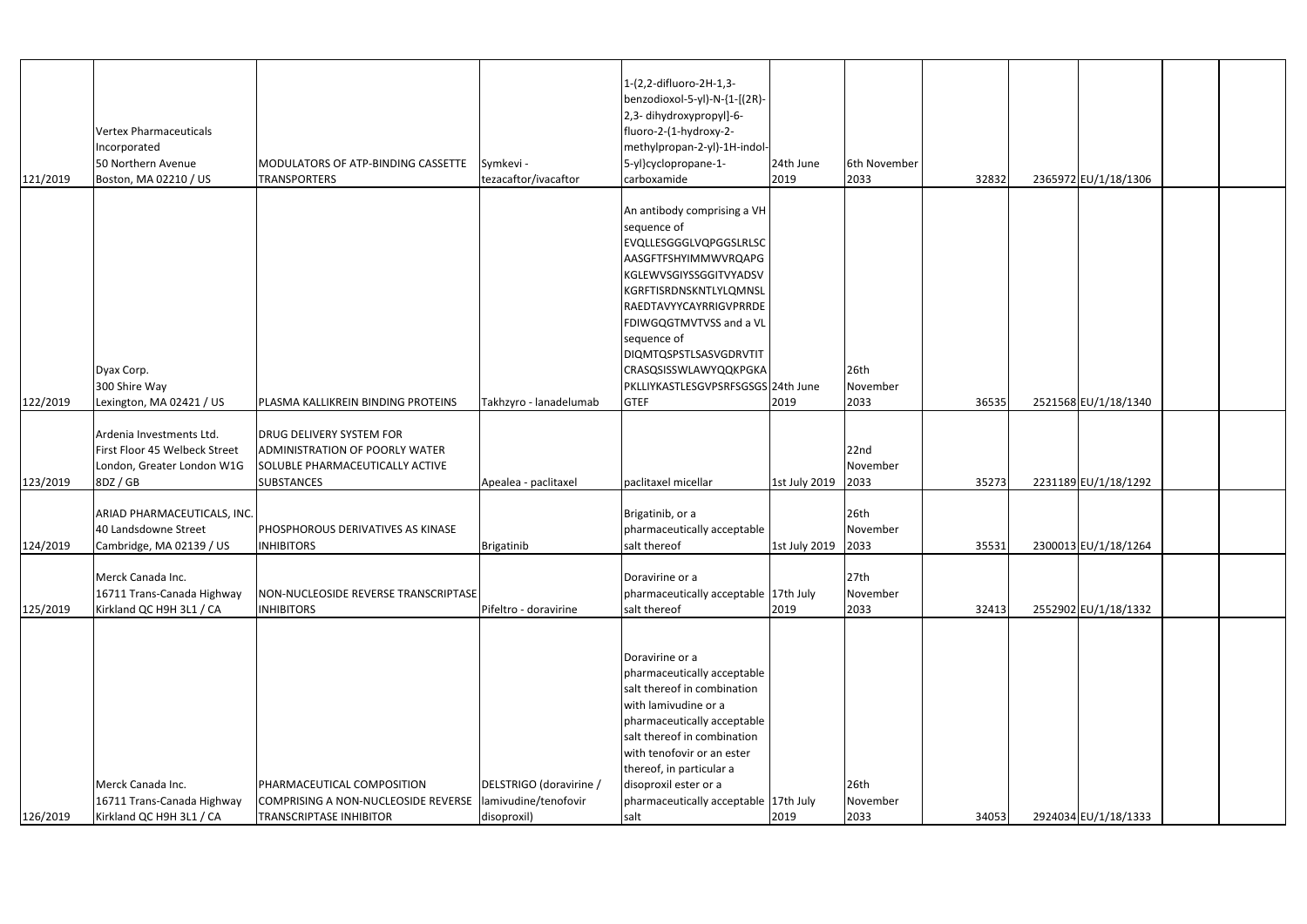| 127/2019 | The Regents of the University of<br>California<br>Oakland, CA 94607 / US                          | Androgen receptor modulator for the<br>1111 Franklin Street, 12th Floor treatment of prostate cancer and androgen<br>receptor-associated diseases | Erleada - apalutamide                                          | apalutamide or a<br>pharmaceutically acceptable<br>salt thereof                                                                                                                                                                                                            | 1st July 2019       | 27th March<br>2032           | 31608 | 2368550 EU/1/18/1342 |  |
|----------|---------------------------------------------------------------------------------------------------|---------------------------------------------------------------------------------------------------------------------------------------------------|----------------------------------------------------------------|----------------------------------------------------------------------------------------------------------------------------------------------------------------------------------------------------------------------------------------------------------------------------|---------------------|------------------------------|-------|----------------------|--|
| 128/2019 | Incyte Holdings Corporation<br>1801 Augustine Cut-Off<br>Wilmington, DE 19803 / US                | USE OF SALTS OF THE JANUS KINASE<br>INHIBITOR (R)-3-(4-(7H-PYRROLO[2,3-<br>D]PYRIMIDIN-4-YL)-1H- PYRAZOL-1-YL)-3-<br>CYCLOPENTYLPROPANENITRILE    | Ruxolitinib                                                    | A salt selected from the<br>group consisting of<br>ruxolitinib phosphoric acid<br>salt, ruxolitinib sulfuric acid<br>salt and ruxolitinib maleic<br>acid salt                                                                                                              | 17th July<br>2019   | REVOKED                      | 37182 | 3070090 EU/1/12/773  |  |
| 129/2019 | Pearl Therapeutics, Inc.<br>200 Saginaw Drive<br>Redwood City, CA 94063 / US                      | RESPIRATORY DELIVERY OF ACTIVE AGENTS                                                                                                             | Bevespi Aerosphere -<br>glycopyrronium bromide /<br>formoterol | A combination of<br>glycopyrrolate (including any<br>pharmaceutically acceptable<br>salts, esters, enantiomers or<br>other derivates thereof) and<br>formoterol (including any<br>pharmaceutically acceptable<br>salts, esters, enantiomers or<br>other derivates thereof) | 31st July 2019 2033 | 20 <sub>th</sub><br>December | 34528 | 2435025 EU/1/18/1339 |  |
| 130/2019 | <b>Warner-Lambert Company LLC</b><br>235 East 42nd Street<br>New York<br>New York 10017-5755 / US | 4-phenylamino-quinazolin-6-yl-amides                                                                                                              | Vizimpro - dacomitinib                                         | dacomitinib in the form of a 18th October 26th April<br>monohydrate                                                                                                                                                                                                        | 2019                | 2030                         | 2740  | EU/1/19/1354         |  |
| 131/2019 | Pfizer Inc.<br>235 East 42nd Street<br>New York, NY 10017 / US                                    | MACROCYCLIC DERIVATIVES FOR THE<br>TREATMENT OF PROLIFERATIVE DISEASES                                                                            | Lorviqua-lorlatinib                                            | Lorlatinib or a<br>pharmaceutically acceptable 18th October<br>salt thereof                                                                                                                                                                                                | 2019                | 8th May 2034                 | 34210 | 2822953 EU/1/19/1355 |  |
| 132/2019 | Genmab A/S<br>Kalvebod Brygge 43,<br>1560 Copenhagen V,<br>Denmark                                | ANTI-CD38 PLUS CORTICOSTEROIDS PLUS A<br>NON-CORTICOSTEROID<br>CHEMOTHERAPEUTIC FOR TREATING<br><b>TUMORS</b>                                     | Darzalex - daratumumab                                         | daratumumab                                                                                                                                                                                                                                                                | 24/02/2020          | 24/05/2031                   | 37533 | 2081595 EU/1/16/1101 |  |
| 133/2019 | Genmab A/S<br>Kalvebod Brygge 43,<br>1560 Copenhagen V,<br>Denmark                                | ANTI-CD38 PLUS CORTICOSTEROIDS PLUS A<br>NON-CORTICOSTEROID<br>CHEMOTHERAPEUTIC FOR TREATING<br><b>TUMORS</b>                                     | Darzalex - daratumumab                                         | daratumumab, bortezomib<br>and dexamethasone                                                                                                                                                                                                                               | 24/02/2020          | 03/05/2032                   | 37533 | 2081595 EU/1/16/1101 |  |
| 134/2019 | Genmab A/S<br>Kalvebod Brygge 43,<br>1560 Copenhagen V,<br>Denmark                                | ANTI-CD38 PLUS CORTICOSTEROIDS PLUS A<br>NON-CORTICOSTEROID<br>CHEMOTHERAPEUTIC FOR TREATING<br><b>TUMORS</b>                                     | Darzalex - daratumumab                                         | daratumumab, lenalidomide<br>and dexamethasone                                                                                                                                                                                                                             | 24/02/2020          | 03/05/2032                   | 37533 | 2081595 EU/1/16/1101 |  |
| 135/2019 | Genmab A/S<br>Kalvebod Brygge 43,<br>1560 Copenhagen V,<br>Denmark                                | ANTI-CD38 PLUS CORTICOSTEROIDS PLUS A<br>NON-CORTICOSTEROID<br>CHEMOTHERAPEUTIC FOR TREATING<br><b>TUMORS</b>                                     | Darzalex - daratumumab                                         | daratumumab, bortezomib,<br>melphalan and prednisone                                                                                                                                                                                                                       | 24/02/2020          | 26/09/2032                   | 37533 | 2081595 EU/1/16/1101 |  |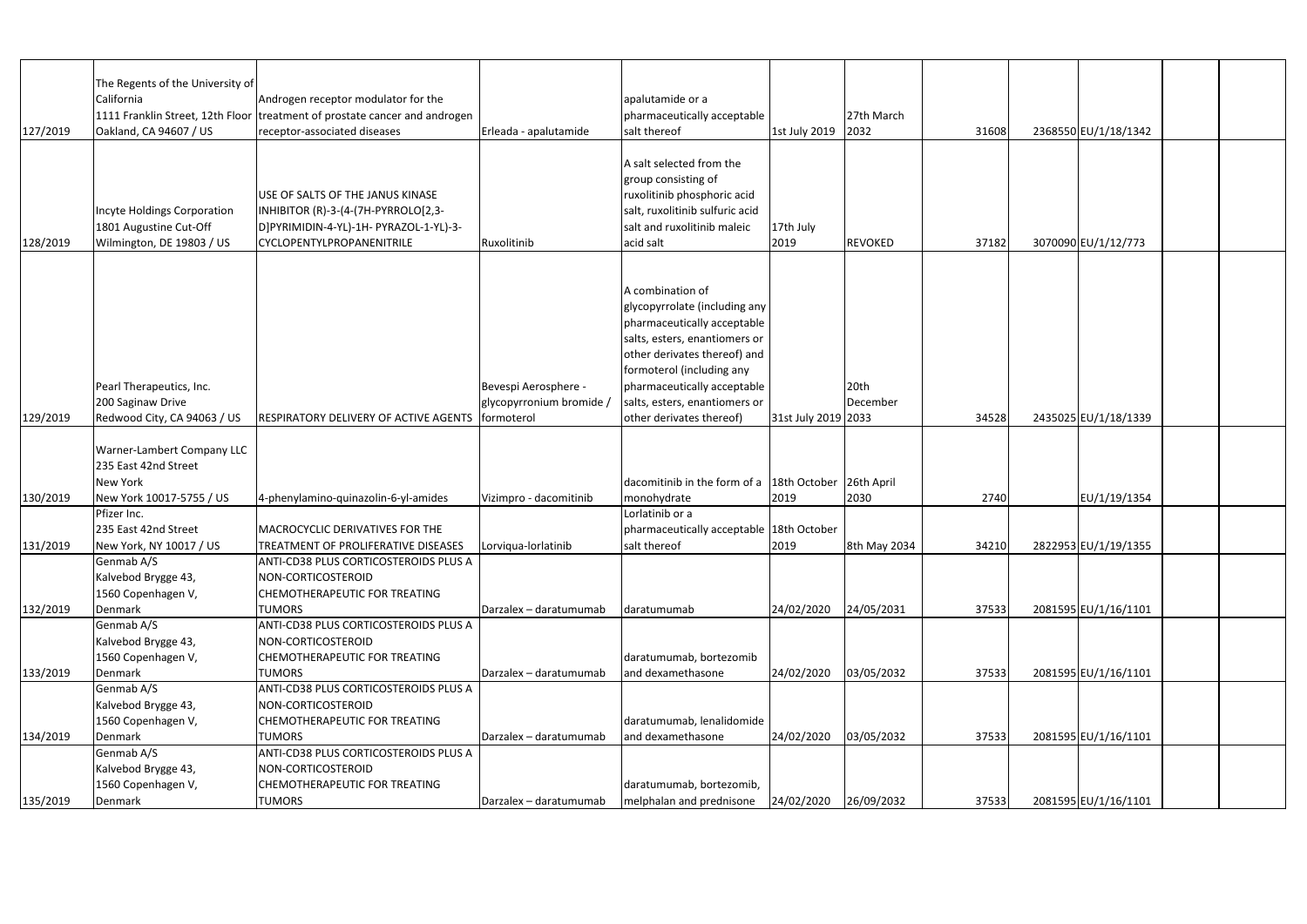|          | <b>BioMarin Pharmaceutical Inc.</b>                      | COMPOSITIONS OF PROKARYOTIC                                           |                          |                                                  | 12th                 |                              |       |                      |  |
|----------|----------------------------------------------------------|-----------------------------------------------------------------------|--------------------------|--------------------------------------------------|----------------------|------------------------------|-------|----------------------|--|
| 136/2019 | 105 Digital Drive<br>Novato, CA 94949 / US               | PHENYLALANINE AMMONIA-LYASE AND<br>METHODS OF USING SAID COMPOSITIONS | Palynziq - pegvaliase    | pegvaliase (Palynziq)                            | November<br>2019     | 23rd May<br>2033             | 33084 | 2152868 EU/1/19/1362 |  |
|          | Boehringer Ingelheim                                     |                                                                       |                          |                                                  |                      |                              |       |                      |  |
|          | <b>International GmbH</b><br><b>Binger Strasse 173</b>   |                                                                       |                          |                                                  | 12th<br>November     | 30th April                   |       |                      |  |
| 137/2019 | 55216 Ingelheim am Rhein / DE   ANTI-IL-23 ANTIBODIES    |                                                                       | Skyrizi - risankizumab   | Risankizumab                                     | 2019                 | 2034                         | 33812 | 2635601 EU/1/19/1361 |  |
|          |                                                          |                                                                       |                          |                                                  |                      |                              |       |                      |  |
|          | <b>Medivation Technologies LLC</b><br>525 Market Street, |                                                                       |                          |                                                  |                      |                              |       |                      |  |
|          | 36th Floor                                               |                                                                       |                          |                                                  |                      |                              |       |                      |  |
|          | San Francisco, CA 94105                                  | Dihydropyridophthalazinone inhibitors of                              |                          |                                                  | 14th January         | 24th June                    |       |                      |  |
| 138/2019 | U.S.A.                                                   | poly(ADP-ribose)polymerase (PARP)                                     | Talzenna-talazoparib     |                                                  | 2020                 | 2034                         | 34614 | 2767537 EU/1/19/1377 |  |
|          | Xencor, Inc.                                             |                                                                       |                          |                                                  |                      |                              |       |                      |  |
|          | 111 W. Lemon Avenue<br>Monrovia                          |                                                                       |                          |                                                  |                      | 22nd                         |       |                      |  |
|          | CA 91016                                                 |                                                                       |                          |                                                  | 14th January         | December                     |       |                      |  |
| 139/2019 | United States of America                                 | Fc variants with altered binding to FcRn                              | Ultomiris - Ravulizumab  | Ultomiris - Ravulizumab                          | 2020                 | 2033                         | 37868 | 2808343 EU/1/191371  |  |
|          | Xencor, Inc.                                             |                                                                       |                          |                                                  |                      |                              |       |                      |  |
|          | 111 W. Lemon Avenue                                      |                                                                       |                          |                                                  |                      |                              |       |                      |  |
|          | Monrovia                                                 |                                                                       |                          |                                                  |                      | 22nd                         |       |                      |  |
| 140/2019 | CA 91016<br><b>United States of America</b>              | FC VARIANTS WITH ALTERED BINDING TO<br><b>FCRN</b>                    | Ultomiris - Ravulizumab  | Ultomiris - Ravulizumab                          | 14th January<br>2020 | December<br>2033             | 32529 | 2235059 EU/1/19/1371 |  |
|          |                                                          |                                                                       |                          |                                                  |                      |                              |       |                      |  |
|          | Astellas Pharma Inc.                                     |                                                                       |                          |                                                  |                      |                              |       |                      |  |
|          | 5-1, Nihonbashi-Honcho 2-                                |                                                                       |                          |                                                  |                      |                              |       |                      |  |
|          | chome                                                    |                                                                       |                          |                                                  |                      |                              |       |                      |  |
|          | Chuo-ku                                                  |                                                                       |                          |                                                  |                      |                              |       |                      |  |
|          | Tokyo 103-8411 / JP                                      |                                                                       |                          |                                                  |                      |                              |       |                      |  |
|          | Kotobuki Pharmaceutical Co.,                             |                                                                       |                          |                                                  |                      |                              |       |                      |  |
|          | Ltd.                                                     |                                                                       |                          |                                                  |                      |                              |       |                      |  |
|          | 6351, Oaza Sakaki Sakaki-machi                           |                                                                       |                          |                                                  |                      |                              |       |                      |  |
|          | Hanishina-gun, Nagano 389-                               | DIAMINO HETEROCYCLIC CARBOXAMIDE                                      |                          |                                                  | 12th May             | 28th October                 |       |                      |  |
| 141/2020 | 0697 / JP                                                | <b>COMPOUND</b>                                                       | Xospata-gilteritinib     | gilteritinib or a salt thereof                   | 2020                 | 2034                         | 33335 | 2428508 EU/1/19/1399 |  |
|          | AbbVie Inc.                                              |                                                                       |                          |                                                  |                      |                              |       |                      |  |
|          | 1 North Waukegan Road<br>North Chicago, IL 60064         |                                                                       |                          |                                                  | 12th May             | 18 <sub>th</sub><br>December |       |                      |  |
| 142/2020 | <b>United States of America</b>                          | NOVEL TRICYCLIC COMPOUNDS                                             | Rinvoq - upadacitinib    | upadacitinib                                     | 2020                 | 2034                         | 34901 | 2506716 EU/1/19/1404 |  |
|          |                                                          |                                                                       |                          |                                                  |                      |                              |       |                      |  |
|          |                                                          |                                                                       |                          | Larotrectinib and/or                             |                      |                              |       |                      |  |
|          |                                                          |                                                                       |                          | pharmaceutically acceptable                      |                      |                              |       |                      |  |
|          |                                                          |                                                                       |                          | salts thereof, particularly                      |                      |                              |       |                      |  |
|          | Array Biopharma, Inc.<br>3200 Walnut Street              | PYRAZOLO[1,5-]PYRIMIDINE COMPOUND                                     |                          | larotrectinib sulfate<br>including larotrectinib | 12th May             | 23rd<br>September            |       |                      |  |
| 143/2020 | Boulder, CO 80301 / US                                   | <b>AS TRK KINASE INHIBITOR</b>                                        | VITRAKVI - larotrectinib | hydrogen sulfate                                 | 2020                 | 2035                         | 36251 | 3106463 EU/1/19/1385 |  |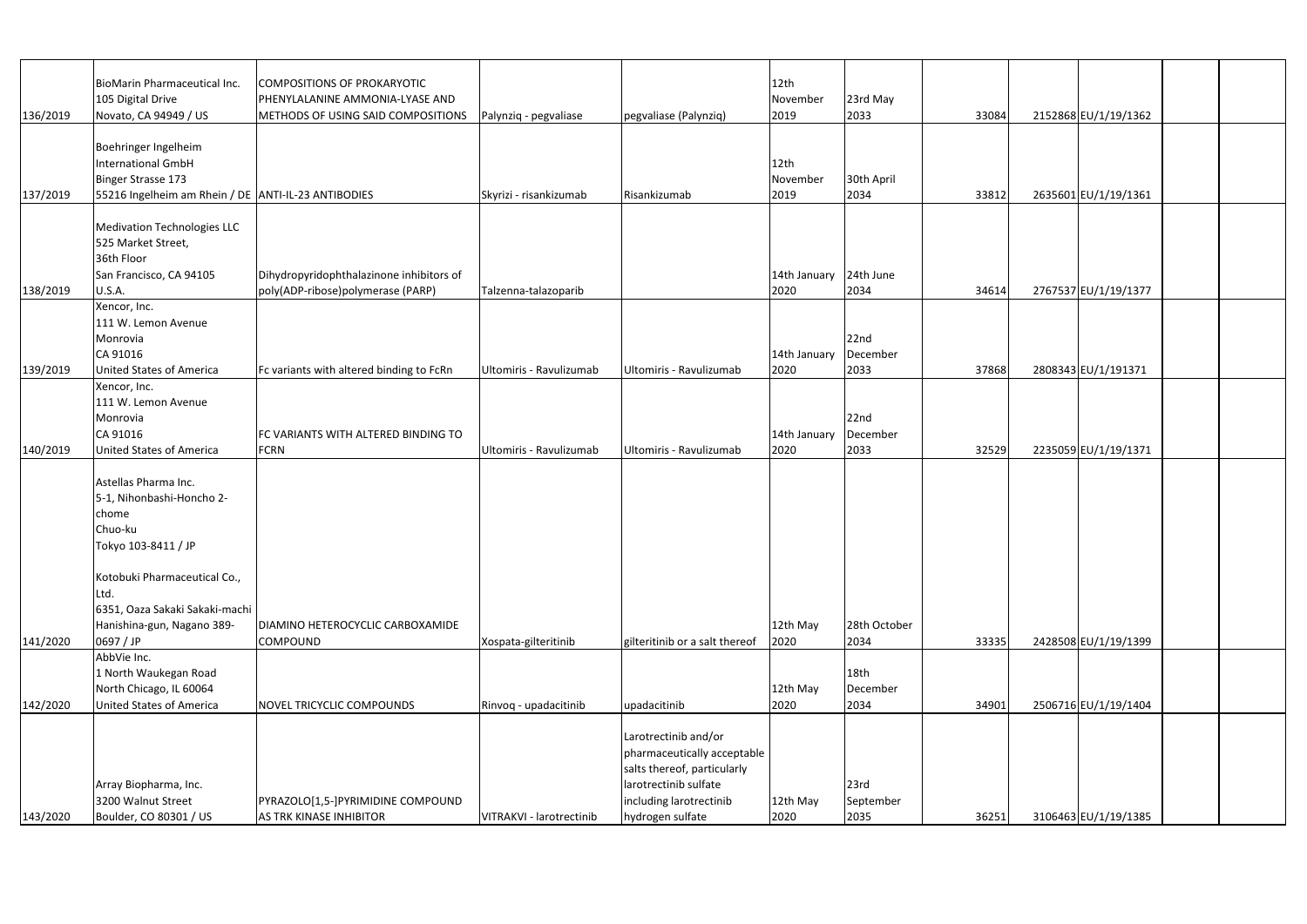|          | Biogen MA Inc.                                |                                    |                              |                                       |                    |                  |       |                      |  |
|----------|-----------------------------------------------|------------------------------------|------------------------------|---------------------------------------|--------------------|------------------|-------|----------------------|--|
|          |                                               |                                    |                              |                                       |                    |                  |       |                      |  |
|          | 225 Binney Street<br>Cambridge, MA 02142 / US |                                    |                              |                                       |                    |                  |       |                      |  |
|          |                                               |                                    |                              |                                       |                    |                  |       |                      |  |
|          |                                               |                                    |                              |                                       |                    |                  |       |                      |  |
|          | <b>COLD SPRING HARBOR</b>                     |                                    |                              |                                       |                    |                  |       |                      |  |
|          | <b>LABORATORY</b>                             |                                    |                              |                                       |                    |                  |       |                      |  |
|          | Box 100, One Bungtown Road                    | COMPOSITIONS AND METHODS FOR       |                              |                                       |                    |                  |       |                      |  |
|          | Cold Spring Harbor, NY 11724 /                | MODULATION OF SMN2 SPLICING IN A   |                              |                                       | 12th May           |                  |       |                      |  |
| 144/2020 | <b>US</b>                                     | <b>SUBJECT</b>                     | Spinraza - nusinersen        | Nusinersen or salts thereof           | 2020               | 1st June 2032    | 38320 | 3449926 EU/1/17/1188 |  |
|          |                                               |                                    |                              |                                       |                    |                  |       |                      |  |
|          |                                               |                                    |                              |                                       |                    |                  |       |                      |  |
|          |                                               |                                    |                              |                                       |                    |                  |       |                      |  |
|          | AstraZeneca AB                                |                                    |                              | Metformin or a                        |                    |                  |       |                      |  |
|          | 151 85 Södertälje / SE                        |                                    |                              | pharmaceutically acceptable           |                    |                  |       |                      |  |
|          |                                               |                                    |                              | salt thereof; saxagliptin or a        |                    |                  |       |                      |  |
|          | AstraZeneca UK Limited                        |                                    |                              | pharmaceutically acceptable           |                    |                  |       |                      |  |
|          | 1 Francis Crick Avenue                        |                                    | Qtrilmet - metformin         | salt thereof; dapagliflozin or        |                    | 13th             |       |                      |  |
|          | Cambridge Biomedical Campus                   |                                    | hydrochloride /saxagliptin / | a pharmaceutically                    |                    | November         |       |                      |  |
| 145/2020 | Cambridge CB2 0AA / GB                        | <b>BILAYER TABLET FORMULATIONS</b> | dapagliflozin                | acceptable solvate thereof            | 9th June 2020 2034 |                  | 36392 | 2498758 EU/1/19/1401 |  |
|          |                                               |                                    |                              |                                       |                    |                  |       |                      |  |
|          |                                               |                                    |                              | Cobicistat or                         |                    |                  |       |                      |  |
|          |                                               |                                    |                              | apharmaceutically                     |                    |                  |       |                      |  |
|          |                                               |                                    |                              | acceptable salt or solvate            |                    |                  |       |                      |  |
|          |                                               |                                    |                              | thereof, darunavir or a               |                    |                  |       |                      |  |
|          |                                               |                                    |                              | pharmaceutically acceptable           |                    |                  |       |                      |  |
|          |                                               |                                    |                              | salt or solvate of, in                |                    |                  |       |                      |  |
|          |                                               |                                    |                              | particular darunavir                  |                    |                  |       |                      |  |
|          |                                               |                                    | Symtuza - Darunavir          | ethanolate, and                       |                    |                  |       |                      |  |
|          | Gilead Sciences, Inc.                         |                                    | ethanolate / cobistat /      | emtricitabine or a                    |                    | 25 <sub>th</sub> |       |                      |  |
|          | 333 Lakeside Drive                            | MODULATORS OF PHARMACOKINETIC      | emtricitabine / tenofovir    | pharmaceutically acceptable 16th June |                    | September        |       |                      |  |
| 146/2020 | Foster City, CA 94404 / US                    | PROPERTIES OF THERAPEUTICS         | alafenamide fumarate         | salt or solvate thereof               | 2020               | 2032             | 38094 | 3150586 EU/1/17/1225 |  |
|          | Rigel Pharmaceuticals, Inc.                   |                                    |                              |                                       |                    |                  |       |                      |  |
|          | 1180 Veterans Boulevard                       | <b>NEW</b>                         |                              |                                       |                    |                  |       |                      |  |
|          | South San Francisco, CA 94080 /               | (TRIMETHOXYPHENYLAMINO)PYRIMIDINYL |                              |                                       | 23rd June          | 13th January     |       |                      |  |
| 147/2020 | <b>US</b>                                     | <b>FORMULATIONS</b>                | fostamatinib                 | Tavlesse - fostamatinib               | 2020               | 2035             | 37257 | 2736487 EU/1/19/1405 |  |
|          |                                               |                                    |                              | Osilodrostat or a                     |                    |                  |       |                      |  |
|          |                                               |                                    |                              | pharmaceutically acceptable           |                    |                  |       |                      |  |
|          | Recordati AG                                  |                                    |                              | salt thereof, including               | 14th               |                  |       |                      |  |
|          | Lindenstrasse 8,                              | USE OF AN ADRENAL HORMONE-         |                              | osilodrostat dihydrogen               | September          | 13th January     |       |                      |  |
| 148/2020 | 6340 Baar / CH                                | MODIFYING AGENT                    | Isturisa                     | phosphate.                            | 2020               | 2035             | 36588 | 2523731 EU/1/19/1407 |  |
|          | Novartis AG                                   |                                    |                              |                                       | 14th               | 21st             |       |                      |  |
|          | Lichtstrasse 35                               | DOSAGE REGIMEN OF AN S1P RECEPTOR  |                              |                                       | September          | December         |       |                      |  |
| 149/2020 | 4056 Basel / CH                               | <b>AGONIST</b>                     | Mayzent                      | Siponimod                             | 2020               | 2034             | 33114 | 2379069 EU/1/19/1414 |  |
|          | <b>Helsinn Healthcare SA</b>                  | SUBSTITUTED 4-PHENYL-PYRIDINES FOR |                              | 'fosnetupitant and its                | 14th               |                  |       |                      |  |
|          | Via Pian Scairolo 9                           | THE TREATMENT OF NK-1 RECEPTOR     |                              | pharmaceutically acceptable September |                    | 19th March       |       |                      |  |
| 150/2020 | 6912 Lugano-Pazzallo / CH                     | <b>RELATED DISEASES.</b>           | Akynzeo                      | salts'                                | 2020               | 2035             | 33931 | 2785706 EU/1/15/1001 |  |
|          |                                               |                                    |                              |                                       |                    |                  |       |                      |  |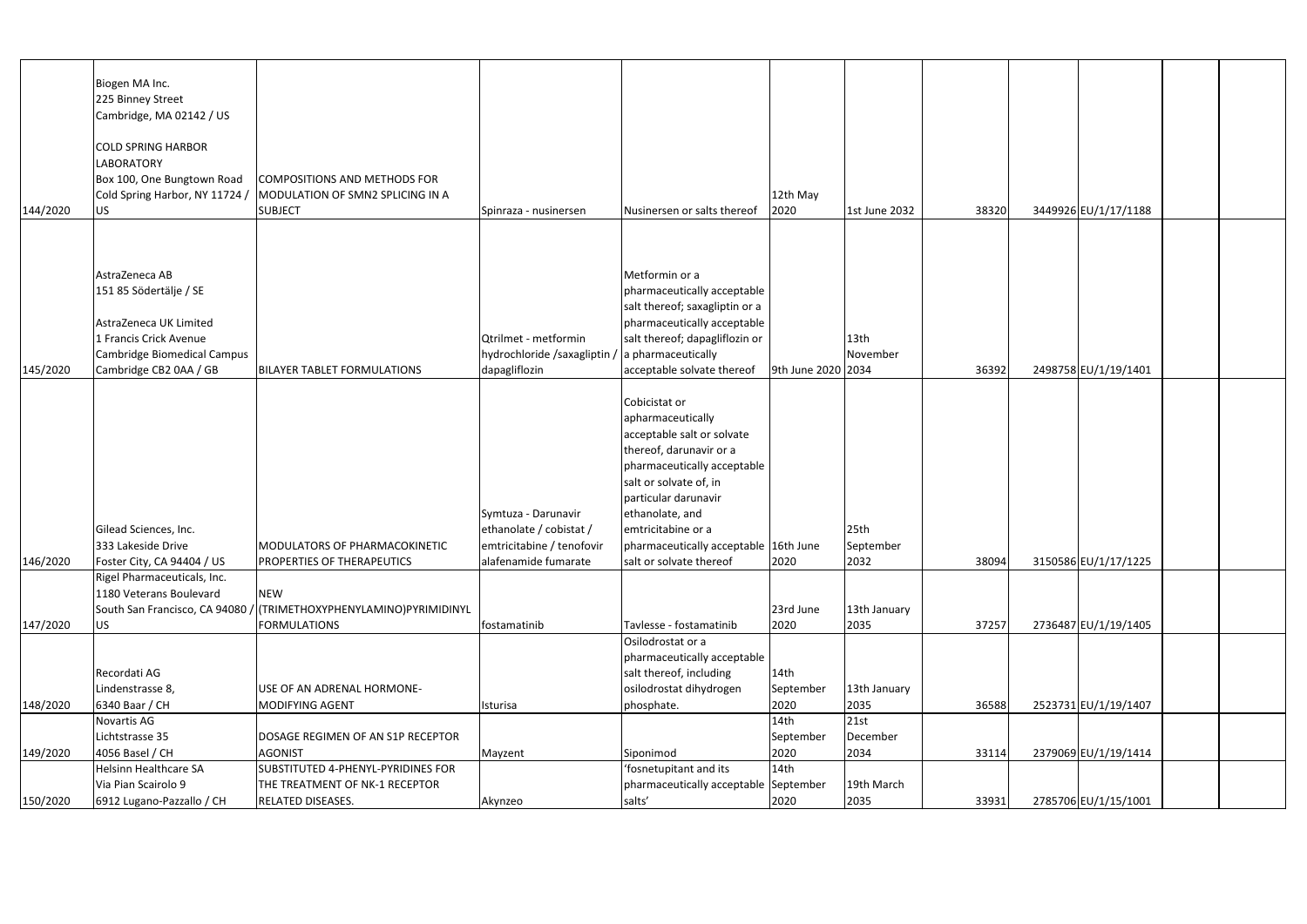| Boehringer Ingelheim<br>Vetmedica GmbH<br>Ciclesonide or a<br>14th<br>Binger Strasse 173<br>Aservo EquiHaler -<br><b>CICLESONIDE FOR THE TREATMENT OF</b><br>pharmaceutically acceptable September<br>30th January<br>151/2020<br>55216 Ingelheim am Rhein / DE   AIRWAY DISEASE IN HORSES<br>ciclesonide<br>salt thereof<br>2934479 EU/2/19/249<br>2020<br>2035<br>36403<br>14th<br>PHARMACEUTICAL FORMULATIONS<br>AstraZeneca AB<br>Qtern - saxagliptin /<br>CONTAINING DAPAGLIFLOZIN PROPYLENE<br>September<br>2139494 EU/1/16/1108<br>152/2020<br>151 85 Södertälje / SE<br>dapagliflozin<br>Saxagliptin and dapagliflozin<br>2020<br>19th July 2031<br>38379<br><b>GLYCOL HYDRATE</b><br>14th<br><b>Orion Corporation</b><br>Orionintie 1<br>30th March<br>ANDROGEN RECEPTOR MODULATING<br>September<br>2035<br>2493858 EU/1/20/1432<br>153/2020<br>02200 Espoo / FI<br>2020<br><b>COMPOUNDS</b><br>NUBEQA - darolutamide<br>darolutamide<br>31955<br>Genmab A/S<br>ANTI-CD38 PLUS CORTICOSTEROIDS PLUS A<br>26th<br>Kalvebod Brygge 43,<br>daratumumab, bortezomib,<br>14th<br>NON-CORTICOSTEROID<br>1560 Copenhagen V,<br>thalidomide and<br>CHEMOTHERAPEUTIC FOR TREATING<br>September<br>September<br>Denmark<br><b>TUMORS</b><br>dexamethasone<br>2020<br>2032<br>37533<br>2081595 EU/1/16/1101<br>154/2020<br>Darzalex - daratumumab<br>a combination of<br>vaborbactam, and/or a salt<br>and/or hydrate thereof, and<br>Melinta Therapeutics, Inc.<br>meropenem, and/or a salt<br>22nd<br>and/or hydrate thereof, in<br>44 Whippany Road<br><b>CYCLIC BORONIC ACID ESTER DERIVATIVES,</b><br>22 <sub>nd</sub><br>Suite 280<br>particular meropenem<br><b>METHOD FOR THE PREPARATION AND</b><br>Vabomere-<br>November<br>September<br>3412676 EU/1/18/1334<br>155/2020<br>Morristown, NJ 07960 / US<br>2020<br>2033<br>THERAPEUTIC USES THEREOF<br>trihydrate<br>38648<br>meropenem/vaborbactam<br>Melinta Therapeutics, Inc.<br>22nd<br>44 Whippany Road<br>CYCLIC BORONIC ACID ESTER DERIVATIVES,<br>22 <sub>nd</sub><br>Suite 280<br>vaborbactam, and/or a salt<br><b>METHOD FOR THE PREPARATION AND</b><br>Vabomere-<br>November<br>September<br>3412676 EU/1/18/1334<br>156/2020<br>Morristown, NJ 07960 / US<br>and/or hydrate thereof<br>2020<br>2033<br>38648<br><b>THERAPEUTIC USES THEREOF</b><br>meropenem/vaborbactam<br>Genentech, Inc.<br>1 DNA Way<br>14th<br>South San Francisco, CA 94080 / Anti-CD79b antibodies and<br>Polivy - polatuzumab<br>September<br>2020<br>2474557 EU/1/19/1388<br>157/2020<br><b>US</b><br>15th July 2033<br>32584<br>Vedotin<br>Polatuzumab vedotin<br>Immunoconjugates and methods of use<br>relebactam, optionally in the<br>form of the monohydrate,<br>Merck Sharp & Dohme Corp.<br>imipenem and cilastatin,<br>22nd<br>126 East Lincoln Avenue<br>Recarbrio – imipenem /<br>optionally in the form of the September<br>15th January<br>Rahway, NJ 07065 / US<br>Beta-lactamase Inhibitors<br>cilastatin / relebactam<br>2020<br>2666774 EU/1/19/1420<br>158/2020<br>sodium salt<br>2034<br>32252<br>Merck Sharp & Dohme Corp.<br>relebactam, optionally in the 22nd<br>126 East Lincoln Avenue<br>Recarbrio - imipenem /<br>form of the monohydrate,<br>15th January<br>September<br>2020<br>159/2020<br>Rahway, NJ 07065 / US<br>Beta-lactamase Inhibitors<br>cilastatin / relebactam<br>32252<br>2666774 EU/1/19/1420<br>and imipenem<br>2034 |                           |  |      |  |  |  |
|---------------------------------------------------------------------------------------------------------------------------------------------------------------------------------------------------------------------------------------------------------------------------------------------------------------------------------------------------------------------------------------------------------------------------------------------------------------------------------------------------------------------------------------------------------------------------------------------------------------------------------------------------------------------------------------------------------------------------------------------------------------------------------------------------------------------------------------------------------------------------------------------------------------------------------------------------------------------------------------------------------------------------------------------------------------------------------------------------------------------------------------------------------------------------------------------------------------------------------------------------------------------------------------------------------------------------------------------------------------------------------------------------------------------------------------------------------------------------------------------------------------------------------------------------------------------------------------------------------------------------------------------------------------------------------------------------------------------------------------------------------------------------------------------------------------------------------------------------------------------------------------------------------------------------------------------------------------------------------------------------------------------------------------------------------------------------------------------------------------------------------------------------------------------------------------------------------------------------------------------------------------------------------------------------------------------------------------------------------------------------------------------------------------------------------------------------------------------------------------------------------------------------------------------------------------------------------------------------------------------------------------------------------------------------------------------------------------------------------------------------------------------------------------------------------------------------------------------------------------------------------------------------------------------------------------------------------------------------------------------------------------------------------------------------------------------------------------------------------------------------------------------------------------------------------------------------------------------------------------------------------------------------------------------------------------------------------------------------------------------------------------------------------------|---------------------------|--|------|--|--|--|
|                                                                                                                                                                                                                                                                                                                                                                                                                                                                                                                                                                                                                                                                                                                                                                                                                                                                                                                                                                                                                                                                                                                                                                                                                                                                                                                                                                                                                                                                                                                                                                                                                                                                                                                                                                                                                                                                                                                                                                                                                                                                                                                                                                                                                                                                                                                                                                                                                                                                                                                                                                                                                                                                                                                                                                                                                                                                                                                                                                                                                                                                                                                                                                                                                                                                                                                                                                                                               |                           |  |      |  |  |  |
|                                                                                                                                                                                                                                                                                                                                                                                                                                                                                                                                                                                                                                                                                                                                                                                                                                                                                                                                                                                                                                                                                                                                                                                                                                                                                                                                                                                                                                                                                                                                                                                                                                                                                                                                                                                                                                                                                                                                                                                                                                                                                                                                                                                                                                                                                                                                                                                                                                                                                                                                                                                                                                                                                                                                                                                                                                                                                                                                                                                                                                                                                                                                                                                                                                                                                                                                                                                                               |                           |  |      |  |  |  |
|                                                                                                                                                                                                                                                                                                                                                                                                                                                                                                                                                                                                                                                                                                                                                                                                                                                                                                                                                                                                                                                                                                                                                                                                                                                                                                                                                                                                                                                                                                                                                                                                                                                                                                                                                                                                                                                                                                                                                                                                                                                                                                                                                                                                                                                                                                                                                                                                                                                                                                                                                                                                                                                                                                                                                                                                                                                                                                                                                                                                                                                                                                                                                                                                                                                                                                                                                                                                               |                           |  |      |  |  |  |
|                                                                                                                                                                                                                                                                                                                                                                                                                                                                                                                                                                                                                                                                                                                                                                                                                                                                                                                                                                                                                                                                                                                                                                                                                                                                                                                                                                                                                                                                                                                                                                                                                                                                                                                                                                                                                                                                                                                                                                                                                                                                                                                                                                                                                                                                                                                                                                                                                                                                                                                                                                                                                                                                                                                                                                                                                                                                                                                                                                                                                                                                                                                                                                                                                                                                                                                                                                                                               |                           |  |      |  |  |  |
|                                                                                                                                                                                                                                                                                                                                                                                                                                                                                                                                                                                                                                                                                                                                                                                                                                                                                                                                                                                                                                                                                                                                                                                                                                                                                                                                                                                                                                                                                                                                                                                                                                                                                                                                                                                                                                                                                                                                                                                                                                                                                                                                                                                                                                                                                                                                                                                                                                                                                                                                                                                                                                                                                                                                                                                                                                                                                                                                                                                                                                                                                                                                                                                                                                                                                                                                                                                                               |                           |  |      |  |  |  |
|                                                                                                                                                                                                                                                                                                                                                                                                                                                                                                                                                                                                                                                                                                                                                                                                                                                                                                                                                                                                                                                                                                                                                                                                                                                                                                                                                                                                                                                                                                                                                                                                                                                                                                                                                                                                                                                                                                                                                                                                                                                                                                                                                                                                                                                                                                                                                                                                                                                                                                                                                                                                                                                                                                                                                                                                                                                                                                                                                                                                                                                                                                                                                                                                                                                                                                                                                                                                               |                           |  |      |  |  |  |
|                                                                                                                                                                                                                                                                                                                                                                                                                                                                                                                                                                                                                                                                                                                                                                                                                                                                                                                                                                                                                                                                                                                                                                                                                                                                                                                                                                                                                                                                                                                                                                                                                                                                                                                                                                                                                                                                                                                                                                                                                                                                                                                                                                                                                                                                                                                                                                                                                                                                                                                                                                                                                                                                                                                                                                                                                                                                                                                                                                                                                                                                                                                                                                                                                                                                                                                                                                                                               |                           |  |      |  |  |  |
|                                                                                                                                                                                                                                                                                                                                                                                                                                                                                                                                                                                                                                                                                                                                                                                                                                                                                                                                                                                                                                                                                                                                                                                                                                                                                                                                                                                                                                                                                                                                                                                                                                                                                                                                                                                                                                                                                                                                                                                                                                                                                                                                                                                                                                                                                                                                                                                                                                                                                                                                                                                                                                                                                                                                                                                                                                                                                                                                                                                                                                                                                                                                                                                                                                                                                                                                                                                                               |                           |  |      |  |  |  |
|                                                                                                                                                                                                                                                                                                                                                                                                                                                                                                                                                                                                                                                                                                                                                                                                                                                                                                                                                                                                                                                                                                                                                                                                                                                                                                                                                                                                                                                                                                                                                                                                                                                                                                                                                                                                                                                                                                                                                                                                                                                                                                                                                                                                                                                                                                                                                                                                                                                                                                                                                                                                                                                                                                                                                                                                                                                                                                                                                                                                                                                                                                                                                                                                                                                                                                                                                                                                               |                           |  |      |  |  |  |
|                                                                                                                                                                                                                                                                                                                                                                                                                                                                                                                                                                                                                                                                                                                                                                                                                                                                                                                                                                                                                                                                                                                                                                                                                                                                                                                                                                                                                                                                                                                                                                                                                                                                                                                                                                                                                                                                                                                                                                                                                                                                                                                                                                                                                                                                                                                                                                                                                                                                                                                                                                                                                                                                                                                                                                                                                                                                                                                                                                                                                                                                                                                                                                                                                                                                                                                                                                                                               |                           |  |      |  |  |  |
|                                                                                                                                                                                                                                                                                                                                                                                                                                                                                                                                                                                                                                                                                                                                                                                                                                                                                                                                                                                                                                                                                                                                                                                                                                                                                                                                                                                                                                                                                                                                                                                                                                                                                                                                                                                                                                                                                                                                                                                                                                                                                                                                                                                                                                                                                                                                                                                                                                                                                                                                                                                                                                                                                                                                                                                                                                                                                                                                                                                                                                                                                                                                                                                                                                                                                                                                                                                                               |                           |  |      |  |  |  |
|                                                                                                                                                                                                                                                                                                                                                                                                                                                                                                                                                                                                                                                                                                                                                                                                                                                                                                                                                                                                                                                                                                                                                                                                                                                                                                                                                                                                                                                                                                                                                                                                                                                                                                                                                                                                                                                                                                                                                                                                                                                                                                                                                                                                                                                                                                                                                                                                                                                                                                                                                                                                                                                                                                                                                                                                                                                                                                                                                                                                                                                                                                                                                                                                                                                                                                                                                                                                               |                           |  |      |  |  |  |
|                                                                                                                                                                                                                                                                                                                                                                                                                                                                                                                                                                                                                                                                                                                                                                                                                                                                                                                                                                                                                                                                                                                                                                                                                                                                                                                                                                                                                                                                                                                                                                                                                                                                                                                                                                                                                                                                                                                                                                                                                                                                                                                                                                                                                                                                                                                                                                                                                                                                                                                                                                                                                                                                                                                                                                                                                                                                                                                                                                                                                                                                                                                                                                                                                                                                                                                                                                                                               |                           |  |      |  |  |  |
|                                                                                                                                                                                                                                                                                                                                                                                                                                                                                                                                                                                                                                                                                                                                                                                                                                                                                                                                                                                                                                                                                                                                                                                                                                                                                                                                                                                                                                                                                                                                                                                                                                                                                                                                                                                                                                                                                                                                                                                                                                                                                                                                                                                                                                                                                                                                                                                                                                                                                                                                                                                                                                                                                                                                                                                                                                                                                                                                                                                                                                                                                                                                                                                                                                                                                                                                                                                                               |                           |  |      |  |  |  |
|                                                                                                                                                                                                                                                                                                                                                                                                                                                                                                                                                                                                                                                                                                                                                                                                                                                                                                                                                                                                                                                                                                                                                                                                                                                                                                                                                                                                                                                                                                                                                                                                                                                                                                                                                                                                                                                                                                                                                                                                                                                                                                                                                                                                                                                                                                                                                                                                                                                                                                                                                                                                                                                                                                                                                                                                                                                                                                                                                                                                                                                                                                                                                                                                                                                                                                                                                                                                               |                           |  |      |  |  |  |
|                                                                                                                                                                                                                                                                                                                                                                                                                                                                                                                                                                                                                                                                                                                                                                                                                                                                                                                                                                                                                                                                                                                                                                                                                                                                                                                                                                                                                                                                                                                                                                                                                                                                                                                                                                                                                                                                                                                                                                                                                                                                                                                                                                                                                                                                                                                                                                                                                                                                                                                                                                                                                                                                                                                                                                                                                                                                                                                                                                                                                                                                                                                                                                                                                                                                                                                                                                                                               |                           |  |      |  |  |  |
|                                                                                                                                                                                                                                                                                                                                                                                                                                                                                                                                                                                                                                                                                                                                                                                                                                                                                                                                                                                                                                                                                                                                                                                                                                                                                                                                                                                                                                                                                                                                                                                                                                                                                                                                                                                                                                                                                                                                                                                                                                                                                                                                                                                                                                                                                                                                                                                                                                                                                                                                                                                                                                                                                                                                                                                                                                                                                                                                                                                                                                                                                                                                                                                                                                                                                                                                                                                                               |                           |  |      |  |  |  |
|                                                                                                                                                                                                                                                                                                                                                                                                                                                                                                                                                                                                                                                                                                                                                                                                                                                                                                                                                                                                                                                                                                                                                                                                                                                                                                                                                                                                                                                                                                                                                                                                                                                                                                                                                                                                                                                                                                                                                                                                                                                                                                                                                                                                                                                                                                                                                                                                                                                                                                                                                                                                                                                                                                                                                                                                                                                                                                                                                                                                                                                                                                                                                                                                                                                                                                                                                                                                               |                           |  |      |  |  |  |
|                                                                                                                                                                                                                                                                                                                                                                                                                                                                                                                                                                                                                                                                                                                                                                                                                                                                                                                                                                                                                                                                                                                                                                                                                                                                                                                                                                                                                                                                                                                                                                                                                                                                                                                                                                                                                                                                                                                                                                                                                                                                                                                                                                                                                                                                                                                                                                                                                                                                                                                                                                                                                                                                                                                                                                                                                                                                                                                                                                                                                                                                                                                                                                                                                                                                                                                                                                                                               |                           |  |      |  |  |  |
|                                                                                                                                                                                                                                                                                                                                                                                                                                                                                                                                                                                                                                                                                                                                                                                                                                                                                                                                                                                                                                                                                                                                                                                                                                                                                                                                                                                                                                                                                                                                                                                                                                                                                                                                                                                                                                                                                                                                                                                                                                                                                                                                                                                                                                                                                                                                                                                                                                                                                                                                                                                                                                                                                                                                                                                                                                                                                                                                                                                                                                                                                                                                                                                                                                                                                                                                                                                                               |                           |  |      |  |  |  |
|                                                                                                                                                                                                                                                                                                                                                                                                                                                                                                                                                                                                                                                                                                                                                                                                                                                                                                                                                                                                                                                                                                                                                                                                                                                                                                                                                                                                                                                                                                                                                                                                                                                                                                                                                                                                                                                                                                                                                                                                                                                                                                                                                                                                                                                                                                                                                                                                                                                                                                                                                                                                                                                                                                                                                                                                                                                                                                                                                                                                                                                                                                                                                                                                                                                                                                                                                                                                               |                           |  |      |  |  |  |
|                                                                                                                                                                                                                                                                                                                                                                                                                                                                                                                                                                                                                                                                                                                                                                                                                                                                                                                                                                                                                                                                                                                                                                                                                                                                                                                                                                                                                                                                                                                                                                                                                                                                                                                                                                                                                                                                                                                                                                                                                                                                                                                                                                                                                                                                                                                                                                                                                                                                                                                                                                                                                                                                                                                                                                                                                                                                                                                                                                                                                                                                                                                                                                                                                                                                                                                                                                                                               |                           |  |      |  |  |  |
|                                                                                                                                                                                                                                                                                                                                                                                                                                                                                                                                                                                                                                                                                                                                                                                                                                                                                                                                                                                                                                                                                                                                                                                                                                                                                                                                                                                                                                                                                                                                                                                                                                                                                                                                                                                                                                                                                                                                                                                                                                                                                                                                                                                                                                                                                                                                                                                                                                                                                                                                                                                                                                                                                                                                                                                                                                                                                                                                                                                                                                                                                                                                                                                                                                                                                                                                                                                                               |                           |  |      |  |  |  |
|                                                                                                                                                                                                                                                                                                                                                                                                                                                                                                                                                                                                                                                                                                                                                                                                                                                                                                                                                                                                                                                                                                                                                                                                                                                                                                                                                                                                                                                                                                                                                                                                                                                                                                                                                                                                                                                                                                                                                                                                                                                                                                                                                                                                                                                                                                                                                                                                                                                                                                                                                                                                                                                                                                                                                                                                                                                                                                                                                                                                                                                                                                                                                                                                                                                                                                                                                                                                               |                           |  |      |  |  |  |
|                                                                                                                                                                                                                                                                                                                                                                                                                                                                                                                                                                                                                                                                                                                                                                                                                                                                                                                                                                                                                                                                                                                                                                                                                                                                                                                                                                                                                                                                                                                                                                                                                                                                                                                                                                                                                                                                                                                                                                                                                                                                                                                                                                                                                                                                                                                                                                                                                                                                                                                                                                                                                                                                                                                                                                                                                                                                                                                                                                                                                                                                                                                                                                                                                                                                                                                                                                                                               |                           |  |      |  |  |  |
|                                                                                                                                                                                                                                                                                                                                                                                                                                                                                                                                                                                                                                                                                                                                                                                                                                                                                                                                                                                                                                                                                                                                                                                                                                                                                                                                                                                                                                                                                                                                                                                                                                                                                                                                                                                                                                                                                                                                                                                                                                                                                                                                                                                                                                                                                                                                                                                                                                                                                                                                                                                                                                                                                                                                                                                                                                                                                                                                                                                                                                                                                                                                                                                                                                                                                                                                                                                                               |                           |  |      |  |  |  |
|                                                                                                                                                                                                                                                                                                                                                                                                                                                                                                                                                                                                                                                                                                                                                                                                                                                                                                                                                                                                                                                                                                                                                                                                                                                                                                                                                                                                                                                                                                                                                                                                                                                                                                                                                                                                                                                                                                                                                                                                                                                                                                                                                                                                                                                                                                                                                                                                                                                                                                                                                                                                                                                                                                                                                                                                                                                                                                                                                                                                                                                                                                                                                                                                                                                                                                                                                                                                               |                           |  |      |  |  |  |
|                                                                                                                                                                                                                                                                                                                                                                                                                                                                                                                                                                                                                                                                                                                                                                                                                                                                                                                                                                                                                                                                                                                                                                                                                                                                                                                                                                                                                                                                                                                                                                                                                                                                                                                                                                                                                                                                                                                                                                                                                                                                                                                                                                                                                                                                                                                                                                                                                                                                                                                                                                                                                                                                                                                                                                                                                                                                                                                                                                                                                                                                                                                                                                                                                                                                                                                                                                                                               |                           |  |      |  |  |  |
|                                                                                                                                                                                                                                                                                                                                                                                                                                                                                                                                                                                                                                                                                                                                                                                                                                                                                                                                                                                                                                                                                                                                                                                                                                                                                                                                                                                                                                                                                                                                                                                                                                                                                                                                                                                                                                                                                                                                                                                                                                                                                                                                                                                                                                                                                                                                                                                                                                                                                                                                                                                                                                                                                                                                                                                                                                                                                                                                                                                                                                                                                                                                                                                                                                                                                                                                                                                                               |                           |  |      |  |  |  |
|                                                                                                                                                                                                                                                                                                                                                                                                                                                                                                                                                                                                                                                                                                                                                                                                                                                                                                                                                                                                                                                                                                                                                                                                                                                                                                                                                                                                                                                                                                                                                                                                                                                                                                                                                                                                                                                                                                                                                                                                                                                                                                                                                                                                                                                                                                                                                                                                                                                                                                                                                                                                                                                                                                                                                                                                                                                                                                                                                                                                                                                                                                                                                                                                                                                                                                                                                                                                               |                           |  |      |  |  |  |
|                                                                                                                                                                                                                                                                                                                                                                                                                                                                                                                                                                                                                                                                                                                                                                                                                                                                                                                                                                                                                                                                                                                                                                                                                                                                                                                                                                                                                                                                                                                                                                                                                                                                                                                                                                                                                                                                                                                                                                                                                                                                                                                                                                                                                                                                                                                                                                                                                                                                                                                                                                                                                                                                                                                                                                                                                                                                                                                                                                                                                                                                                                                                                                                                                                                                                                                                                                                                               |                           |  |      |  |  |  |
|                                                                                                                                                                                                                                                                                                                                                                                                                                                                                                                                                                                                                                                                                                                                                                                                                                                                                                                                                                                                                                                                                                                                                                                                                                                                                                                                                                                                                                                                                                                                                                                                                                                                                                                                                                                                                                                                                                                                                                                                                                                                                                                                                                                                                                                                                                                                                                                                                                                                                                                                                                                                                                                                                                                                                                                                                                                                                                                                                                                                                                                                                                                                                                                                                                                                                                                                                                                                               |                           |  |      |  |  |  |
|                                                                                                                                                                                                                                                                                                                                                                                                                                                                                                                                                                                                                                                                                                                                                                                                                                                                                                                                                                                                                                                                                                                                                                                                                                                                                                                                                                                                                                                                                                                                                                                                                                                                                                                                                                                                                                                                                                                                                                                                                                                                                                                                                                                                                                                                                                                                                                                                                                                                                                                                                                                                                                                                                                                                                                                                                                                                                                                                                                                                                                                                                                                                                                                                                                                                                                                                                                                                               |                           |  |      |  |  |  |
|                                                                                                                                                                                                                                                                                                                                                                                                                                                                                                                                                                                                                                                                                                                                                                                                                                                                                                                                                                                                                                                                                                                                                                                                                                                                                                                                                                                                                                                                                                                                                                                                                                                                                                                                                                                                                                                                                                                                                                                                                                                                                                                                                                                                                                                                                                                                                                                                                                                                                                                                                                                                                                                                                                                                                                                                                                                                                                                                                                                                                                                                                                                                                                                                                                                                                                                                                                                                               |                           |  |      |  |  |  |
|                                                                                                                                                                                                                                                                                                                                                                                                                                                                                                                                                                                                                                                                                                                                                                                                                                                                                                                                                                                                                                                                                                                                                                                                                                                                                                                                                                                                                                                                                                                                                                                                                                                                                                                                                                                                                                                                                                                                                                                                                                                                                                                                                                                                                                                                                                                                                                                                                                                                                                                                                                                                                                                                                                                                                                                                                                                                                                                                                                                                                                                                                                                                                                                                                                                                                                                                                                                                               |                           |  |      |  |  |  |
|                                                                                                                                                                                                                                                                                                                                                                                                                                                                                                                                                                                                                                                                                                                                                                                                                                                                                                                                                                                                                                                                                                                                                                                                                                                                                                                                                                                                                                                                                                                                                                                                                                                                                                                                                                                                                                                                                                                                                                                                                                                                                                                                                                                                                                                                                                                                                                                                                                                                                                                                                                                                                                                                                                                                                                                                                                                                                                                                                                                                                                                                                                                                                                                                                                                                                                                                                                                                               |                           |  |      |  |  |  |
|                                                                                                                                                                                                                                                                                                                                                                                                                                                                                                                                                                                                                                                                                                                                                                                                                                                                                                                                                                                                                                                                                                                                                                                                                                                                                                                                                                                                                                                                                                                                                                                                                                                                                                                                                                                                                                                                                                                                                                                                                                                                                                                                                                                                                                                                                                                                                                                                                                                                                                                                                                                                                                                                                                                                                                                                                                                                                                                                                                                                                                                                                                                                                                                                                                                                                                                                                                                                               |                           |  |      |  |  |  |
|                                                                                                                                                                                                                                                                                                                                                                                                                                                                                                                                                                                                                                                                                                                                                                                                                                                                                                                                                                                                                                                                                                                                                                                                                                                                                                                                                                                                                                                                                                                                                                                                                                                                                                                                                                                                                                                                                                                                                                                                                                                                                                                                                                                                                                                                                                                                                                                                                                                                                                                                                                                                                                                                                                                                                                                                                                                                                                                                                                                                                                                                                                                                                                                                                                                                                                                                                                                                               |                           |  |      |  |  |  |
|                                                                                                                                                                                                                                                                                                                                                                                                                                                                                                                                                                                                                                                                                                                                                                                                                                                                                                                                                                                                                                                                                                                                                                                                                                                                                                                                                                                                                                                                                                                                                                                                                                                                                                                                                                                                                                                                                                                                                                                                                                                                                                                                                                                                                                                                                                                                                                                                                                                                                                                                                                                                                                                                                                                                                                                                                                                                                                                                                                                                                                                                                                                                                                                                                                                                                                                                                                                                               |                           |  |      |  |  |  |
|                                                                                                                                                                                                                                                                                                                                                                                                                                                                                                                                                                                                                                                                                                                                                                                                                                                                                                                                                                                                                                                                                                                                                                                                                                                                                                                                                                                                                                                                                                                                                                                                                                                                                                                                                                                                                                                                                                                                                                                                                                                                                                                                                                                                                                                                                                                                                                                                                                                                                                                                                                                                                                                                                                                                                                                                                                                                                                                                                                                                                                                                                                                                                                                                                                                                                                                                                                                                               |                           |  |      |  |  |  |
|                                                                                                                                                                                                                                                                                                                                                                                                                                                                                                                                                                                                                                                                                                                                                                                                                                                                                                                                                                                                                                                                                                                                                                                                                                                                                                                                                                                                                                                                                                                                                                                                                                                                                                                                                                                                                                                                                                                                                                                                                                                                                                                                                                                                                                                                                                                                                                                                                                                                                                                                                                                                                                                                                                                                                                                                                                                                                                                                                                                                                                                                                                                                                                                                                                                                                                                                                                                                               |                           |  |      |  |  |  |
|                                                                                                                                                                                                                                                                                                                                                                                                                                                                                                                                                                                                                                                                                                                                                                                                                                                                                                                                                                                                                                                                                                                                                                                                                                                                                                                                                                                                                                                                                                                                                                                                                                                                                                                                                                                                                                                                                                                                                                                                                                                                                                                                                                                                                                                                                                                                                                                                                                                                                                                                                                                                                                                                                                                                                                                                                                                                                                                                                                                                                                                                                                                                                                                                                                                                                                                                                                                                               | Merck Sharp & Dohme Corp. |  | 22nd |  |  |  |
| 126 East Lincoln Avenue<br>Recarbrio - imipenem /<br>relebactam or a<br>15th January<br>September                                                                                                                                                                                                                                                                                                                                                                                                                                                                                                                                                                                                                                                                                                                                                                                                                                                                                                                                                                                                                                                                                                                                                                                                                                                                                                                                                                                                                                                                                                                                                                                                                                                                                                                                                                                                                                                                                                                                                                                                                                                                                                                                                                                                                                                                                                                                                                                                                                                                                                                                                                                                                                                                                                                                                                                                                                                                                                                                                                                                                                                                                                                                                                                                                                                                                                             |                           |  |      |  |  |  |
| 2231667 EU/1/19/1420<br>cilastatin / relebactam<br>2020<br>2034<br>160/2020<br>Rahway, NJ 07065 / US<br><b>BETA-LACTAMASE INHIBITORS</b><br>monohydrate thereof<br>31533                                                                                                                                                                                                                                                                                                                                                                                                                                                                                                                                                                                                                                                                                                                                                                                                                                                                                                                                                                                                                                                                                                                                                                                                                                                                                                                                                                                                                                                                                                                                                                                                                                                                                                                                                                                                                                                                                                                                                                                                                                                                                                                                                                                                                                                                                                                                                                                                                                                                                                                                                                                                                                                                                                                                                                                                                                                                                                                                                                                                                                                                                                                                                                                                                                      |                           |  |      |  |  |  |
| NOVARTIS AG<br>22 <sub>nd</sub>                                                                                                                                                                                                                                                                                                                                                                                                                                                                                                                                                                                                                                                                                                                                                                                                                                                                                                                                                                                                                                                                                                                                                                                                                                                                                                                                                                                                                                                                                                                                                                                                                                                                                                                                                                                                                                                                                                                                                                                                                                                                                                                                                                                                                                                                                                                                                                                                                                                                                                                                                                                                                                                                                                                                                                                                                                                                                                                                                                                                                                                                                                                                                                                                                                                                                                                                                                               |                           |  |      |  |  |  |
| Lichtstrasse 35, Basel<br>25th June<br><b>STABLE AND SOLUBLE ANTIBODIES</b><br>September                                                                                                                                                                                                                                                                                                                                                                                                                                                                                                                                                                                                                                                                                                                                                                                                                                                                                                                                                                                                                                                                                                                                                                                                                                                                                                                                                                                                                                                                                                                                                                                                                                                                                                                                                                                                                                                                                                                                                                                                                                                                                                                                                                                                                                                                                                                                                                                                                                                                                                                                                                                                                                                                                                                                                                                                                                                                                                                                                                                                                                                                                                                                                                                                                                                                                                                      |                           |  |      |  |  |  |
| 4056 / Switzerland<br>2034<br>2307454 EU/1/19/1417<br>161/2020<br><b>INHIBITING VEGF</b><br>Beovu - brolucizumab<br>2020<br>34642<br>brolucizumab                                                                                                                                                                                                                                                                                                                                                                                                                                                                                                                                                                                                                                                                                                                                                                                                                                                                                                                                                                                                                                                                                                                                                                                                                                                                                                                                                                                                                                                                                                                                                                                                                                                                                                                                                                                                                                                                                                                                                                                                                                                                                                                                                                                                                                                                                                                                                                                                                                                                                                                                                                                                                                                                                                                                                                                                                                                                                                                                                                                                                                                                                                                                                                                                                                                             |                           |  |      |  |  |  |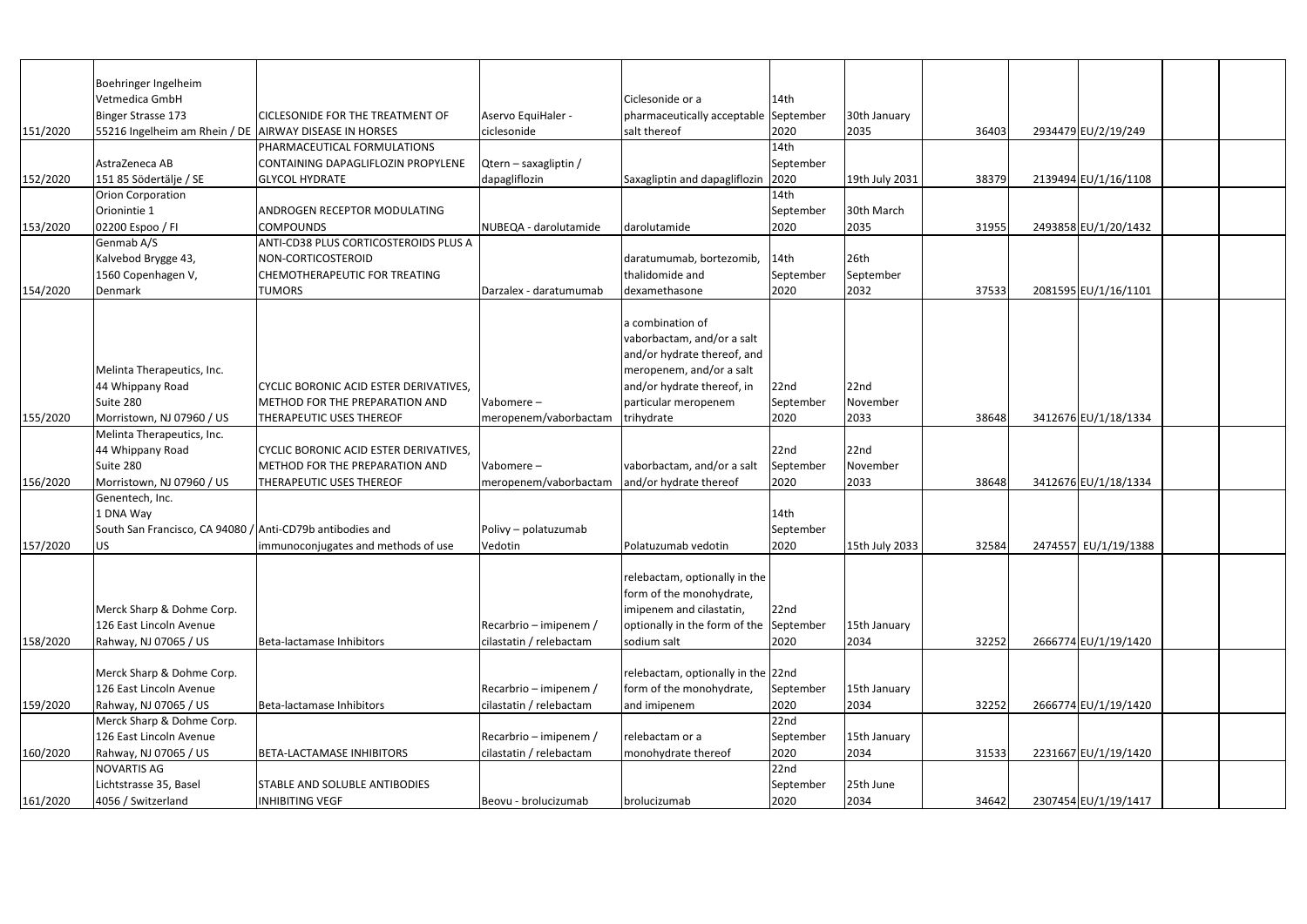|          |                                |                                                               |                          | glasdegib, optionally in the             |           |            |       |                      |  |
|----------|--------------------------------|---------------------------------------------------------------|--------------------------|------------------------------------------|-----------|------------|-------|----------------------|--|
|          | Pfizer Inc.                    |                                                               |                          | form of a pharmaceutically               | 22nd      |            |       |                      |  |
|          | 235 East 42nd Street           |                                                               |                          | acceptable salt, including the September |           | 16th June  |       |                      |  |
| 162/2020 | New York, NY 10017 / US        | <b>BENZIMIDAZOLE DERIVATIVES</b>                              | Daurismo - glasdegib     | maleate salt                             | 2020      | 2033       | 34062 | 2170860 EU/1/20/1451 |  |
|          |                                |                                                               |                          | A combination of (a) 3-(6-(1-            |           |            |       |                      |  |
|          |                                |                                                               |                          | $(2, 2 -$                                |           |            |       |                      |  |
|          |                                |                                                               |                          | difluorobenzo[d][1,3]dioxol-             |           |            |       |                      |  |
|          |                                |                                                               |                          | $5-yl$                                   |           |            |       |                      |  |
|          |                                |                                                               |                          | cyclopropanecarboxamido)-                |           |            |       |                      |  |
|          |                                |                                                               |                          | 3-methylpyridin-2-yl)                    |           |            |       |                      |  |
|          |                                |                                                               |                          | benzoic acid and (b) N-(5-               |           |            |       |                      |  |
|          |                                |                                                               |                          | hydroxy-2,4-ditert-butyl-                |           |            |       |                      |  |
|          | <b>Vertex Pharmaceuticals</b>  | SOLID FORMS OF 3-(6-(1-(2,2-                                  |                          | phenyl)-4-oxo-1H-quinoline-              |           |            |       |                      |  |
|          | ncorporated                    | DIFLUOROBENZO[D][1,3]DIOXOL-5-YL)                             |                          | 3-carboxamide or a                       | 22nd      | 24th       |       |                      |  |
|          | 50 Northern Avenue             | CYCLOPROPANECARBOXAMIDO)-3-                                   | Orkambi - Lumacaftor /   | pharmaceutically acceptable September    |           | November   |       |                      |  |
| 163/2020 | Boston, MA 02210 / US          | METHYLPYRIDIN-2-YL) BENZOIC ACID                              | Ivacaftor                | salt thereof                             | 2020      | 2030       | 38807 | 3170818 EU/1/15/1059 |  |
|          |                                |                                                               |                          |                                          |           |            |       |                      |  |
|          |                                |                                                               |                          | Ozanimod or a                            |           |            |       |                      |  |
|          | The Scripps Research Institute |                                                               |                          | pharmaceutically acceptable 22nd         |           |            |       |                      |  |
|          |                                | 10550 North Torrey Pines Road NOVEL MODULATORS OF SPHINGOSINE |                          | salt thereof, in particular              | September | 14th May   |       |                      |  |
| 164/2020 | La Jolla, CA 92037 / US        | <b>PHOSPHATE RECEPTORS</b>                                    | Zeposia - ozanimod       | ozanimod hydrochloride                   | 2020      | 2034       | 38808 | 2913326 EU/1/20/1442 |  |
|          |                                |                                                               |                          |                                          |           |            |       |                      |  |
|          | Receptos LLC                   |                                                               |                          | Ozanimod or a                            |           |            |       |                      |  |
|          | 430 East 29th Street,          | SELECTIVE SPHINGOSINE 1 PHOSPHATE                             |                          | pharmaceutically acceptable 22nd         |           |            |       |                      |  |
|          | 14th Floor,                    | <b>RECEPTOR MODULATORS AND METHODS</b>                        |                          | salt thereof, in particular              | September | 25th May   |       |                      |  |
| 165/2020 | New York, NY 10016 / US        | OF CHIRAL SYNTHESIS                                           | Zeposia - ozanimod       | ozanimod hydrochloride                   | 2020      | 2035       | 36355 | 2498610 EU/1/20/1442 |  |
|          |                                |                                                               |                          |                                          |           |            |       |                      |  |
|          | Alnylam Pharmaceuticals, Inc.  |                                                               |                          |                                          |           |            |       |                      |  |
|          | 300 Third Street               |                                                               |                          |                                          |           |            |       |                      |  |
|          | Cambridge, MA 02142 / US       |                                                               |                          |                                          |           |            |       |                      |  |
|          |                                |                                                               |                          |                                          |           |            |       |                      |  |
|          | Icahn School of Medicine at    |                                                               |                          |                                          |           |            |       |                      |  |
|          | <b>Mount Sinai</b>             | COMPOSITIONS AND METHODS FOR                                  |                          | Givosiran or a                           | 29th      |            |       |                      |  |
|          | One Gustave L. Levy Place      | INHIBITING EXPRESSION OF THE ALAS1                            |                          | pharmaceutically acceptable September    |           | 04th March |       |                      |  |
| 166/2020 | New York, NY 10029 / US        | <b>GENE</b>                                                   | Givlaari - givosiran     | salt thereof                             | 2020      | 2035       | 38833 | 3052628 EU/1/20/1428 |  |
|          | Nabriva Therapeutics GmbH      | PLEUROMUTILIN DERIVATIVES FOR THE                             |                          |                                          | 29th      |            |       |                      |  |
|          | Leberstrasse 20                | TREATMENT OF DISEASES MEDIATED BY                             |                          | Lefamulin, salts and solvates September  |           | 19th March |       |                      |  |
| 167/2020 | 1112 Wien / AT                 | <b>MICROBES</b>                                               | Xenleta - Iefamulin      | thereof                                  | 2020      | 2033       | 30511 | 2137143 EU/1/20/1457 |  |
|          |                                |                                                               |                          | Avatrombopag maleate (1-(3               |           |            |       |                      |  |
|          |                                |                                                               |                          | chloro-5-{[4-(4-                         |           |            |       |                      |  |
|          |                                |                                                               |                          | chlorothiophen-2-yl)-5-(4-               |           |            |       |                      |  |
|          |                                |                                                               |                          | cyclohexyl piperazin-1-yl)               |           |            |       |                      |  |
|          | Astellas Pharma Inc.           |                                                               |                          | thiazol-2-yl] carbamoyl}                 |           |            |       |                      |  |
|          | 3-11, Nihonbashi-Honcho 2-     |                                                               |                          | pyridin-2-yl) piperidine-4-              | 3rd       |            |       |                      |  |
|          | chome, Chuo-ku                 | 2-ACYLAMINOTHIAZOLE COMPOUND                                  |                          | carboxylic acid maleic acid              | November  | 24th June  |       |                      |  |
| 168/2020 | Tokyo 103-8411 / JP            | <b>CRYSTALS</b>                                               | Doptelet - avatrombopag  | salt)                                    | 2020      | 2034       | 38705 | 3246325 EU/1/19/1373 |  |
|          | Chiesi Farmaceutici S.p.A.     | <b>PROCESS FOR PRODUCTION AND</b>                             |                          |                                          | 3rd       |            |       |                      |  |
|          | Via Palermo 26/A               | PURIFICATION OF RECOMBINANT                                   |                          | alpha-mannosidase, in                    | November  | 27th March |       |                      |  |
| 169/2020 | 43122 Parma / IT               | LYSOSOMAL ALPHA-MANNOSIDASE                                   | Lamzede - velmanase alfa | particular velmanase alfa                | 2020      | 2033       | 38945 | 3281636 EU/1/17/1258 |  |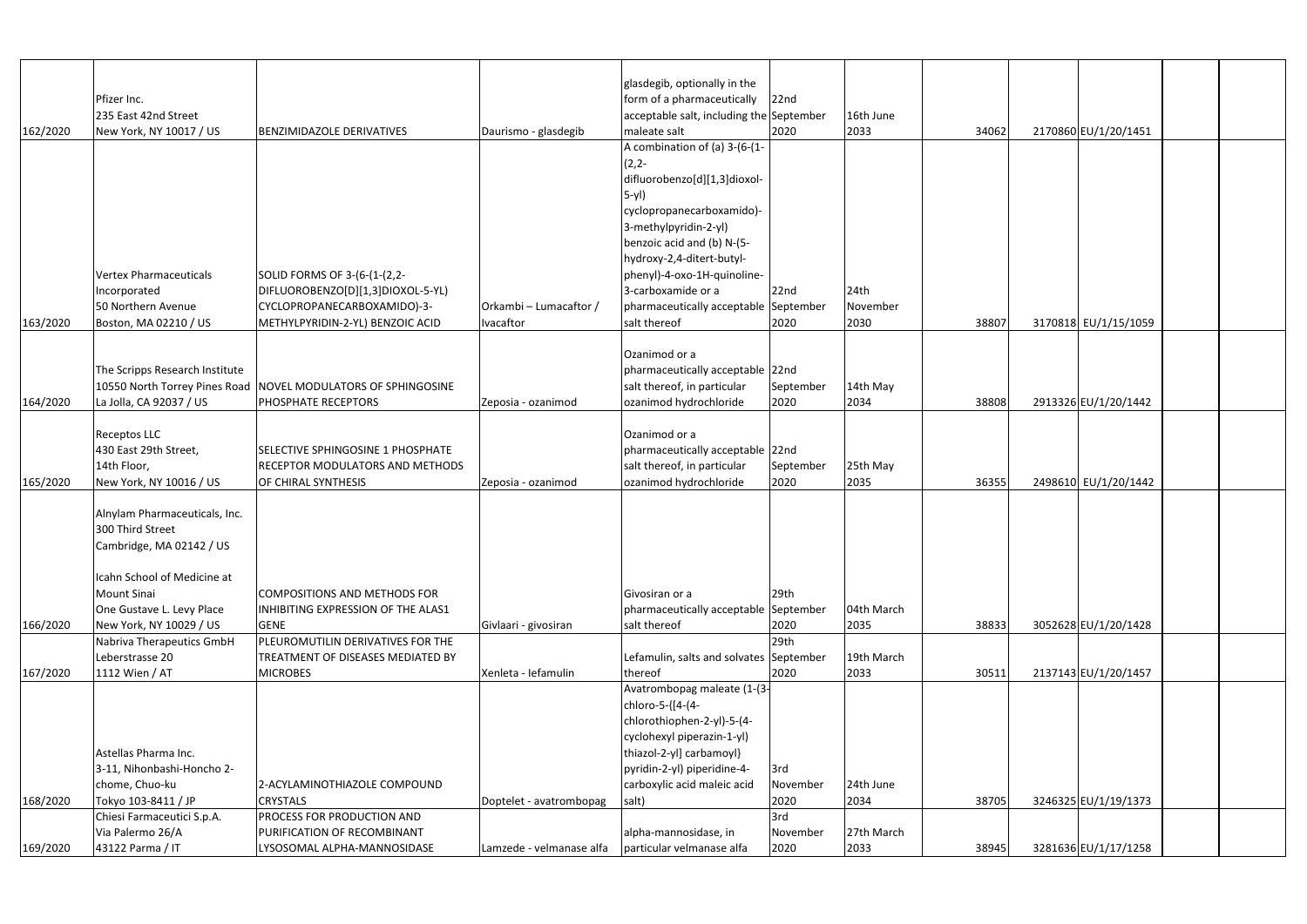|          | Shionogi & Co., Ltd.             |                                                                    |                           |                                      |              |               |       |                      |  |
|----------|----------------------------------|--------------------------------------------------------------------|---------------------------|--------------------------------------|--------------|---------------|-------|----------------------|--|
|          | 1-8, Doshomachi 3-chome          |                                                                    |                           |                                      |              |               |       |                      |  |
|          | Chuo-ku                          |                                                                    |                           | Cefiderocol, optionally in the 24th  |              |               |       |                      |  |
|          | Osaka-shi                        | CEPHALOSPORIN HAVING CATECHOL                                      |                           | form of a pharmaceutically           | November     | 27th October  |       |                      |  |
| 170/2020 | Osaka 541-0045 / JP              | <b>GROUP</b>                                                       | Fetcroja - cefiderocol    | acceptable salt or solvate           | 2020         | 2034          | 33887 | 2960244 EU/1/20/1434 |  |
|          |                                  |                                                                    |                           |                                      |              |               |       |                      |  |
|          |                                  | 1-((5-HETEROARYLTHIAZOL-2-                                         |                           |                                      |              |               |       |                      |  |
|          |                                  | YL) AMINOCARBONYL) PYRROLIDINE-2-                                  |                           |                                      |              |               |       |                      |  |
|          |                                  | CARBOXAMIDE DERIVATIVES AS                                         |                           |                                      |              |               |       |                      |  |
|          | Novartis AG                      | PHOSPHATIDYLINOSITOL 3-KINASE (PI3K)                               |                           | Alpelisib or a                       | 24th         | 08th          |       |                      |  |
|          | Lichtstrasse 35                  | INHIBITORS USEFUL IN THE TREATMENT OF                              |                           | pharmaceutically acceptable November |              | September     |       |                      |  |
| 171/2020 | 4056 Basel / CH                  | <b>PROLIFERATIVE DISEASES</b>                                      | Piqray - alpelisib        | salt thereof                         | 2020         | 2034          | 33793 | 2331537 EU/1/20/1455 |  |
|          | Novartis AG                      |                                                                    |                           |                                      | 21st         | 21st          |       |                      |  |
|          | Lichtstrasse 35                  | DOSAGE REGIMEN FOR A S1P RECEPTOR                                  |                           |                                      | December     | December      |       |                      |  |
| 172/2020 | 4056 Basel / CH                  | <b>AGONIST</b>                                                     | Zeposia - ozanimod        | Ozanimod                             | 2020         | 2034          | 38057 | 3409274 EU/1/20/1442 |  |
|          |                                  |                                                                    | Atectura Breezhaler -     |                                      |              |               |       |                      |  |
|          |                                  |                                                                    | indacaterol / mometasone  |                                      |              |               |       |                      |  |
|          |                                  |                                                                    | furoate                   | indacaterol acetate or               |              |               |       |                      |  |
|          | Novartis AG                      |                                                                    | Bemrist Breezhaler -      | indacaterol xinafoate in             | 21st         |               |       |                      |  |
|          | Lichtstrasse 35                  | QUINOLINONE DERIVATIVES AND THEIR                                  | indacaterol / mometasone  | combination with                     | December     |               |       | EU/1/20/1438 -       |  |
| 173/2020 | 4056 Basel / CH                  | PHARMACEUTICAL COMPOSITIONS                                        | furoate                   | mometasone furoate                   | 2020         | 2nd July 2032 | 30926 | 2044025 EU/1/20/1441 |  |
|          | SANOFI                           |                                                                    |                           |                                      | 29th         |               |       |                      |  |
|          | 54, rue La Boétie                | NOVEL ANTI-CD38 ANTIBODIES FOR THE                                 |                           |                                      | December     | 16th October  |       |                      |  |
| 174/2020 | 75008 Paris / FR                 | TREATMENT OF CANCER                                                | Sarclisa - isatuximab     | isatuximab                           | 2020         | 2032          | 37643 | 2076540 EU/1/20/1435 |  |
|          |                                  |                                                                    |                           |                                      |              |               |       |                      |  |
|          | <b>SANOFI</b>                    |                                                                    |                           |                                      |              |               |       |                      |  |
|          | 54, rue La Boétie                |                                                                    |                           |                                      |              |               |       |                      |  |
|          | 75008 Paris / FR                 |                                                                    |                           |                                      |              |               |       |                      |  |
|          |                                  |                                                                    |                           |                                      |              |               |       |                      |  |
|          | The Regents of the University of |                                                                    |                           |                                      |              |               |       |                      |  |
|          | California                       |                                                                    |                           |                                      |              |               |       |                      |  |
|          |                                  | 1111 Franklin Street, 12th Floor COMPOSITIONS COMPRISING ANTI-CD38 |                           |                                      | 5th January  |               |       |                      |  |
| 175/2020 | Oakland, CA 94607 / US           | <b>ANTIBODIES AND LENALIDOMIDE</b>                                 | Sarclisa - isatuximab     | isatuximab                           | 2021         | 3rd June 2035 | 37856 | 2928495 EU/1/20/1435 |  |
|          |                                  |                                                                    | Enerzair Breezhaler -     |                                      |              |               |       |                      |  |
|          |                                  |                                                                    | indacaterol /             |                                      |              |               |       |                      |  |
|          |                                  |                                                                    | glycopyrronium /          | Indacaterol acetate or               |              |               |       |                      |  |
|          |                                  |                                                                    | mometasone furoate        | indacaterol xinafoate,               |              |               |       |                      |  |
|          |                                  |                                                                    | Zimbus Breezhaler -       | preferably indacaterol               |              |               |       |                      |  |
|          | Novartis AG                      |                                                                    | indacaterol /             | acetate, in combination with         |              |               |       |                      |  |
|          | Lichtstrasse 35                  | QUINOLINONE DERIVATIVES AND THEIR                                  | glycopyrronium /          | mometasone furoate and               | 12th January |               |       | EU/1/20/1438 -       |  |
| 176/2020 | 4056 Basel / CH                  | PHARMACEUTICAL COMPOSITIONS                                        | mometasone furoate        | glycopyrronium                       | 2021         | 2nd July 2032 | 30926 | 2044025 EU/1/20/1440 |  |
|          | Alexion Pharmaceuticals, Inc.    |                                                                    |                           |                                      |              |               |       |                      |  |
|          | 121 Seaport Boulevard,           |                                                                    |                           |                                      |              | 26th          |       |                      |  |
|          | Boston,                          | <b>ANTIDOTES FOR FACTOR XA INHIBITORS</b>                          |                           |                                      | 12th January | September     |       |                      |  |
| 177/2020 | Massachusetts 02210 / US         | AND METHODS OF USING THE SAME                                      | Ondexxya - andexanet alfa | Andexanet Alfa                       | 2021         | 2033          | 38778 | 3078743 EU/1/18/1345 |  |
|          | Acceleron Pharma Inc.            |                                                                    |                           | Luspatercept in all its forms        |              |               |       |                      |  |
|          | 128 Sidney Street                |                                                                    |                           | protected by the basic               | 12th January | 13th August   |       |                      |  |
| 178/2020 | Cambridge, MA 02139 / US         | <b>GDF TRAPS FOR USE TO TREAT ANEMIA</b>                           | Reblozyl - luspatercept   | patent                               | 2021         | 2034          | 37321 | 2340031 EU/1/20/1452 |  |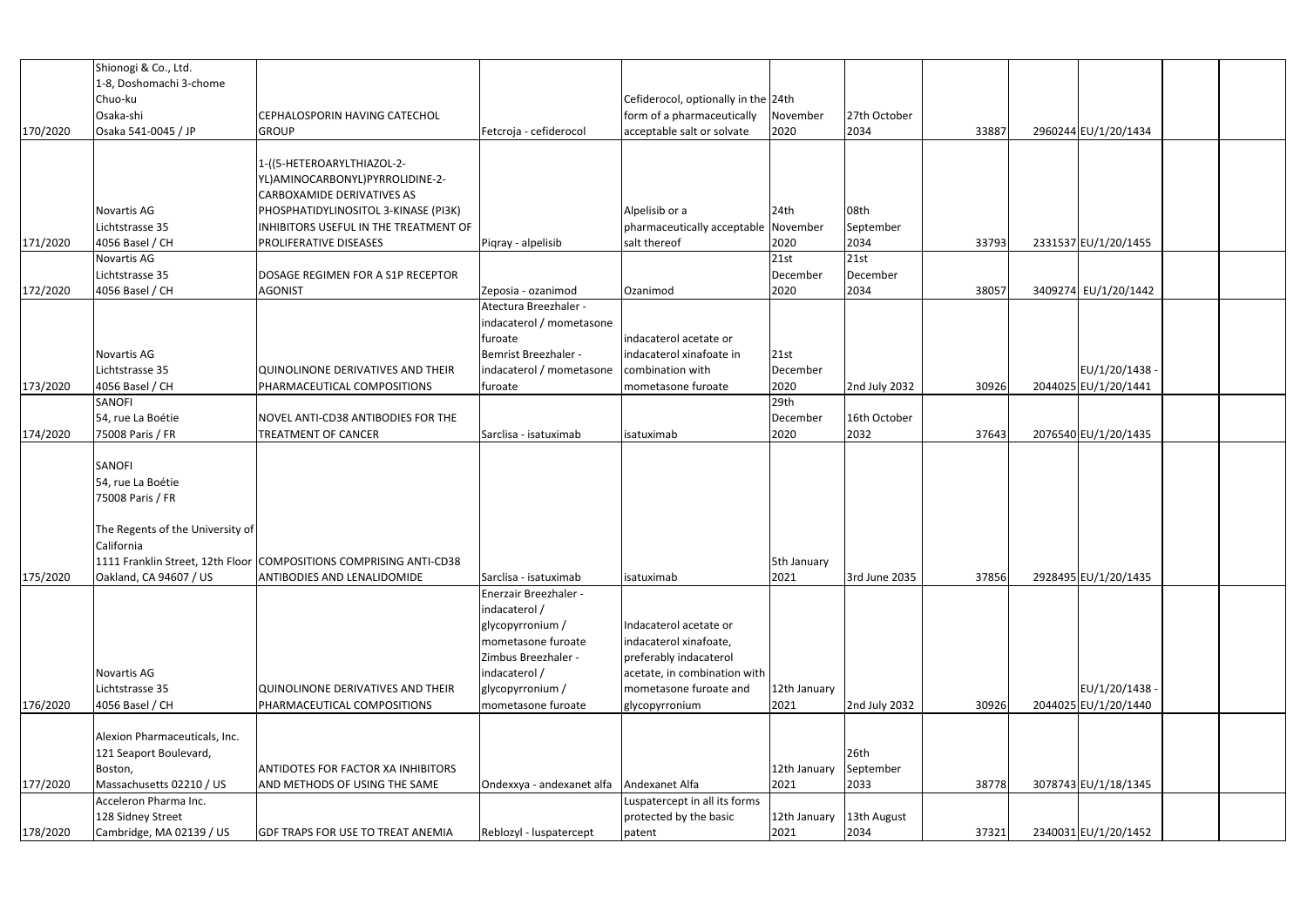|          | GILEAD SCIENCES, INC.                                             |                                             |                                           | Remdesivir or a                          |                    |                  |       |                      |  |
|----------|-------------------------------------------------------------------|---------------------------------------------|-------------------------------------------|------------------------------------------|--------------------|------------------|-------|----------------------|--|
|          | 333 Lakeside Drive Foster City                                    | 1'-substituted carba-nucleoside analogs for |                                           | pharmaceutically acceptable 12th January |                    | 22nd April       |       |                      |  |
| 179/2020 | California 94404 / US                                             | antiviral treatment                         | Veklury - remdesivir                      | salt thereof                             | 2021               | 2034             | 35616 | 2937350 EU/1/20/1459 |  |
|          | Merck Patent GmbH                                                 |                                             |                                           |                                          |                    | 20th             |       |                      |  |
|          | Frankfurter Strasse 250                                           | ANTI-PD-L1 ANTIBODIES AND USES              |                                           |                                          | 8th February       | September        |       |                      |  |
| 180/2020 | 64293 Darmstadt / DE                                              | <b>THEREOF</b>                              | Bavencio - avelumab                       | avelumab                                 | 2021               | 2032             | 39064 | 2785375 EU/1/17/1214 |  |
|          |                                                                   |                                             |                                           |                                          |                    |                  |       |                      |  |
|          | Melinta Subsidiary Corp.                                          |                                             |                                           | delafloxacin or a salt or ester          |                    | 23rd             |       |                      |  |
|          | 44 Whippany Road, Suite 280                                       | <b>PROCESS FOR MAKING QUINOLONE</b>         |                                           | thereof, including                       | 8th March          | September        |       |                      |  |
| 181/2021 | Morristown, NJ 07960 / US                                         | <b>COMPOUNDS</b>                            | Quofenix - delafloxacin                   | delafloxacin meglumine                   | 2021               | 2034             | 39088 | 3214083 EU/1/19/1393 |  |
|          | SHIONOGI & CO., LTD                                               |                                             |                                           |                                          |                    |                  |       |                      |  |
|          | 1-8, Doshomachi 3-chome                                           |                                             |                                           |                                          |                    |                  |       |                      |  |
|          | Chuo-ku                                                           |                                             |                                           | baloxavir marboxil or a                  |                    |                  |       |                      |  |
|          | Osaka-shi                                                         | <b>ANTI-INFLUENZA POLYCYCLIC PYRIDONE</b>   |                                           | pharmaceutically acceptable              |                    | 8th January      |       |                      |  |
| 182/2021 | Osaka 541-0045 / JP                                               | DERIVATIVE AND PRODRUG THEREOF              | Xofluza - baloxavir marboxil salt thereof |                                          | 1st June 2021 2036 |                  | 39649 | 3428170 EU/1/20/1500 |  |
|          | <b>Blueprint Medicines</b>                                        |                                             |                                           |                                          |                    |                  |       |                      |  |
|          | Corporation                                                       |                                             |                                           | Avapritinib and                          |                    | 25 <sub>th</sub> |       |                      |  |
|          | 45 Sidney Street                                                  | COMPOSITIONS USEFUL FOR TREATING            |                                           | pharmaceutically acceptable 12th April   |                    | September        |       |                      |  |
| 183/2021 | Cambridge, MA 02139 / US                                          | <b>DISORDERS RELATED TO KIT</b>             | <b>AYVAKYT</b> - avapritinib              | salts thereof                            | 2021               | 2035             | 36548 | 3057969 EU/1/20/1473 |  |
|          |                                                                   |                                             |                                           |                                          |                    |                  |       |                      |  |
|          | Galapagos N.V.                                                    |                                             |                                           |                                          |                    |                  |       |                      |  |
|          | Generaal de Wittelaan L11 A3                                      | 5-PHENYL-[1,2,4]TRIAZOLO[1,5-A]PYRIDIN-2-   |                                           |                                          | 12th April         | 25th June        |       |                      |  |
| 184/2021 | 2800 Mechelen / BE                                                | YL CARBOXAMIDES AS JAK INHIBITORS           | Jyseleca - filgotinib                     | Filgotinib or a salt thereof             | 2021               | 2035             | 34666 | 2445911 EU/1/20/1480 |  |
|          | Merck Sharp & Dohme B.V.                                          | 4-IMIDAZOPYRIDAZIN-1-YL-BENZAMIDES          |                                           | Acalabrutinib or a                       |                    |                  |       |                      |  |
|          | Waarderweg 39                                                     | AND 4-IMIDAZOTRIAZIN-1-YL-BENZAMIDES        |                                           | pharmaceutically acceptable              |                    | 6th November     |       |                      |  |
| 185/2021 | 2031 BN Haarlem / NL                                              | <b>AS BTK-INHIBITORS</b>                    | Calquence - acalabrutinib                 | salt thereof                             | 1st June 2021 2035 |                  | 37261 | 2734522 EU/1/20/1479 |  |
|          |                                                                   |                                             |                                           |                                          |                    |                  |       |                      |  |
|          | Novartis AG                                                       |                                             |                                           |                                          |                    |                  |       |                      |  |
|          | Lichtstrasse 35                                                   |                                             |                                           |                                          |                    |                  |       |                      |  |
|          | 4056 Basel / CH                                                   |                                             |                                           |                                          |                    |                  |       |                      |  |
|          |                                                                   |                                             |                                           |                                          |                    |                  |       |                      |  |
|          | Oklahoma Medical Research                                         |                                             |                                           |                                          |                    |                  |       |                      |  |
|          | Foundation                                                        | Anti-P-selectin antibodies and methods of   |                                           |                                          |                    | 30th             |       |                      |  |
|          | 825 N.E. 13th Street                                              | using the same to treat inflammatory        |                                           |                                          |                    | November         |       |                      |  |
|          |                                                                   |                                             | Adakveo - crizanlizumab                   | crizanlizumab                            | 1st June 2021 2032 |                  | 36383 | 2662091 EU/1/20/1476 |  |
| 186/2021 | Oklahoma City, OK 73104 / US<br><b>Scott &amp; White Memorial</b> | diseases                                    |                                           |                                          |                    |                  |       |                      |  |
|          | Hospital                                                          | METHODS AND COMPOSITIONS BASED ON           |                                           |                                          |                    |                  |       |                      |  |
|          |                                                                   | DIPHTHERIA TOXIN-INTERLEUKIN-3              |                                           |                                          |                    |                  |       |                      |  |
|          | 2401 South 31st Street                                            |                                             |                                           |                                          |                    | 7th September    |       |                      |  |
| 187/2021 | Temple, TX 76508 / US                                             | <b>CONJUGATES</b>                           | ELZONRIS - tagraxofusp                    | tagraxofusp                              | 1st June 2021 2032 |                  | 38869 | 3207941 EU/1/20/1504 |  |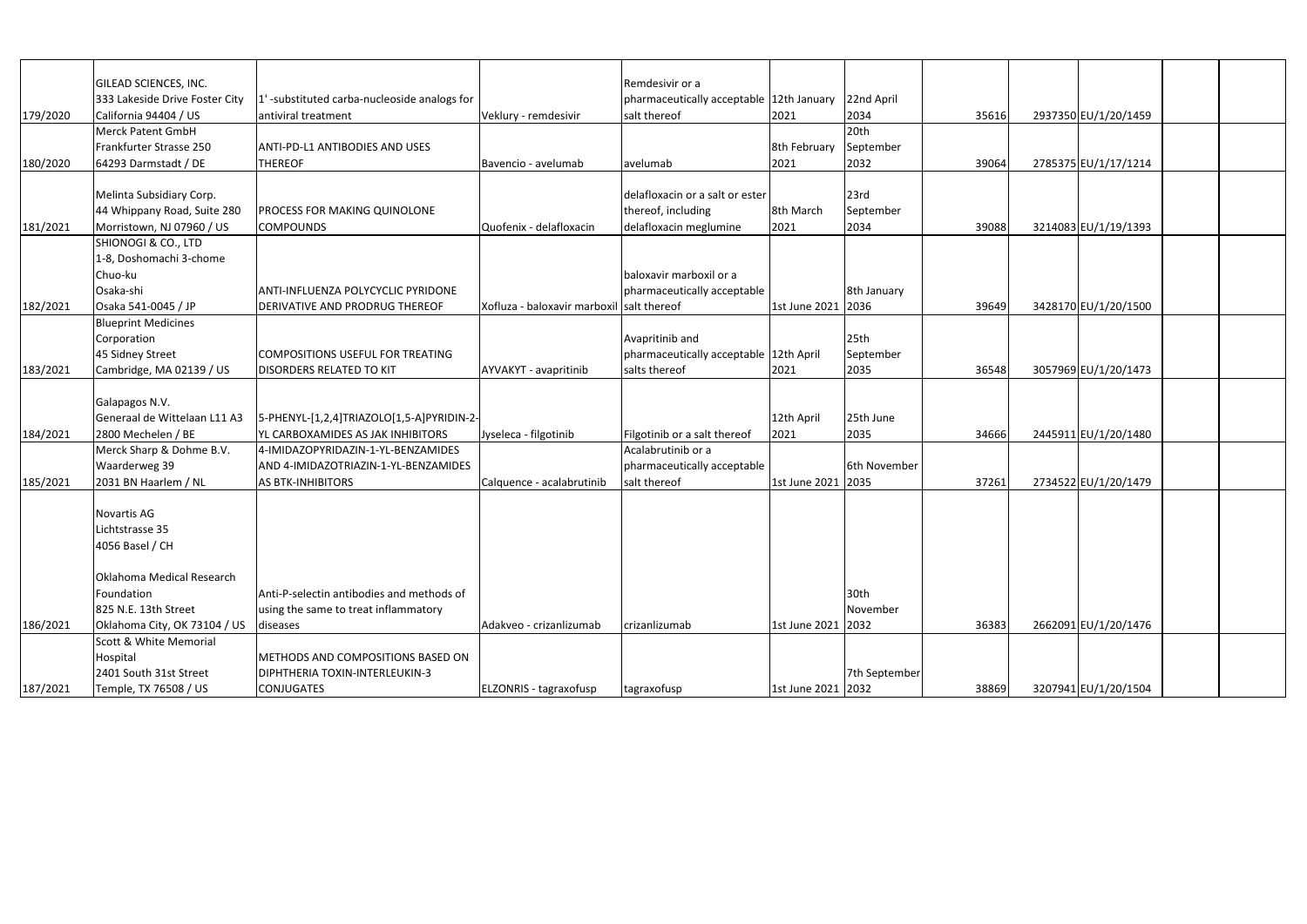|          |                                              |                                                          |                                              | A combination of (a) (R)-1-                                  |             |                  |       |                      |  |
|----------|----------------------------------------------|----------------------------------------------------------|----------------------------------------------|--------------------------------------------------------------|-------------|------------------|-------|----------------------|--|
|          |                                              |                                                          |                                              | $(2,2-$                                                      |             |                  |       |                      |  |
|          |                                              |                                                          |                                              | difluorobenzo[d][1,3]dioxol-                                 |             |                  |       |                      |  |
|          |                                              |                                                          |                                              | 5-yl)-N-(1-(2,3-                                             |             |                  |       |                      |  |
|          |                                              |                                                          |                                              | dihydroxypropyl)-6-fluoro-2-                                 |             |                  |       |                      |  |
|          |                                              |                                                          |                                              | (1-hydroxy-2-methylpropan-                                   |             |                  |       |                      |  |
|          |                                              | SOLID DISPERSION OF AMORPHOUS FORM                       |                                              | 2-yl)-1H-indol-5-                                            |             |                  |       |                      |  |
|          |                                              | OF (R)-1(2,2-                                            |                                              | yl)cyclopropanecarboxamide                                   |             |                  |       |                      |  |
|          | <b>Vertex Pharmaceuticals</b>                | DIFLUOROBENZO(D)(1,3)DIOXOL-5-YL)-N-(1-                  |                                              | or a pharmaceutically                                        |             |                  |       |                      |  |
|          | Incorporated                                 | (2,3-DIHYDROXYPROPYL)-6-FLUORO-2-(1-                     |                                              | acceptable salt thereof and                                  |             |                  |       |                      |  |
|          | 50 Northern Avenue                           | HYDROXY-2-METHYLPROPAN-2-YL)-1H-                         | Symkevi -                                    | (b) N-(5-hydroxy-2,4-ditert-                                 | 14th June   | 6th November     |       |                      |  |
| 188/2021 | Boston, MA 02210 / US                        | INDOL-5-YL)-CYCLOPROPANECARBOXAMIDE tezacaftor/ivacaftor |                                              | but                                                          | 2021        | 2033             | 39448 | 2826776 EU/1/18/1306 |  |
|          |                                              |                                                          |                                              |                                                              |             |                  |       |                      |  |
|          |                                              |                                                          |                                              |                                                              |             |                  |       |                      |  |
|          |                                              |                                                          |                                              | A combination of formoterol                                  |             |                  |       |                      |  |
|          |                                              |                                                          |                                              | (including any                                               |             |                  |       |                      |  |
|          |                                              |                                                          |                                              | pharmaceutically acceptable                                  |             |                  |       |                      |  |
|          |                                              |                                                          |                                              | salts, esters, solvates or                                   |             |                  |       |                      |  |
|          |                                              |                                                          |                                              | enantiomers thereof),                                        |             |                  |       |                      |  |
|          |                                              |                                                          | <b>TRIXEO AEROSPHERE -</b>                   | glycopyrrolate (including any<br>pharmaceutically acceptable |             |                  |       |                      |  |
|          | Pearl Therapeutics, Inc.                     | <b>COMPOSITIONS FOR RESPIRATORY</b>                      | Formoterol /                                 | salts, esters, solvates or                                   |             |                  |       |                      |  |
|          | 200 Saginaw Drive                            | DELIVERY OF ACTIVE AGENTS AND                            | glycopyrronium bromide /                     | enantiomers thereof) and                                     | 22nd June   | 28th May         |       |                      |  |
| 189/2021 | Redwood City, CA 94063 / US                  | <b>ASSOCIATED METHODS AND SYSTEMS</b>                    | budesonide                                   | budesonide (including any                                    | 2021        | 2035             | 34511 | 2435024 EU/1/20/1498 |  |
|          |                                              |                                                          |                                              |                                                              |             |                  |       |                      |  |
|          | Alnylam Pharmaceuticals, Inc.                |                                                          |                                              |                                                              |             |                  |       |                      |  |
|          | 675 West Kendall Street                      |                                                          |                                              |                                                              |             | 10 <sub>th</sub> |       |                      |  |
|          | Henri A. Termeer Square,                     | <b>PCSK9 IRNA COMPOSITIONS AND METHODS</b>               |                                              |                                                              | 19th July   | December         |       |                      |  |
| 190/2021 | Cambridge, MA 02142 / US                     | OF USE THEREOF                                           | Leqvio - inclisiran                          | inclisiran                                                   | 2021        | 2035             | 35301 | 2929031 EU/1/20/1494 |  |
|          | Boehringer Ingelheim Animal                  |                                                          |                                              |                                                              |             |                  |       |                      |  |
|          | Health USA Inc.                              |                                                          |                                              |                                                              |             |                  |       |                      |  |
|          | 3239 Satellite Boulevard, Bldg.              | <b>PARASITICIDAL COMPOSITIONS</b>                        | NexGard Combo -                              | A combination of                                             |             |                  |       |                      |  |
|          | 500                                          | COMPRISING AN ISOXAZOLINE ACTIVE                         | esafoxolaner /                               | Afoxolaner, Eprinomectin                                     | 26th July   | 7th January      |       |                      |  |
| 191/2021 | Duluth, GA 30096 / US                        | AGENT, METHOD AND USES THEREOF                           | eprinomectin / praziquantel and Praziquantel |                                                              | 2021        | 2036             | 39159 | 3172964 EU/2/20/267  |  |
|          | Daiichi Sankyo Company,                      |                                                          |                                              |                                                              |             |                  |       |                      |  |
|          | Limited                                      |                                                          |                                              |                                                              |             |                  |       |                      |  |
|          | 3-5-1, Nihonbashi Honcho Chuo-               |                                                          |                                              |                                                              |             |                  |       |                      |  |
|          |                                              |                                                          | Enhertu - trastuzumab                        |                                                              | 26th July   | 20th January     |       |                      |  |
| 192/2021 | Tokyo 103-8426 / JP                          | ANTI-HER2 ANTIBODY-DRUG CONJUGATE                        | deruxtecan                                   | trastuzumab deruxtecan                                       | 2021        | 2036             | 36748 | 3101032 EU/1/20/1508 |  |
|          | <b>REGENERON</b>                             |                                                          |                                              |                                                              |             |                  |       |                      |  |
|          | PHARMACEUTICALS, INC.                        | <b>VEGF ANTAGONIST FORMULATIONS</b>                      |                                              |                                                              |             | 26th             |       |                      |  |
|          | 777 Old Saw Mill River Road                  | SUITABLE FOR INTRAVITREAL                                | Eylea - aflibercept                          |                                                              | 26th July   | November         |       | EU/1/12/797;         |  |
| 193/2021 | Tarrytown, NY 10591-6707 / US ADMINISTRATION |                                                          | ZALTRAP - aflibercept                        | Aflibercept                                                  | 2021        | 2027             | 39323 | 2944306 EU/1/12/814  |  |
|          | Array Biopharma, Inc.                        |                                                          |                                              |                                                              |             |                  |       |                      |  |
|          | 3200 Walnut Street                           |                                                          |                                              |                                                              | 23rd August | 12th February    |       |                      |  |
| 194/2021 | Boulder, CO 80301 / US                       | <b>SOLID DISPERSION</b>                                  | TUKYSA - tucatinib                           | tucatinib                                                    | 2021        | 2036             | 35009 | 2765990 EU/1/20/1526 |  |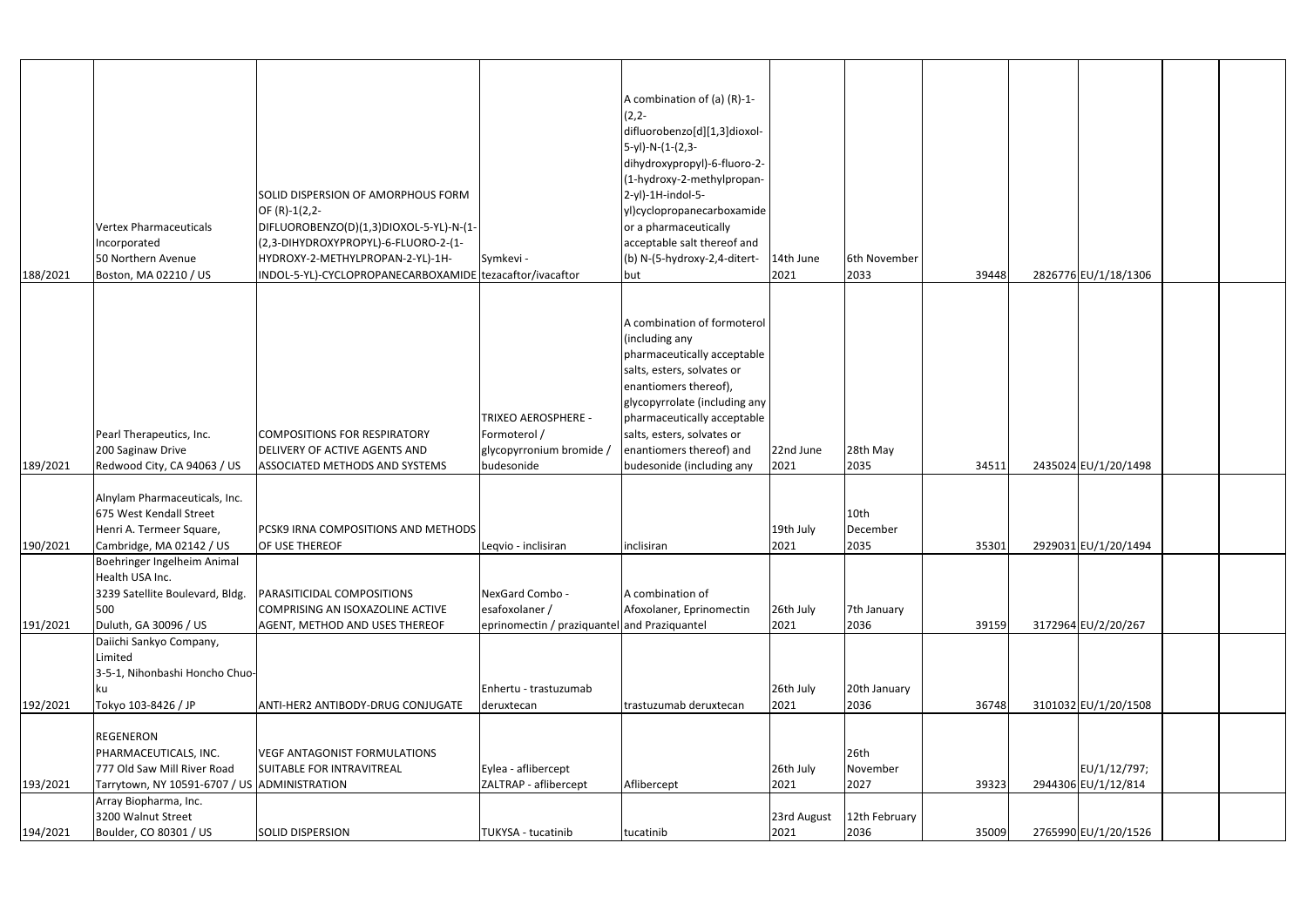|          | Dicerna Pharmaceuticals, Inc.      | METHODS AND COMPOSITIONS FOR THE                                  |                           |                                          |                         |                |       |                       |  |
|----------|------------------------------------|-------------------------------------------------------------------|---------------------------|------------------------------------------|-------------------------|----------------|-------|-----------------------|--|
|          | 33 Hayden Avenue                   | SPECIFIC INHIBITION OF GLYCOLATE                                  |                           |                                          | 27th                    | 23rd           |       |                       |  |
|          | Lexington, Massachusetts           | OXIDASE (HAO1) BY DOUBLE-STRANDED                                 |                           |                                          | September               | November       |       |                       |  |
| 195/2021 | 02421 / US                         | <b>RNA</b>                                                        | Oxlumo - lumasiran        | lumasiran                                | 2021                    | 2035           | 40103 | 3581654 EU/1/20/1496  |  |
|          | <b>Incyte Holdings Corporation</b> |                                                                   |                           | pemigatinib or a                         |                         |                |       |                       |  |
|          | 1801 Augustine Cut-Off             | <b>SUBSTITUTED TRICYCLIC COMPOUNDS AS</b>                         |                           | pharmaceutically acceptable 11th October |                         | 29th March     |       |                       |  |
| 196/2021 | Wilmington, DE 19803 / US          | <b>FGFR INHIBITORS</b>                                            | Pemazyre - pemigatinib    | salt thereof                             | 2021                    | 2036           | 34608 | 2861595 EU/1/21/1535  |  |
|          |                                    |                                                                   |                           |                                          |                         |                |       |                       |  |
|          | Amarin Pharmaceuticals Ireland     |                                                                   |                           |                                          |                         |                |       |                       |  |
|          | Limited                            | COMPOSITIONS AND METHODS FOR                                      |                           |                                          |                         |                |       |                       |  |
|          | 2 Pembroke House                   | LOWERING TRIGLYCERIDES WITHOUT                                    |                           |                                          |                         |                |       |                       |  |
|          | Upper Pembroke Street 28-32        | <b>RAISING LDL-C LEVELS IN A SUBJECT ON</b>                       |                           |                                          | 11th October 15th June  |                |       |                       |  |
| 197/2021 | Dublin 2 / IE                      | CONCOMITANT STATIN THERAPY                                        | Vazkepa - icosapent ethyl | icosapent ethyl                          | 2021                    | 2035           | 35466 | 2443246 EU/1/21/1524  |  |
|          | Novartis AG                        |                                                                   |                           |                                          |                         |                |       |                       |  |
|          | Lichtstrasse 35                    |                                                                   |                           |                                          | 18th October            |                |       |                       |  |
| 198/2021 | 4056 Basel / CH                    | <b>ANTI-CD20 ANTIBODY FORMULATIONS</b>                            | Kesimpta - ofatumumab     | ofatumumab                               | 2021                    | 3rd July 2033  | 34756 | 2170388 EU/1/21/1532  |  |
|          | Adverio Pharma GmbH                |                                                                   |                           |                                          |                         |                |       |                       |  |
|          | Kaiser-Wilhelm-Allee 1             | <b>SUBSTITUTED 5-FLUORO-1H-</b>                                   |                           |                                          | 18th October 24th May   |                |       |                       |  |
| 199/2021 | Leverkusen 51373 / DE              | PYRAZOLOPYRIDINES AND USE THEREOF                                 | Verquvo - vericiguat      | vericiguat                               | 2021                    | 2036           | 33377 | 2576547 EU/1/21/1561  |  |
|          | AnaptysBio, Inc.                   |                                                                   |                           |                                          |                         |                |       |                       |  |
|          | 10770 Wateridge Circle, Suite      |                                                                   |                           |                                          |                         |                |       |                       |  |
|          | 210                                | <b>ANTIBODIES DIRECTED AGAINST</b>                                |                           |                                          | 18th October 22nd April |                |       |                       |  |
| 200/2021 | San Diego, CA 92121 / US           | PROGRAMMED DEATH-1 (PD-1)                                         | JEMPERLI - dostarlimab    | dostarlimab                              | 2021                    | 2036           | 39638 | 2992017 EU/1/21/1538  |  |
|          | Regeneron Pharmaceuticals,         |                                                                   |                           |                                          |                         |                |       |                       |  |
|          | nc.                                |                                                                   |                           |                                          |                         |                |       |                       |  |
|          | 777 Old Saw Mill River Road        | ANTI-ANGPTL3 ANTIBODIES AND USES                                  |                           |                                          | 11th October 18th June  |                |       |                       |  |
| 201/2021 | Tarrytown, NY 10591 / US           | <b>THEREOF</b>                                                    | Evkeeza - evinacumab      | evinacumab                               | 2021                    | 2036           | 37137 | 2721065 EU/1/21/1551  |  |
|          |                                    |                                                                   |                           |                                          |                         |                |       |                       |  |
|          |                                    | Karyopharm Therapeutics, Inc.   HYDRAZIDE CONTAINING NUCLEAR      |                           |                                          |                         |                |       |                       |  |
|          | 85 Wells Avenue, 2nd Floor         | <b>TRANSPORT MODULATORS AND USES</b>                              |                           |                                          | 18th October 29th March |                |       |                       |  |
| 202/2021 | Newton, MA 02459 / US              | <b>THEREOF</b>                                                    | NEXPOVIO - selinexor      | selinexor                                | 2021                    | 2036           | 35920 | 2736887 EU/1/21/1537  |  |
|          |                                    |                                                                   |                           |                                          |                         |                |       |                       |  |
|          | CEV, S.A., Parque Technológico     |                                                                   | Aqueous extract from the  |                                          |                         |                |       |                       |  |
|          |                                    | de Cantanhede Núcleo 04 Lote   USE OF CHELATING AGENT AND PEPTIDE | germinated seeds of sweet |                                          | 1st November            |                |       |                       |  |
| 203/2021 | 2, 3060-197 Cantanhede / PT        | <b>ANTIMICROBIAL COMPOUNDS</b>                                    | Lupinus albus             | <b>BLAD</b> protein                      | 2021                    | 6th April 2036 | 33923 | 2627177 (EU) 2021/567 |  |
|          |                                    |                                                                   |                           |                                          |                         |                |       |                       |  |
|          | Biocryst Pharmaceuticals, Inc.,    | <b>TRIFLUOROMETHYL SUBSTITUTED</b>                                |                           | Berotralstat and                         |                         |                |       |                       |  |
|          | 4505 Emperor Blvd., Durham,        | PYRAZOLES AS HUMAN PLASMA KALLIKREIN                              |                           | pharmaceutically acceptable 1st November |                         |                |       |                       |  |
| 204/2021 | North Carolina 27703 / US          | <b>INHIBITORS</b>                                                 | Orladeyo - berotralstat   | salts thereof                            | 2021                    | 4th May 2036   | 39507 | 3113772 EU/1/21/1544  |  |
|          |                                    |                                                                   |                           |                                          |                         |                |       |                       |  |
|          | Aragon Pharmaceuticals, Inc.       |                                                                   |                           |                                          |                         |                |       |                       |  |
|          | 10990 Wilshire Blvd. Suite 300     |                                                                   |                           |                                          |                         |                |       |                       |  |
|          | Los Angeles, CA 90024 / US         |                                                                   |                           |                                          |                         |                |       |                       |  |
|          |                                    |                                                                   |                           |                                          |                         |                |       |                       |  |
|          | Sloan Kettering Institute For      |                                                                   |                           |                                          |                         |                |       |                       |  |
|          | Cancer Research                    |                                                                   |                           |                                          | 22nd                    |                |       |                       |  |
|          | 1275 York Avenue                   | CRYSTALLINE FORMS OF AN ANDROGEN                                  |                           |                                          | November                | 16th January   |       |                       |  |
| 205/2021 | New York, NY 10065 / US            | <b>RECEPTOR MODULATOR</b>                                         | Erleada - apalutamide     | Apalutamide                              | 2021                    | 2034           | 39863 | 3533792 EU/1/18/1342  |  |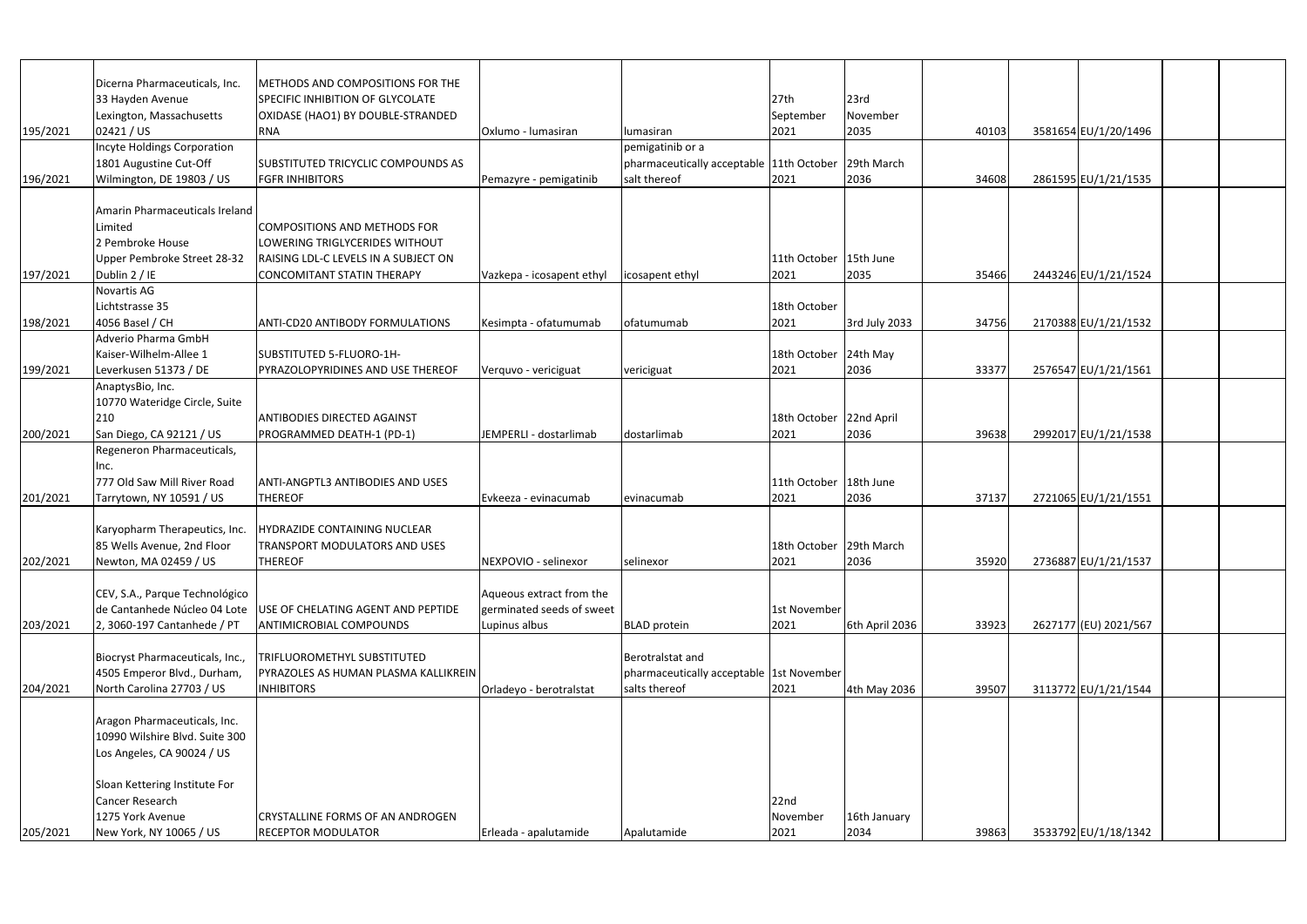| AstraZeneca AB<br>Sodertalje<br>SE-151 85 / SE<br>Selumetinib (including any<br>pharmaceutically acceptable<br>salts [particularly hydrogen<br>22 <sub>nd</sub><br>19 <sub>th</sub><br>Array Biopharma, Inc.<br>sulfate], esters, solvates or<br>3200 Walnut Street<br>December<br>November<br>enantiomers thereof)<br>2021<br>2031<br>3995<br>EU/1/21/1552<br>206/2021<br>Boulder, CO 80301 / US<br>Koselugo - selumetinib<br>NOVEL HYDROGEN SULFATE SALT<br>Albireo AB<br>Arvid Wallgrens Backe 20<br>IBAT INHIBITORS FOR THE TREATMENT OF<br>6th December<br>3400944 EU/1/21/1566<br>413 46 Göteborg / SE<br>odevixibat<br>2021<br>19th July 2036<br>39029<br>207/2021<br><b>LIVER DISEASES</b><br>Bylvay - odevixibat<br>Intellikine, LLC<br>10931 North Torrey Pines Road,<br>Suite 103<br>6th December<br>La Jolla CA 92037 / US<br>duvelisib<br>2456444 EU/1/21/1542<br>208/2021<br><b>ADENINE DERIVATIVE AS PI3K INHIBITOR</b><br>Copiktra - Duvelisib<br>2021<br>15th July 2035<br>32398<br>Infinity Pharmaceuticals, Inc.<br>780 Memorial Drive<br>6th December<br>TREATMENT OF CANCERS USING PI3 KINASE<br>2914296 EU/1/21/1542<br>duvelisib<br>2021<br>209/2021<br>Cambridge, MA 02139 / US<br><b>ISOFORM MODULATORS</b><br>Copiktra - Duvelisib<br>21st May 2036<br>36411<br>Genmab A/S<br>ANTI-CD38 PLUS CORTICOSTEROIDS PLUS A<br>daratumumab,<br>26th<br>Kalvebod Brygge 43,<br>NON-CORTICOSTEROID<br>cyclophosphamide,<br>1560 Copenhagen V,<br>bortezomib and<br>CHEMOTHERAPEUTIC FOR TREATING<br>17th January<br>September<br>dexamethasone<br>2022<br>2032<br>37533<br>2081595 EU/1/16/1101<br>210/2021<br>Denmark<br><b>TUMORS</b><br>Darzalex - daratumumab<br>Genmab A/S<br>ANTI-CD38 PLUS CORTICOSTEROIDS PLUS A<br>Kalvebod Brygge 43,<br>26th<br>NON-CORTICOSTEROID<br>daratumumab,<br>EU/1/16/1101/<br>1560 Copenhagen V,<br>September<br>CHEMOTHERAPEUTIC FOR TREATING<br>pomalidomide, and<br>17th January<br>2032<br>37533<br>2081595 001 - 002<br>211/2021<br><b>TUMORS</b><br>Darzalex - daratumumab<br>dexamethasone<br>2022<br>Denmark<br><b>UCB Biopharma SPRL</b><br>14th February 23rd August<br>Allée de la Recherche 60<br>2022<br>2036<br>35352<br>2663577 EU/1/21/1575<br>212/2022<br>1070 Brussels / BE<br>ANTIBODY BINDING IL-17A AND IL-17F<br>Bimzelx - bimekizumab<br>bimekizumab<br>Abrocitinib, or a<br>10 <sub>th</sub><br>Pfizer Inc.<br>235 East 42nd Street<br>pharmaceutically acceptable 28th February December<br>PYRROLO [2,3 -D]PYRIMIDINE DERIVATIVES<br>New York, NY 10017 / US<br>Cibingo - abrocitinib<br>salt thereof<br>2022<br>34979<br>2958921 EU/1/21/1593<br>213/2022<br>AS INHIBITORS OF JANUS KINASES (JAK)<br>2036<br>Beigene, Ltd.<br>94 Solaris Avenue<br>Zanubrutinib or a<br>23rd<br>PO Box 1348<br>George Town<br>pharmaceutically acceptable 7th March<br><b>November</b><br><b>FUSED HETEROCYCLIC COMPOUNDS AS</b><br>Grand Cayman KY1-1108 / KY<br>salt thereof<br>2022<br>2036<br>2989106 EU/1/21/1576<br>214/2022<br><b>PROTEIN KINASE INHIBITORS</b><br>34433<br>Brukinsa - zanubrutinib<br>Xencor Inc.<br>14th March<br>14th August<br>111 W. Lemon Avenue<br>2032<br>Monrovia, CA 91016 / US<br>tafasitamab<br>2022<br>2383297 EU/1/21/1570<br>215/2022<br>OPTIMIZED ANTIBODIES THAT TARGET CD19 Minjuvi - tafasitamab<br>31266<br>Development<br>Les Templiers 2400 Route des<br>Trifarotene, optionally in the<br>23rd<br>Colles,<br>NOVEL LIGANDS THAT MODULATE RAR<br>06410 Biot,<br>form of a pharmaceutically<br>RECEPTORS, AND USE THEREOF IN HUMAN<br>Aklief 50 microgram/g<br>December<br>4th April 2022 2030<br>3207<br>0 MA117/01501<br>216/2022<br>acceptable salt.<br>MEDICINE AND IN COSMETICS<br>France<br>cream |  |  |  |  |  |  |
|--------------------------------------------------------------------------------------------------------------------------------------------------------------------------------------------------------------------------------------------------------------------------------------------------------------------------------------------------------------------------------------------------------------------------------------------------------------------------------------------------------------------------------------------------------------------------------------------------------------------------------------------------------------------------------------------------------------------------------------------------------------------------------------------------------------------------------------------------------------------------------------------------------------------------------------------------------------------------------------------------------------------------------------------------------------------------------------------------------------------------------------------------------------------------------------------------------------------------------------------------------------------------------------------------------------------------------------------------------------------------------------------------------------------------------------------------------------------------------------------------------------------------------------------------------------------------------------------------------------------------------------------------------------------------------------------------------------------------------------------------------------------------------------------------------------------------------------------------------------------------------------------------------------------------------------------------------------------------------------------------------------------------------------------------------------------------------------------------------------------------------------------------------------------------------------------------------------------------------------------------------------------------------------------------------------------------------------------------------------------------------------------------------------------------------------------------------------------------------------------------------------------------------------------------------------------------------------------------------------------------------------------------------------------------------------------------------------------------------------------------------------------------------------------------------------------------------------------------------------------------------------------------------------------------------------------------------------------------------------------------------------------------------------------------------------------------------------------------------------------------------------------------------------------------------------------------------------------------------------------------------------------------------------------------------------------------------------------------------------------------------------------------------------------------------------------------------------------------------------------------------------------------------------------------------------------------------------------------------------------------------------------------------------------------------------------------------------------|--|--|--|--|--|--|
|                                                                                                                                                                                                                                                                                                                                                                                                                                                                                                                                                                                                                                                                                                                                                                                                                                                                                                                                                                                                                                                                                                                                                                                                                                                                                                                                                                                                                                                                                                                                                                                                                                                                                                                                                                                                                                                                                                                                                                                                                                                                                                                                                                                                                                                                                                                                                                                                                                                                                                                                                                                                                                                                                                                                                                                                                                                                                                                                                                                                                                                                                                                                                                                                                                                                                                                                                                                                                                                                                                                                                                                                                                                                                                                    |  |  |  |  |  |  |
|                                                                                                                                                                                                                                                                                                                                                                                                                                                                                                                                                                                                                                                                                                                                                                                                                                                                                                                                                                                                                                                                                                                                                                                                                                                                                                                                                                                                                                                                                                                                                                                                                                                                                                                                                                                                                                                                                                                                                                                                                                                                                                                                                                                                                                                                                                                                                                                                                                                                                                                                                                                                                                                                                                                                                                                                                                                                                                                                                                                                                                                                                                                                                                                                                                                                                                                                                                                                                                                                                                                                                                                                                                                                                                                    |  |  |  |  |  |  |
|                                                                                                                                                                                                                                                                                                                                                                                                                                                                                                                                                                                                                                                                                                                                                                                                                                                                                                                                                                                                                                                                                                                                                                                                                                                                                                                                                                                                                                                                                                                                                                                                                                                                                                                                                                                                                                                                                                                                                                                                                                                                                                                                                                                                                                                                                                                                                                                                                                                                                                                                                                                                                                                                                                                                                                                                                                                                                                                                                                                                                                                                                                                                                                                                                                                                                                                                                                                                                                                                                                                                                                                                                                                                                                                    |  |  |  |  |  |  |
|                                                                                                                                                                                                                                                                                                                                                                                                                                                                                                                                                                                                                                                                                                                                                                                                                                                                                                                                                                                                                                                                                                                                                                                                                                                                                                                                                                                                                                                                                                                                                                                                                                                                                                                                                                                                                                                                                                                                                                                                                                                                                                                                                                                                                                                                                                                                                                                                                                                                                                                                                                                                                                                                                                                                                                                                                                                                                                                                                                                                                                                                                                                                                                                                                                                                                                                                                                                                                                                                                                                                                                                                                                                                                                                    |  |  |  |  |  |  |
|                                                                                                                                                                                                                                                                                                                                                                                                                                                                                                                                                                                                                                                                                                                                                                                                                                                                                                                                                                                                                                                                                                                                                                                                                                                                                                                                                                                                                                                                                                                                                                                                                                                                                                                                                                                                                                                                                                                                                                                                                                                                                                                                                                                                                                                                                                                                                                                                                                                                                                                                                                                                                                                                                                                                                                                                                                                                                                                                                                                                                                                                                                                                                                                                                                                                                                                                                                                                                                                                                                                                                                                                                                                                                                                    |  |  |  |  |  |  |
|                                                                                                                                                                                                                                                                                                                                                                                                                                                                                                                                                                                                                                                                                                                                                                                                                                                                                                                                                                                                                                                                                                                                                                                                                                                                                                                                                                                                                                                                                                                                                                                                                                                                                                                                                                                                                                                                                                                                                                                                                                                                                                                                                                                                                                                                                                                                                                                                                                                                                                                                                                                                                                                                                                                                                                                                                                                                                                                                                                                                                                                                                                                                                                                                                                                                                                                                                                                                                                                                                                                                                                                                                                                                                                                    |  |  |  |  |  |  |
|                                                                                                                                                                                                                                                                                                                                                                                                                                                                                                                                                                                                                                                                                                                                                                                                                                                                                                                                                                                                                                                                                                                                                                                                                                                                                                                                                                                                                                                                                                                                                                                                                                                                                                                                                                                                                                                                                                                                                                                                                                                                                                                                                                                                                                                                                                                                                                                                                                                                                                                                                                                                                                                                                                                                                                                                                                                                                                                                                                                                                                                                                                                                                                                                                                                                                                                                                                                                                                                                                                                                                                                                                                                                                                                    |  |  |  |  |  |  |
|                                                                                                                                                                                                                                                                                                                                                                                                                                                                                                                                                                                                                                                                                                                                                                                                                                                                                                                                                                                                                                                                                                                                                                                                                                                                                                                                                                                                                                                                                                                                                                                                                                                                                                                                                                                                                                                                                                                                                                                                                                                                                                                                                                                                                                                                                                                                                                                                                                                                                                                                                                                                                                                                                                                                                                                                                                                                                                                                                                                                                                                                                                                                                                                                                                                                                                                                                                                                                                                                                                                                                                                                                                                                                                                    |  |  |  |  |  |  |
|                                                                                                                                                                                                                                                                                                                                                                                                                                                                                                                                                                                                                                                                                                                                                                                                                                                                                                                                                                                                                                                                                                                                                                                                                                                                                                                                                                                                                                                                                                                                                                                                                                                                                                                                                                                                                                                                                                                                                                                                                                                                                                                                                                                                                                                                                                                                                                                                                                                                                                                                                                                                                                                                                                                                                                                                                                                                                                                                                                                                                                                                                                                                                                                                                                                                                                                                                                                                                                                                                                                                                                                                                                                                                                                    |  |  |  |  |  |  |
|                                                                                                                                                                                                                                                                                                                                                                                                                                                                                                                                                                                                                                                                                                                                                                                                                                                                                                                                                                                                                                                                                                                                                                                                                                                                                                                                                                                                                                                                                                                                                                                                                                                                                                                                                                                                                                                                                                                                                                                                                                                                                                                                                                                                                                                                                                                                                                                                                                                                                                                                                                                                                                                                                                                                                                                                                                                                                                                                                                                                                                                                                                                                                                                                                                                                                                                                                                                                                                                                                                                                                                                                                                                                                                                    |  |  |  |  |  |  |
|                                                                                                                                                                                                                                                                                                                                                                                                                                                                                                                                                                                                                                                                                                                                                                                                                                                                                                                                                                                                                                                                                                                                                                                                                                                                                                                                                                                                                                                                                                                                                                                                                                                                                                                                                                                                                                                                                                                                                                                                                                                                                                                                                                                                                                                                                                                                                                                                                                                                                                                                                                                                                                                                                                                                                                                                                                                                                                                                                                                                                                                                                                                                                                                                                                                                                                                                                                                                                                                                                                                                                                                                                                                                                                                    |  |  |  |  |  |  |
|                                                                                                                                                                                                                                                                                                                                                                                                                                                                                                                                                                                                                                                                                                                                                                                                                                                                                                                                                                                                                                                                                                                                                                                                                                                                                                                                                                                                                                                                                                                                                                                                                                                                                                                                                                                                                                                                                                                                                                                                                                                                                                                                                                                                                                                                                                                                                                                                                                                                                                                                                                                                                                                                                                                                                                                                                                                                                                                                                                                                                                                                                                                                                                                                                                                                                                                                                                                                                                                                                                                                                                                                                                                                                                                    |  |  |  |  |  |  |
|                                                                                                                                                                                                                                                                                                                                                                                                                                                                                                                                                                                                                                                                                                                                                                                                                                                                                                                                                                                                                                                                                                                                                                                                                                                                                                                                                                                                                                                                                                                                                                                                                                                                                                                                                                                                                                                                                                                                                                                                                                                                                                                                                                                                                                                                                                                                                                                                                                                                                                                                                                                                                                                                                                                                                                                                                                                                                                                                                                                                                                                                                                                                                                                                                                                                                                                                                                                                                                                                                                                                                                                                                                                                                                                    |  |  |  |  |  |  |
|                                                                                                                                                                                                                                                                                                                                                                                                                                                                                                                                                                                                                                                                                                                                                                                                                                                                                                                                                                                                                                                                                                                                                                                                                                                                                                                                                                                                                                                                                                                                                                                                                                                                                                                                                                                                                                                                                                                                                                                                                                                                                                                                                                                                                                                                                                                                                                                                                                                                                                                                                                                                                                                                                                                                                                                                                                                                                                                                                                                                                                                                                                                                                                                                                                                                                                                                                                                                                                                                                                                                                                                                                                                                                                                    |  |  |  |  |  |  |
|                                                                                                                                                                                                                                                                                                                                                                                                                                                                                                                                                                                                                                                                                                                                                                                                                                                                                                                                                                                                                                                                                                                                                                                                                                                                                                                                                                                                                                                                                                                                                                                                                                                                                                                                                                                                                                                                                                                                                                                                                                                                                                                                                                                                                                                                                                                                                                                                                                                                                                                                                                                                                                                                                                                                                                                                                                                                                                                                                                                                                                                                                                                                                                                                                                                                                                                                                                                                                                                                                                                                                                                                                                                                                                                    |  |  |  |  |  |  |
|                                                                                                                                                                                                                                                                                                                                                                                                                                                                                                                                                                                                                                                                                                                                                                                                                                                                                                                                                                                                                                                                                                                                                                                                                                                                                                                                                                                                                                                                                                                                                                                                                                                                                                                                                                                                                                                                                                                                                                                                                                                                                                                                                                                                                                                                                                                                                                                                                                                                                                                                                                                                                                                                                                                                                                                                                                                                                                                                                                                                                                                                                                                                                                                                                                                                                                                                                                                                                                                                                                                                                                                                                                                                                                                    |  |  |  |  |  |  |
|                                                                                                                                                                                                                                                                                                                                                                                                                                                                                                                                                                                                                                                                                                                                                                                                                                                                                                                                                                                                                                                                                                                                                                                                                                                                                                                                                                                                                                                                                                                                                                                                                                                                                                                                                                                                                                                                                                                                                                                                                                                                                                                                                                                                                                                                                                                                                                                                                                                                                                                                                                                                                                                                                                                                                                                                                                                                                                                                                                                                                                                                                                                                                                                                                                                                                                                                                                                                                                                                                                                                                                                                                                                                                                                    |  |  |  |  |  |  |
|                                                                                                                                                                                                                                                                                                                                                                                                                                                                                                                                                                                                                                                                                                                                                                                                                                                                                                                                                                                                                                                                                                                                                                                                                                                                                                                                                                                                                                                                                                                                                                                                                                                                                                                                                                                                                                                                                                                                                                                                                                                                                                                                                                                                                                                                                                                                                                                                                                                                                                                                                                                                                                                                                                                                                                                                                                                                                                                                                                                                                                                                                                                                                                                                                                                                                                                                                                                                                                                                                                                                                                                                                                                                                                                    |  |  |  |  |  |  |
|                                                                                                                                                                                                                                                                                                                                                                                                                                                                                                                                                                                                                                                                                                                                                                                                                                                                                                                                                                                                                                                                                                                                                                                                                                                                                                                                                                                                                                                                                                                                                                                                                                                                                                                                                                                                                                                                                                                                                                                                                                                                                                                                                                                                                                                                                                                                                                                                                                                                                                                                                                                                                                                                                                                                                                                                                                                                                                                                                                                                                                                                                                                                                                                                                                                                                                                                                                                                                                                                                                                                                                                                                                                                                                                    |  |  |  |  |  |  |
|                                                                                                                                                                                                                                                                                                                                                                                                                                                                                                                                                                                                                                                                                                                                                                                                                                                                                                                                                                                                                                                                                                                                                                                                                                                                                                                                                                                                                                                                                                                                                                                                                                                                                                                                                                                                                                                                                                                                                                                                                                                                                                                                                                                                                                                                                                                                                                                                                                                                                                                                                                                                                                                                                                                                                                                                                                                                                                                                                                                                                                                                                                                                                                                                                                                                                                                                                                                                                                                                                                                                                                                                                                                                                                                    |  |  |  |  |  |  |
|                                                                                                                                                                                                                                                                                                                                                                                                                                                                                                                                                                                                                                                                                                                                                                                                                                                                                                                                                                                                                                                                                                                                                                                                                                                                                                                                                                                                                                                                                                                                                                                                                                                                                                                                                                                                                                                                                                                                                                                                                                                                                                                                                                                                                                                                                                                                                                                                                                                                                                                                                                                                                                                                                                                                                                                                                                                                                                                                                                                                                                                                                                                                                                                                                                                                                                                                                                                                                                                                                                                                                                                                                                                                                                                    |  |  |  |  |  |  |
|                                                                                                                                                                                                                                                                                                                                                                                                                                                                                                                                                                                                                                                                                                                                                                                                                                                                                                                                                                                                                                                                                                                                                                                                                                                                                                                                                                                                                                                                                                                                                                                                                                                                                                                                                                                                                                                                                                                                                                                                                                                                                                                                                                                                                                                                                                                                                                                                                                                                                                                                                                                                                                                                                                                                                                                                                                                                                                                                                                                                                                                                                                                                                                                                                                                                                                                                                                                                                                                                                                                                                                                                                                                                                                                    |  |  |  |  |  |  |
|                                                                                                                                                                                                                                                                                                                                                                                                                                                                                                                                                                                                                                                                                                                                                                                                                                                                                                                                                                                                                                                                                                                                                                                                                                                                                                                                                                                                                                                                                                                                                                                                                                                                                                                                                                                                                                                                                                                                                                                                                                                                                                                                                                                                                                                                                                                                                                                                                                                                                                                                                                                                                                                                                                                                                                                                                                                                                                                                                                                                                                                                                                                                                                                                                                                                                                                                                                                                                                                                                                                                                                                                                                                                                                                    |  |  |  |  |  |  |
|                                                                                                                                                                                                                                                                                                                                                                                                                                                                                                                                                                                                                                                                                                                                                                                                                                                                                                                                                                                                                                                                                                                                                                                                                                                                                                                                                                                                                                                                                                                                                                                                                                                                                                                                                                                                                                                                                                                                                                                                                                                                                                                                                                                                                                                                                                                                                                                                                                                                                                                                                                                                                                                                                                                                                                                                                                                                                                                                                                                                                                                                                                                                                                                                                                                                                                                                                                                                                                                                                                                                                                                                                                                                                                                    |  |  |  |  |  |  |
|                                                                                                                                                                                                                                                                                                                                                                                                                                                                                                                                                                                                                                                                                                                                                                                                                                                                                                                                                                                                                                                                                                                                                                                                                                                                                                                                                                                                                                                                                                                                                                                                                                                                                                                                                                                                                                                                                                                                                                                                                                                                                                                                                                                                                                                                                                                                                                                                                                                                                                                                                                                                                                                                                                                                                                                                                                                                                                                                                                                                                                                                                                                                                                                                                                                                                                                                                                                                                                                                                                                                                                                                                                                                                                                    |  |  |  |  |  |  |
|                                                                                                                                                                                                                                                                                                                                                                                                                                                                                                                                                                                                                                                                                                                                                                                                                                                                                                                                                                                                                                                                                                                                                                                                                                                                                                                                                                                                                                                                                                                                                                                                                                                                                                                                                                                                                                                                                                                                                                                                                                                                                                                                                                                                                                                                                                                                                                                                                                                                                                                                                                                                                                                                                                                                                                                                                                                                                                                                                                                                                                                                                                                                                                                                                                                                                                                                                                                                                                                                                                                                                                                                                                                                                                                    |  |  |  |  |  |  |
|                                                                                                                                                                                                                                                                                                                                                                                                                                                                                                                                                                                                                                                                                                                                                                                                                                                                                                                                                                                                                                                                                                                                                                                                                                                                                                                                                                                                                                                                                                                                                                                                                                                                                                                                                                                                                                                                                                                                                                                                                                                                                                                                                                                                                                                                                                                                                                                                                                                                                                                                                                                                                                                                                                                                                                                                                                                                                                                                                                                                                                                                                                                                                                                                                                                                                                                                                                                                                                                                                                                                                                                                                                                                                                                    |  |  |  |  |  |  |
|                                                                                                                                                                                                                                                                                                                                                                                                                                                                                                                                                                                                                                                                                                                                                                                                                                                                                                                                                                                                                                                                                                                                                                                                                                                                                                                                                                                                                                                                                                                                                                                                                                                                                                                                                                                                                                                                                                                                                                                                                                                                                                                                                                                                                                                                                                                                                                                                                                                                                                                                                                                                                                                                                                                                                                                                                                                                                                                                                                                                                                                                                                                                                                                                                                                                                                                                                                                                                                                                                                                                                                                                                                                                                                                    |  |  |  |  |  |  |
|                                                                                                                                                                                                                                                                                                                                                                                                                                                                                                                                                                                                                                                                                                                                                                                                                                                                                                                                                                                                                                                                                                                                                                                                                                                                                                                                                                                                                                                                                                                                                                                                                                                                                                                                                                                                                                                                                                                                                                                                                                                                                                                                                                                                                                                                                                                                                                                                                                                                                                                                                                                                                                                                                                                                                                                                                                                                                                                                                                                                                                                                                                                                                                                                                                                                                                                                                                                                                                                                                                                                                                                                                                                                                                                    |  |  |  |  |  |  |
|                                                                                                                                                                                                                                                                                                                                                                                                                                                                                                                                                                                                                                                                                                                                                                                                                                                                                                                                                                                                                                                                                                                                                                                                                                                                                                                                                                                                                                                                                                                                                                                                                                                                                                                                                                                                                                                                                                                                                                                                                                                                                                                                                                                                                                                                                                                                                                                                                                                                                                                                                                                                                                                                                                                                                                                                                                                                                                                                                                                                                                                                                                                                                                                                                                                                                                                                                                                                                                                                                                                                                                                                                                                                                                                    |  |  |  |  |  |  |
|                                                                                                                                                                                                                                                                                                                                                                                                                                                                                                                                                                                                                                                                                                                                                                                                                                                                                                                                                                                                                                                                                                                                                                                                                                                                                                                                                                                                                                                                                                                                                                                                                                                                                                                                                                                                                                                                                                                                                                                                                                                                                                                                                                                                                                                                                                                                                                                                                                                                                                                                                                                                                                                                                                                                                                                                                                                                                                                                                                                                                                                                                                                                                                                                                                                                                                                                                                                                                                                                                                                                                                                                                                                                                                                    |  |  |  |  |  |  |
|                                                                                                                                                                                                                                                                                                                                                                                                                                                                                                                                                                                                                                                                                                                                                                                                                                                                                                                                                                                                                                                                                                                                                                                                                                                                                                                                                                                                                                                                                                                                                                                                                                                                                                                                                                                                                                                                                                                                                                                                                                                                                                                                                                                                                                                                                                                                                                                                                                                                                                                                                                                                                                                                                                                                                                                                                                                                                                                                                                                                                                                                                                                                                                                                                                                                                                                                                                                                                                                                                                                                                                                                                                                                                                                    |  |  |  |  |  |  |
|                                                                                                                                                                                                                                                                                                                                                                                                                                                                                                                                                                                                                                                                                                                                                                                                                                                                                                                                                                                                                                                                                                                                                                                                                                                                                                                                                                                                                                                                                                                                                                                                                                                                                                                                                                                                                                                                                                                                                                                                                                                                                                                                                                                                                                                                                                                                                                                                                                                                                                                                                                                                                                                                                                                                                                                                                                                                                                                                                                                                                                                                                                                                                                                                                                                                                                                                                                                                                                                                                                                                                                                                                                                                                                                    |  |  |  |  |  |  |
|                                                                                                                                                                                                                                                                                                                                                                                                                                                                                                                                                                                                                                                                                                                                                                                                                                                                                                                                                                                                                                                                                                                                                                                                                                                                                                                                                                                                                                                                                                                                                                                                                                                                                                                                                                                                                                                                                                                                                                                                                                                                                                                                                                                                                                                                                                                                                                                                                                                                                                                                                                                                                                                                                                                                                                                                                                                                                                                                                                                                                                                                                                                                                                                                                                                                                                                                                                                                                                                                                                                                                                                                                                                                                                                    |  |  |  |  |  |  |
|                                                                                                                                                                                                                                                                                                                                                                                                                                                                                                                                                                                                                                                                                                                                                                                                                                                                                                                                                                                                                                                                                                                                                                                                                                                                                                                                                                                                                                                                                                                                                                                                                                                                                                                                                                                                                                                                                                                                                                                                                                                                                                                                                                                                                                                                                                                                                                                                                                                                                                                                                                                                                                                                                                                                                                                                                                                                                                                                                                                                                                                                                                                                                                                                                                                                                                                                                                                                                                                                                                                                                                                                                                                                                                                    |  |  |  |  |  |  |
|                                                                                                                                                                                                                                                                                                                                                                                                                                                                                                                                                                                                                                                                                                                                                                                                                                                                                                                                                                                                                                                                                                                                                                                                                                                                                                                                                                                                                                                                                                                                                                                                                                                                                                                                                                                                                                                                                                                                                                                                                                                                                                                                                                                                                                                                                                                                                                                                                                                                                                                                                                                                                                                                                                                                                                                                                                                                                                                                                                                                                                                                                                                                                                                                                                                                                                                                                                                                                                                                                                                                                                                                                                                                                                                    |  |  |  |  |  |  |
|                                                                                                                                                                                                                                                                                                                                                                                                                                                                                                                                                                                                                                                                                                                                                                                                                                                                                                                                                                                                                                                                                                                                                                                                                                                                                                                                                                                                                                                                                                                                                                                                                                                                                                                                                                                                                                                                                                                                                                                                                                                                                                                                                                                                                                                                                                                                                                                                                                                                                                                                                                                                                                                                                                                                                                                                                                                                                                                                                                                                                                                                                                                                                                                                                                                                                                                                                                                                                                                                                                                                                                                                                                                                                                                    |  |  |  |  |  |  |
|                                                                                                                                                                                                                                                                                                                                                                                                                                                                                                                                                                                                                                                                                                                                                                                                                                                                                                                                                                                                                                                                                                                                                                                                                                                                                                                                                                                                                                                                                                                                                                                                                                                                                                                                                                                                                                                                                                                                                                                                                                                                                                                                                                                                                                                                                                                                                                                                                                                                                                                                                                                                                                                                                                                                                                                                                                                                                                                                                                                                                                                                                                                                                                                                                                                                                                                                                                                                                                                                                                                                                                                                                                                                                                                    |  |  |  |  |  |  |
|                                                                                                                                                                                                                                                                                                                                                                                                                                                                                                                                                                                                                                                                                                                                                                                                                                                                                                                                                                                                                                                                                                                                                                                                                                                                                                                                                                                                                                                                                                                                                                                                                                                                                                                                                                                                                                                                                                                                                                                                                                                                                                                                                                                                                                                                                                                                                                                                                                                                                                                                                                                                                                                                                                                                                                                                                                                                                                                                                                                                                                                                                                                                                                                                                                                                                                                                                                                                                                                                                                                                                                                                                                                                                                                    |  |  |  |  |  |  |
|                                                                                                                                                                                                                                                                                                                                                                                                                                                                                                                                                                                                                                                                                                                                                                                                                                                                                                                                                                                                                                                                                                                                                                                                                                                                                                                                                                                                                                                                                                                                                                                                                                                                                                                                                                                                                                                                                                                                                                                                                                                                                                                                                                                                                                                                                                                                                                                                                                                                                                                                                                                                                                                                                                                                                                                                                                                                                                                                                                                                                                                                                                                                                                                                                                                                                                                                                                                                                                                                                                                                                                                                                                                                                                                    |  |  |  |  |  |  |
|                                                                                                                                                                                                                                                                                                                                                                                                                                                                                                                                                                                                                                                                                                                                                                                                                                                                                                                                                                                                                                                                                                                                                                                                                                                                                                                                                                                                                                                                                                                                                                                                                                                                                                                                                                                                                                                                                                                                                                                                                                                                                                                                                                                                                                                                                                                                                                                                                                                                                                                                                                                                                                                                                                                                                                                                                                                                                                                                                                                                                                                                                                                                                                                                                                                                                                                                                                                                                                                                                                                                                                                                                                                                                                                    |  |  |  |  |  |  |
|                                                                                                                                                                                                                                                                                                                                                                                                                                                                                                                                                                                                                                                                                                                                                                                                                                                                                                                                                                                                                                                                                                                                                                                                                                                                                                                                                                                                                                                                                                                                                                                                                                                                                                                                                                                                                                                                                                                                                                                                                                                                                                                                                                                                                                                                                                                                                                                                                                                                                                                                                                                                                                                                                                                                                                                                                                                                                                                                                                                                                                                                                                                                                                                                                                                                                                                                                                                                                                                                                                                                                                                                                                                                                                                    |  |  |  |  |  |  |
|                                                                                                                                                                                                                                                                                                                                                                                                                                                                                                                                                                                                                                                                                                                                                                                                                                                                                                                                                                                                                                                                                                                                                                                                                                                                                                                                                                                                                                                                                                                                                                                                                                                                                                                                                                                                                                                                                                                                                                                                                                                                                                                                                                                                                                                                                                                                                                                                                                                                                                                                                                                                                                                                                                                                                                                                                                                                                                                                                                                                                                                                                                                                                                                                                                                                                                                                                                                                                                                                                                                                                                                                                                                                                                                    |  |  |  |  |  |  |
|                                                                                                                                                                                                                                                                                                                                                                                                                                                                                                                                                                                                                                                                                                                                                                                                                                                                                                                                                                                                                                                                                                                                                                                                                                                                                                                                                                                                                                                                                                                                                                                                                                                                                                                                                                                                                                                                                                                                                                                                                                                                                                                                                                                                                                                                                                                                                                                                                                                                                                                                                                                                                                                                                                                                                                                                                                                                                                                                                                                                                                                                                                                                                                                                                                                                                                                                                                                                                                                                                                                                                                                                                                                                                                                    |  |  |  |  |  |  |
|                                                                                                                                                                                                                                                                                                                                                                                                                                                                                                                                                                                                                                                                                                                                                                                                                                                                                                                                                                                                                                                                                                                                                                                                                                                                                                                                                                                                                                                                                                                                                                                                                                                                                                                                                                                                                                                                                                                                                                                                                                                                                                                                                                                                                                                                                                                                                                                                                                                                                                                                                                                                                                                                                                                                                                                                                                                                                                                                                                                                                                                                                                                                                                                                                                                                                                                                                                                                                                                                                                                                                                                                                                                                                                                    |  |  |  |  |  |  |
|                                                                                                                                                                                                                                                                                                                                                                                                                                                                                                                                                                                                                                                                                                                                                                                                                                                                                                                                                                                                                                                                                                                                                                                                                                                                                                                                                                                                                                                                                                                                                                                                                                                                                                                                                                                                                                                                                                                                                                                                                                                                                                                                                                                                                                                                                                                                                                                                                                                                                                                                                                                                                                                                                                                                                                                                                                                                                                                                                                                                                                                                                                                                                                                                                                                                                                                                                                                                                                                                                                                                                                                                                                                                                                                    |  |  |  |  |  |  |
|                                                                                                                                                                                                                                                                                                                                                                                                                                                                                                                                                                                                                                                                                                                                                                                                                                                                                                                                                                                                                                                                                                                                                                                                                                                                                                                                                                                                                                                                                                                                                                                                                                                                                                                                                                                                                                                                                                                                                                                                                                                                                                                                                                                                                                                                                                                                                                                                                                                                                                                                                                                                                                                                                                                                                                                                                                                                                                                                                                                                                                                                                                                                                                                                                                                                                                                                                                                                                                                                                                                                                                                                                                                                                                                    |  |  |  |  |  |  |
|                                                                                                                                                                                                                                                                                                                                                                                                                                                                                                                                                                                                                                                                                                                                                                                                                                                                                                                                                                                                                                                                                                                                                                                                                                                                                                                                                                                                                                                                                                                                                                                                                                                                                                                                                                                                                                                                                                                                                                                                                                                                                                                                                                                                                                                                                                                                                                                                                                                                                                                                                                                                                                                                                                                                                                                                                                                                                                                                                                                                                                                                                                                                                                                                                                                                                                                                                                                                                                                                                                                                                                                                                                                                                                                    |  |  |  |  |  |  |